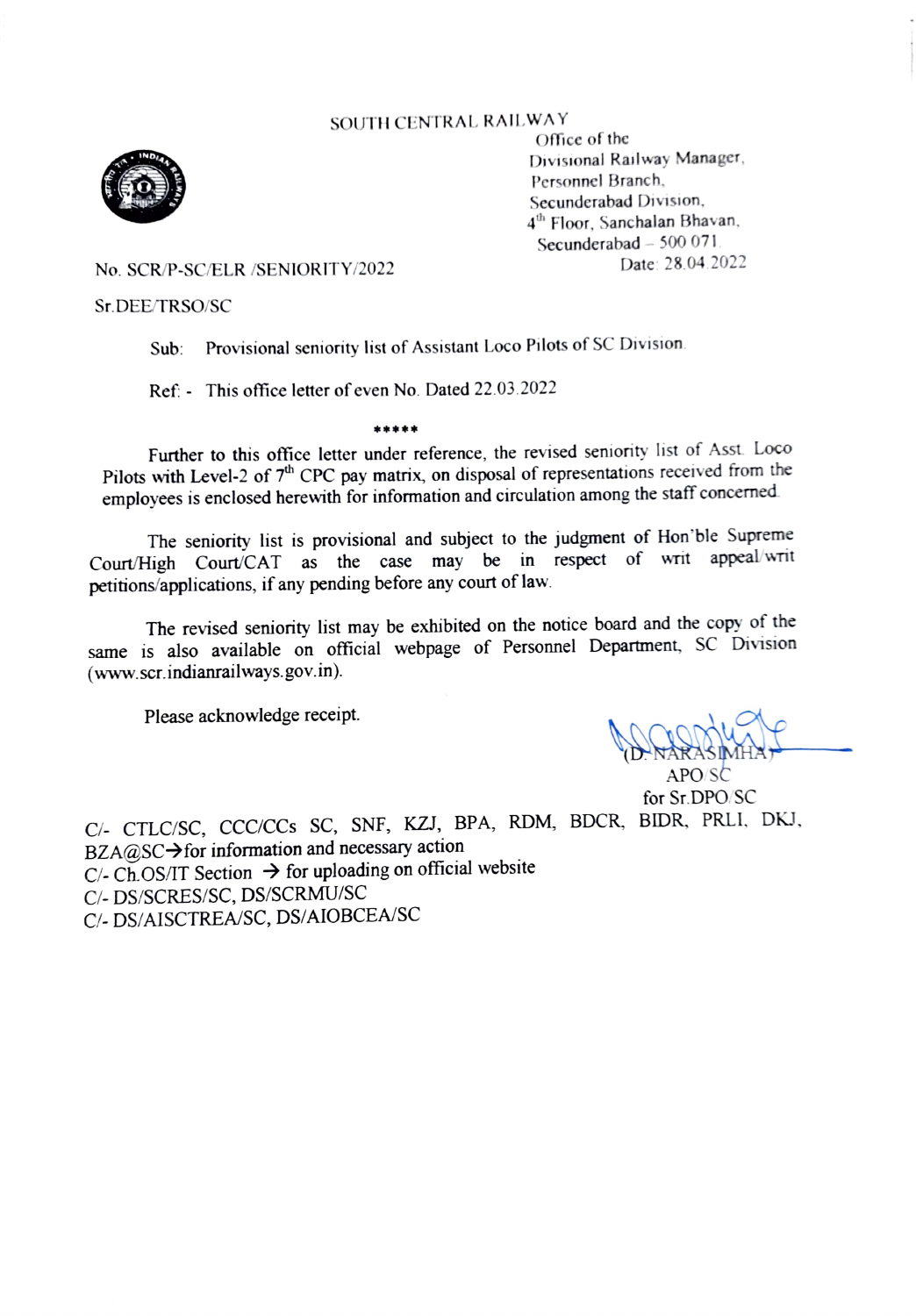|            |             |                                          |            |             |            |              |                      | Provisional Senioirity list of Asst. Loco Pilot with Level-2 of 7th CPC pay matrix of Loco Running cadre of SC Division as on 22.03.2022                                                                                                                                                                                                                                                  |
|------------|-------------|------------------------------------------|------------|-------------|------------|--------------|----------------------|-------------------------------------------------------------------------------------------------------------------------------------------------------------------------------------------------------------------------------------------------------------------------------------------------------------------------------------------------------------------------------------------|
| Sl.<br>No. | PF No.      | Name of the employee<br>(S/Shri/Smt/Kum) | Comm.      | Station     | DOB        | <b>DOA</b>   | <b>DOE</b><br>as ALP | Remarks                                                                                                                                                                                                                                                                                                                                                                                   |
|            | 24229801394 | NADIMINTI DHANUNJAYA RAO                 | <b>UR</b>  | <b>BZA</b>  | 14-06-1995 | $14-10-2016$ | 21-04-2017           | Undergoing Penalty up June 2020 check?                                                                                                                                                                                                                                                                                                                                                    |
| 2          | 24229801746 | <b>PINDI SATHISH</b>                     | <b>OBC</b> | <b>KZJ</b>  | 25-07-1990 | 23-11-2016   |                      | 21-04-2017 Removed from Service on 15.07.2019.                                                                                                                                                                                                                                                                                                                                            |
| 3          | 24229801516 | <b>DUDDI LOKANADHAM</b>                  | <b>OBC</b> | <b>SNF</b>  | 08-08-1991 | $27-10-2016$ | 21-03-2017           | Promoted to Sr.ALP vide lr.dated.27.06.2019                                                                                                                                                                                                                                                                                                                                               |
|            | 24229803591 | <b>SHANKAR KUMAR</b>                     | <b>OBC</b> | <b>KZJ</b>  | 08-02-1986 | 20-04-2013   | $03-10-2013$         | Re-instated to railway service on 03-06-2019 and the penalty of removed<br>from service is reduced to that of withholding of annual increment in Level-2<br>of VII CPC Pay Matrix for a period of 02(Two) years with cumulative effect.                                                                                                                                                   |
| 5          | 24229801534 | <b>BODA THIRUPATHI</b>                   | <b>ST</b>  | <b>KZJ</b>  | 04-05-1991 | $04-11-2016$ | 21-04-2017           | Removed from Service on 09.11.2017, shall hold good by DRM/SC vid<br>lr.dt.06.02.2019. Same Punishment reduced to ALP as initial stage in level-2<br>of 7th CPC in GP 1900/- in the time scale duly fixing pay at Rs.19,900/- for<br>a period of 05 years with cumulative effect by PCOM lr. dated05.09.2019<br>and reinstated on 11-10-2019 vide S.O.O.No.155/ELR/10/2019.               |
| 6          | 24229801575 | <b>DAVU SRAVAN</b>                       | <b>UR</b>  | <b>SNF</b>  | 17-06-1988 | $14-10-2016$ | 21-04-2017           | 1) Penalty of reduction to a lower stage in the time scale of pay by two Stage<br>from Rs. 21,100to19,900 for a period of 02 years with cumulative effect.<br>Vide Sr.DEE/TRSO/SC Lr.Dt.18.02.2019. 2).Same penalty reduced to 02<br>years (NC) by DRM/SC Lr.Dt. 04.10.2019.                                                                                                              |
|            | 24229801621 | GOSU KRISHNARAO                          | OBC        | <b>BDCR</b> | 10-06-1989 | $14-10-2016$ | 21-04-2017           | 1. Removed from Service on 08.01.2019, 2. Re-Instated as ALP vide<br>S.O.O.No.128/ELR/07/2019, dated.22.07.2019 and penlty is reduction of Pay<br>by one stage from Rs. 21,100/- to Rs.20,500/- in level 2 of 7th CPC Pay<br>Matrix for a period of 02(two) years and on expiry of two years period, the<br>reduction will have the effect of postponing the future increments of his pay |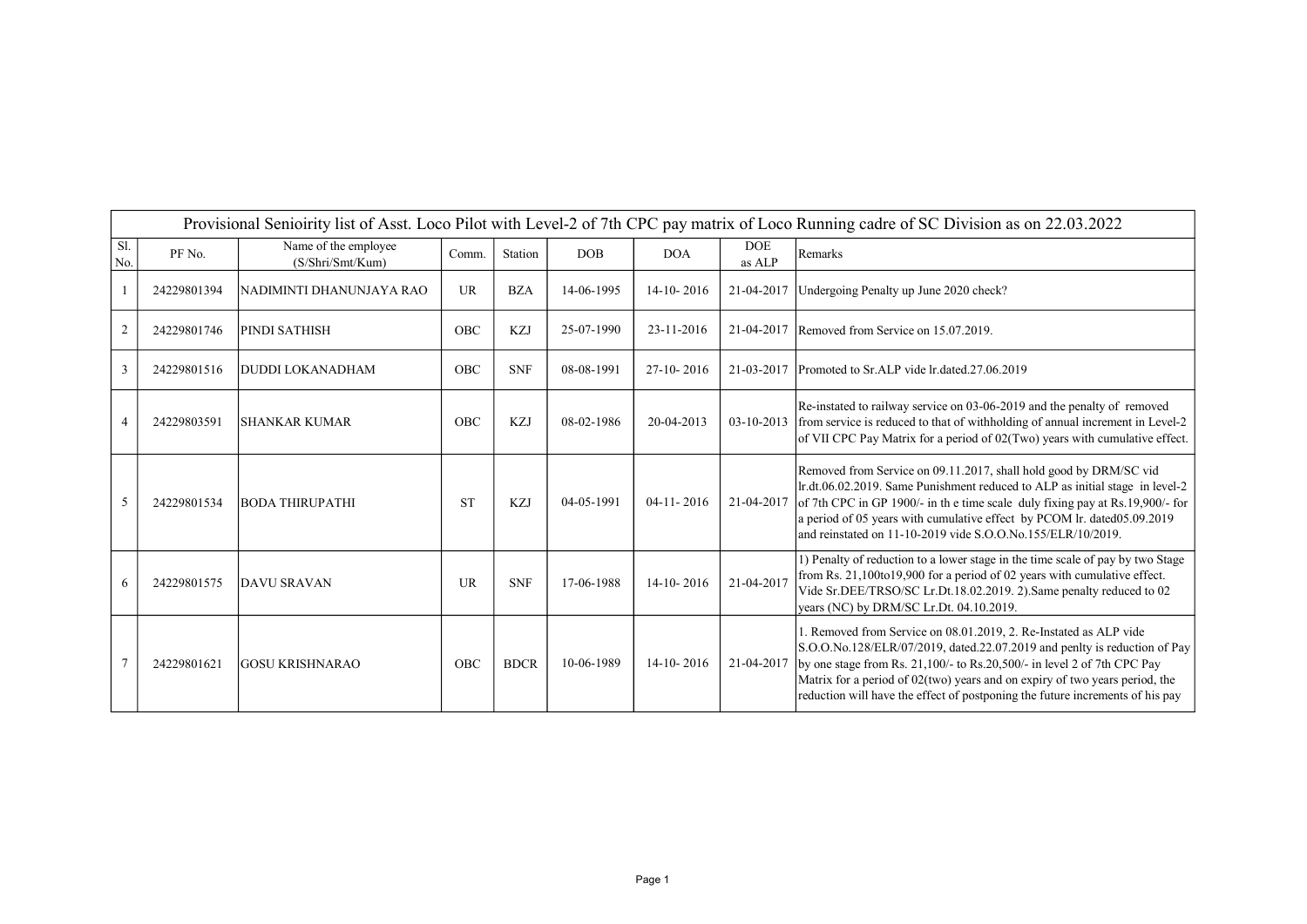|            | Provisional Senioirity list of Asst. Loco Pilot with Level-2 of 7th CPC pay matrix of Loco Running cadre of SC Division as on 22.03.2022 |                                          |           |             |            |            |                      |                           |  |
|------------|------------------------------------------------------------------------------------------------------------------------------------------|------------------------------------------|-----------|-------------|------------|------------|----------------------|---------------------------|--|
| Sl.<br>No. | PF No.                                                                                                                                   | Name of the employee<br>(S/Shri/Smt/Kum) | Comm.     | Station     | DOB        | <b>DOA</b> | <b>DOE</b><br>as ALP | Remarks                   |  |
| 8          | 24229804676                                                                                                                              | NIRANJAN KUMAR                           | OBC       | <b>BPA</b>  | 01/11/1994 | 09/10/2019 | 20-02-2020           |                           |  |
| 9          | 6329802465                                                                                                                               | <b>DHARMENDER</b>                        | OBC       | <b>BPA</b>  | 19/04/1995 | 24/08/2019 | 20-03-2020           |                           |  |
| 10         | 24229804703                                                                                                                              | <b>AYUSH PURWAR</b>                      | <b>UR</b> | BPA         | 27/07/1995 | 04/11/2019 | 20-02-2020           |                           |  |
| 11         | 24229804709                                                                                                                              | <b>SURAJ KUMAR</b>                       | OBC       | KZJ         | 26/12/1987 | 04/11/2019 | 20-03-2020           |                           |  |
| 12         | 24229804833                                                                                                                              | VISHNU E Y                               | OBC       | <b>SNF</b>  | 02/09/1990 | 30/09/2019 | 20-02-2020           |                           |  |
| 13         | 24229804691                                                                                                                              | KALYADAPU MANOHAR                        | OBC       | <b>BPA</b>  | 12/06/1994 | 04/11/2019 | 20-03-2020           |                           |  |
| 14         | 24229804686                                                                                                                              | DIVEK BALAKRISHNAN                       | OBC       | KZJ         | 12/06/1993 | 04/11/2019 | 20-03-2020           |                           |  |
| 15         | 24229805070                                                                                                                              | <b>RAVINDRA KUMAR</b>                    | OBC       | <b>SNF</b>  | 07/02/1995 | 04/11/2019 | 20-03-2020           |                           |  |
| 16         | 24229804712                                                                                                                              | PELLURI SAI SANTOSH TARUN KUMAR          | <b>UR</b> | <b>BPA</b>  | 20/03/1995 | 04/11/2019 | 20-03-2020           |                           |  |
| 17         | 24229804695                                                                                                                              | PRADEEP KUMAR YADAV                      | OBC       | <b>KZJ</b>  | 15/07/1995 | 04/11/2019 | 20-03-2020           |                           |  |
| 18         | 24229804983                                                                                                                              | NISHANT KUMAR SINGH                      | OBC       | <b>BPA</b>  | 03/10/1996 | 18/11/2019 | 24-07-2020           |                           |  |
| 19         | 24229804822                                                                                                                              | <b>BIBLU</b>                             | <b>ST</b> | <b>SNF</b>  | 26/09/1991 | 30/09/2019 | 20-02-2020           |                           |  |
| 20         | 24229805039                                                                                                                              | <b>SUKUMAR BAG</b>                       | <b>UR</b> | <b>BZA</b>  | 03/03/1992 | 11/11/2019 | 30-03-2020           |                           |  |
| 21         | 24229804993                                                                                                                              | AKKENAPALLI GOUTHAM                      | OBC       | <b>SNF</b>  | 09/12/1991 | 04/11/2019 | 20-03-2020           |                           |  |
| 22         | 24229804986                                                                                                                              | <b>HAREESH S</b>                         | OBC       | <b>BZA</b>  | 12/12/1992 | 04/11/2019 | 20-03-2020           |                           |  |
| 23         | 24229804823                                                                                                                              | <b>SHIVAM GOYAL</b>                      | <b>UR</b> | <b>SNF</b>  | 07/05/1994 | 30/09/2019 | 20-02-2020           |                           |  |
| 24         | 24229804689                                                                                                                              | SINGAM SAIKAMAL YADAV                    | OBC       | <b>BPA</b>  | 16/07/1994 | 04/11/2019 | 20-03-2020           |                           |  |
| 25         | 24229804660                                                                                                                              | SIDDHARTH SANDILYA                       | <b>UR</b> | <b>BPA</b>  | 06/12/1996 | 09/10/2019 | 20-02-2020           |                           |  |
| 26         | 24229804684                                                                                                                              | <b>MANISH KUMAR</b>                      | OBC       | <b>BPA</b>  | 13/03/1998 | 04/11/2019 | 20-03-2020           |                           |  |
| 27         | 24229804657                                                                                                                              | <b>AKHIL P A</b>                         | OBC       | <b>BDCR</b> | 06/08/1993 | 09/10/2019 | 20-02-2020           |                           |  |
| 28         | 24229804698                                                                                                                              | <b>JITENDRA SINGH</b>                    | UR        | <b>SNF</b>  | 02/11/1993 | 04/11/2019 | 20-03-2020           |                           |  |
| 29         | 24229804699                                                                                                                              | KISHAN KUMAR JAT                         | OBC       | <b>BPA</b>  | 11/08/1995 | 04/11/2019 | 20-03-2020           |                           |  |
| 30         | 24229804667                                                                                                                              | <b>ARSHAD K</b>                          | OBC       | <b>SNF</b>  | 17/12/1995 | 09/10/2019 | 20-02-2020           |                           |  |
| 31         | 24229805126                                                                                                                              | <b>ABHIJEET KUMAR</b>                    | <b>UR</b> | <b>SNF</b>  | 03/01/1996 | 09/10/2019 | 06-03-2020           |                           |  |
| 32         | 24229804715                                                                                                                              | ASHISH SHARMA                            | OBC       | <b>BPA</b>  | 12/02/1996 | 04/11/2019 | 20-03-2020           |                           |  |
| 33         | 24229804805                                                                                                                              | <b>P.UDAY KUMAR</b>                      | OBC       | <b>SNF</b>  | 23/08/1996 | 30/09/2019 | 20-02-2020           |                           |  |
| 34         | 15229801588                                                                                                                              | Basil Mathai/ SITU BEHERA                | UR        | <b>BPA</b>  | 28/04/1991 | 22/07/2016 |                      | $20-02-2020$ came on IRMT |  |
| 35         | 24229804720                                                                                                                              | KRISHNA KUMAR PANDEY                     | <b>UR</b> | <b>SNF</b>  | 01/12/1988 | 04/11/2019 | 20-03-2020           |                           |  |
| 36         | 24229804700                                                                                                                              | Akash Duwani                             | <b>UR</b> | <b>SNF</b>  | 03/07/1992 | 04/11/2019 | 20-03-2020           |                           |  |
| 37         | 24229804900                                                                                                                              | <b>BANOTH DURGA PRASAD</b>               | ST        | <b>SNF</b>  | 12/01/1993 | 11/11/2019 | 01-04-2020           |                           |  |
| 38         | 24229805088                                                                                                                              | LAKSHMI S NAIR                           | UR        | <b>SNF</b>  | 20/05/1993 | 20/12/2019 | 03-09-2020           |                           |  |
| 39         | 24229804659                                                                                                                              | THARAK WILTON                            | OBC       | <b>SNF</b>  | 31/10/1993 | 09/10/2019 | 20-02-2020           |                           |  |
| 40         | 24229804852                                                                                                                              | <b>ARPIT DWIVEDI</b>                     | UR        | <b>BPA</b>  | 03/01/1994 | 04/11/2019 | 20-03-2020           |                           |  |
| 41         | 24229804988                                                                                                                              | <b>BOGGARAPU NARESH</b>                  | OBC       | DKJ         | 12/03/1994 | 04/11/2019 | 20-03-2020           |                           |  |
| 42         | 24229804804                                                                                                                              | <b>RACHA AVINASH</b>                     | OBC       | <b>DKJ</b>  | 25/04/1994 | 30/09/2019 | 20-02-2020           |                           |  |
| 43         | 24229804692                                                                                                                              | BELLY UPENDER KUMAR                      | OBC       | DKJ         | 26/04/1994 | 04/11/2019 | 20-03-2020           |                           |  |
| 44         | 24229804963                                                                                                                              | CHILUKA HARISH                           | OBC       | <b>BPA</b>  | 07/08/1994 | 04/11/2019 | 20-03-2020           |                           |  |
| 45         | 24229804718                                                                                                                              | NITISH SHARMA                            | <b>UR</b> | <b>BPA</b>  | 15/12/1994 | 04/11/2019 | 20-03-2020           |                           |  |
| 46         | 24229804981                                                                                                                              | <b>AVINASH YADAV</b>                     | OBC       | <b>SNF</b>  | 15/04/1995 | 04/11/2019 | 20-03-2020           |                           |  |
| 47         | 24229804643                                                                                                                              | <b>MAHESH CHAND</b>                      | SC        | <b>SNF</b>  | 02/07/1995 | 09/10/2019 | 06-03-2020           |                           |  |
| 48         | 24229804840                                                                                                                              | <b>SAVAN NAGPURE</b>                     | OBC       | <b>BPA</b>  | 19/07/1995 | 04/11/2019 | 20-03-2020           |                           |  |
| 49         | 24229804967                                                                                                                              | <b>UDAY PRATAP SAURABH</b>               | SC        | <b>SNF</b>  | 20/09/1995 | 04/11/2019 | 20-03-2020           |                           |  |
| 50         | 24229805006                                                                                                                              | BANGARAM SHIVA KRISHNA                   | OBC       | <b>SNF</b>  | 10/05/1996 | 04/11/2019 | 20-03-2020           |                           |  |
| 51         | 24229804830                                                                                                                              | RALLABANDI SAITEJA                       | OBC       | BPA         | 03/02/1997 | 30/09/2019 | 20-02-2020           |                           |  |
| 52         | 42629801721                                                                                                                              | RAVI KUMAR GADDAM                        | OBC       | DKJ         | 15/06/1989 | 16/12/2019 | 13-09-2021           | came on IRMT              |  |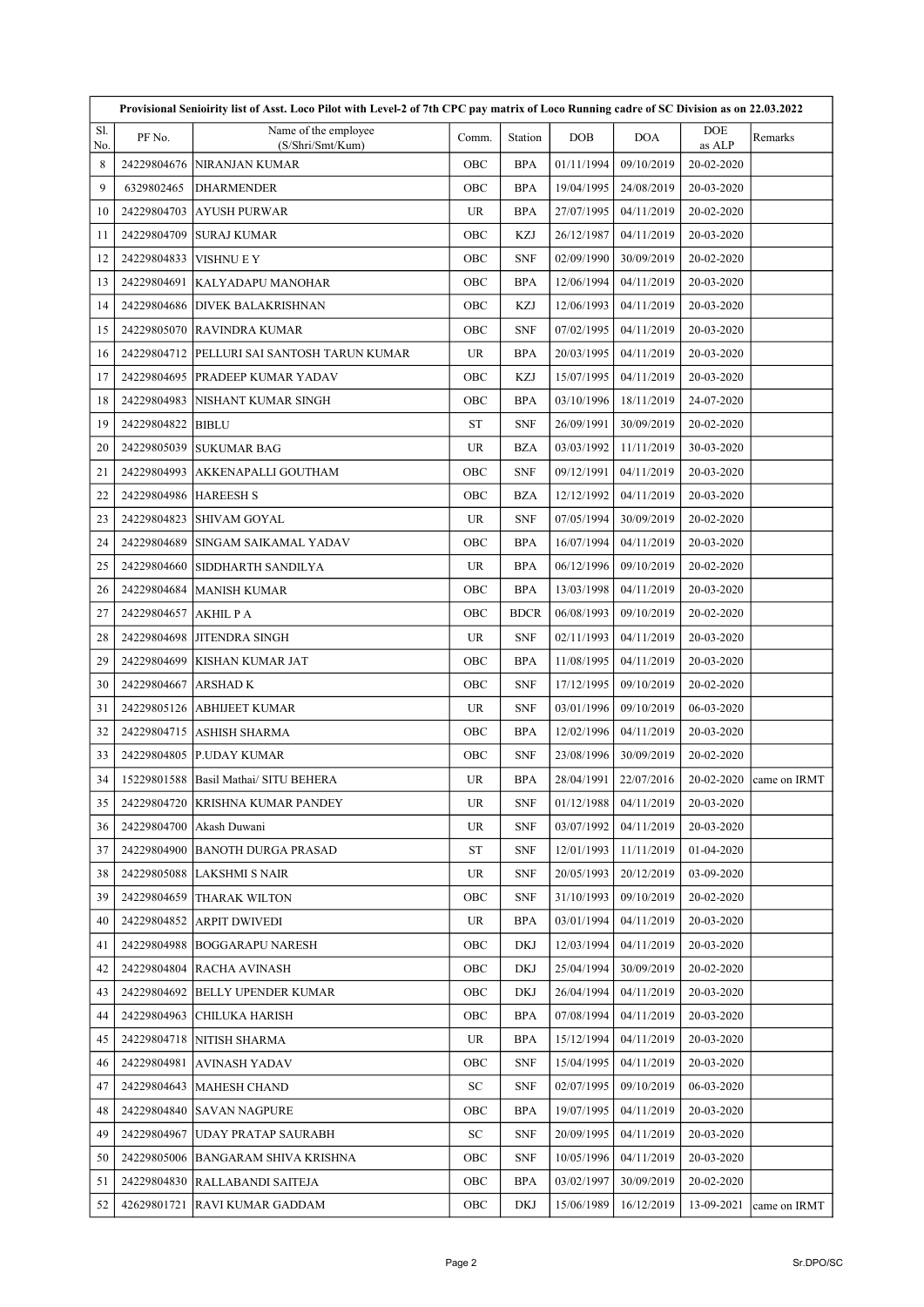|            | Provisional Senioirity list of Asst. Loco Pilot with Level-2 of 7th CPC pay matrix of Loco Running cadre of SC Division as on 22.03.2022 |                                          |            |             |            |            |               |              |  |
|------------|------------------------------------------------------------------------------------------------------------------------------------------|------------------------------------------|------------|-------------|------------|------------|---------------|--------------|--|
| Sl.<br>No. | PF No.                                                                                                                                   | Name of the employee<br>(S/Shri/Smt/Kum) | Comm.      | Station     | DOB        | <b>DOA</b> | DOE<br>as ALP | Remarks      |  |
| 53         | 24229804623                                                                                                                              | SHAKTI SINGH SHEKHAWAT                   | <b>UR</b>  | <b>SNF</b>  | 03/12/1989 | 09/10/2019 | 06-03-2020    |              |  |
| 54         | 24229804869                                                                                                                              | <b>BISWANATH NAYAK</b>                   | OBC        | <b>BZA</b>  | 22/05/1990 | 04/11/2019 | 20-03-2020    |              |  |
| 55         | 24229804693                                                                                                                              | <b>VELAYUTHAM I</b>                      | OBC        | BZA         | 27/11/1990 | 04/11/2019 | 20-03-2020    |              |  |
| 56         | 24229804984                                                                                                                              | PARUPATI MANVITH REDDY                   | <b>UR</b>  | <b>RDM</b>  | 29/08/1992 | 04/11/2019 | 20-03-2020    |              |  |
| 57         | 24229804960                                                                                                                              | ANKITH DUBEY                             | <b>UR</b>  | <b>SNF</b>  | 01/08/1993 | 18/11/2019 | 24-07-2020    |              |  |
| 58         | 24229804836                                                                                                                              | <b>AKHIL PRATHEEP B</b>                  | <b>UR</b>  | KZJ         | 09/08/1993 | 30/09/2019 | 20-02-2020    |              |  |
| 59         | 24229804926                                                                                                                              | POTHURAJU INDUJA (F)                     | OBC        | <b>SNF</b>  | 13/08/1993 | 11/11/2019 | 01-04-2020    |              |  |
| 60         | 24229804661                                                                                                                              | <b>ARUN NARAYANAN</b>                    | OBC        | <b>SNF</b>  | 26/08/1993 | 09/10/2019 | 20-02-2020    |              |  |
| 61         | 24229804828                                                                                                                              | <b>ARJUN KUMAR PAL</b>                   | OBC        | <b>BPA</b>  | 25/02/1994 | 30/09/2019 | 20-02-2020    |              |  |
| 62         | 6529802181                                                                                                                               | <b>SATEESH KUMAR DUBEY</b>               | <b>UR</b>  | <b>SNF</b>  | 09/03/1994 | 25/08/2019 | 20-03-2020    |              |  |
| 63         | 24229804884                                                                                                                              | SRIMANTA KUMAR PANDA                     | <b>UR</b>  | <b>BIDR</b> | 05/02/1995 | 14/10/2019 | 20-02-2020    |              |  |
| 64         | 24229804719                                                                                                                              | <b>SUSHIL KUMAR</b>                      | OBC        | <b>SNF</b>  | 23/03/1995 | 04/11/2019 | 20-03-2020    |              |  |
| 65         | 24229804707                                                                                                                              | OM PRAKASH PRAJAPATI                     | OBC        | <b>SNF</b>  | 05/04/1995 | 04/11/2019 | 20-03-2020    |              |  |
| 66         | 24229804694                                                                                                                              | <b>ARAKATLA RAVITEJA</b>                 | <b>UR</b>  | <b>BPA</b>  | 19/06/1995 | 04/11/2019 | 20-03-2020    |              |  |
| 67         | 24229804835                                                                                                                              | GALIMUDI SREEKANTH                       | ${\rm SC}$ | <b>SNF</b>  | 10/01/1996 | 30/09/2019 | 20-02-2020    |              |  |
| 68         | 24229804821                                                                                                                              | CHIDURALA SAI SHANKAR                    | OBC        | KZJ         | 11/01/1996 | 30/09/2019 | 20-02-2020    |              |  |
| 69         | 24229804817                                                                                                                              | <b>PAREEKSHITH B R</b>                   | UR         | <b>SNF</b>  | 21/01/1996 | 30/09/2019 | 20-02-2020    |              |  |
| 70         | 24229804711                                                                                                                              | YAMANI AKHIL                             | OBC        | <b>DKJ</b>  | 24/05/1996 | 04/11/2019 | 20-03-2020    |              |  |
| 71         | 24229804704                                                                                                                              | NANDYALA KARTHIK REDDY                   | <b>UR</b>  | <b>BPA</b>  | 26/05/1996 | 04/11/2019 | 20-03-2020    |              |  |
| 72         | 42429804125                                                                                                                              | Jithin George/SOMA KAMAL KUMAR           | UR         | <b>RDM</b>  | 29/09/1994 | 16/12/2019 | 30-10-2020    | came on IRMT |  |
| 73         | 24229804610                                                                                                                              | <b>GUMIDELLI SAIKUMAR</b>                | OBC        | <b>SNF</b>  | 19/01/1989 | 09/10/2019 | 06-03-2020    |              |  |
| 74         | 24229804614                                                                                                                              | PRAHLAD KUMAR                            | OBC        | <b>SNF</b>  | 01/02/1990 | 09/10/2019 | 06-03-2020    |              |  |
| 75         | 24229804618                                                                                                                              | PANCHALA DINESH KUMAR                    | OBC        | <b>BPA</b>  | 01/07/1990 | 09/10/2019 | 06-03-2020    |              |  |
| 76         | 24229804816                                                                                                                              | <b>MIDDE SHEKAR</b>                      | OBC        | <b>SNF</b>  | 25/12/1990 | 30/09/2019 | 20-02-2020    |              |  |
| 77         | 24229804865                                                                                                                              | <b>AMIT KUMAR</b>                        | <b>UR</b>  | <b>BPA</b>  | 14/04/1992 | 04/11/2019 | 20-03-2020    |              |  |
| 78         | 24229804847                                                                                                                              | <b>SAJINU S KUMAR</b>                    | OBC        | <b>SNF</b>  | 20/04/1992 | 04/11/2019 | 20-03-2020    |              |  |
| 79         | 24229805007                                                                                                                              | <b>NEROJI ARUNTEJ</b>                    | OBC        | RDM         | 19/07/1992 | 04/11/2019 | 20-03-2020    |              |  |
| 80         | 24229805086                                                                                                                              | SATYA PRAKASH DUBEY                      | <b>UR</b>  | <b>SNF</b>  | 23/10/1992 | 20/12/2019 | 03-09-2020    |              |  |
| 81         | 24229804803                                                                                                                              | <b>DEEPU KUMAR</b>                       | SC         | <b>SNF</b>  | 26/12/1992 | 30/09/2019 | 20-02-2020    |              |  |
| 82         | 24229804944                                                                                                                              | KURVA RAVINDER                           | OBC        | <b>SNF</b>  | 05/06/1993 | 18/11/2019 | 24-07-2020    |              |  |
| 83         | 24229804909                                                                                                                              | Devesh Johri                             | <b>UR</b>  | <b>RDM</b>  | 26/11/1993 | 11/11/2019 | 01-04-2020    |              |  |
| 84         | 24229804931                                                                                                                              | SUNKARI NAGARAJU                         | OBC        | <b>DKJ</b>  | 18/01/1994 | 11/11/2019 | 01-04-2020    |              |  |
| 85         | 24229804978                                                                                                                              | <b>RAVI RAUSHAN</b>                      | UR         | <b>SNF</b>  | 16/02/1994 | 04/11/2019 | 20-03-2020    |              |  |
| 86         | 24229804875                                                                                                                              | <b>SANTOSH KUMAR</b>                     | OBC        | <b>SNF</b>  | 10/05/1994 | 04/11/2019 | 20-03-2020    |              |  |
| 87         | 24229804980                                                                                                                              | <b>JAALA MAHESH</b>                      | <b>SC</b>  | KZJ         | 04/08/1994 | 04/11/2019 | 20-03-2020    |              |  |
| 88         | 24229804653                                                                                                                              | <b>NARAYAN DAS</b>                       | <b>UR</b>  | <b>BPA</b>  | 03/04/1995 | 09/10/2019 | 20-03-2020    |              |  |
| 89         | 24229804845                                                                                                                              | <b>VISHAL K</b>                          | OBC        | <b>SNF</b>  | 24/05/1995 | 04/11/2019 | 20-03-2020    |              |  |
| 90         | 24229804705                                                                                                                              | VAIDYANATH MISHRA                        | <b>UR</b>  | <b>BPA</b>  | 24/09/1995 | 04/11/2019 | 20-03-2020    |              |  |
| 91         | 24229804864                                                                                                                              | BISWAJIT PATRA                           | <b>UR</b>  | <b>BZA</b>  | 24/05/1996 | 04/11/2019 | 20-03-2020    |              |  |
| 92         | 24229804714                                                                                                                              | GANESH KUMAR                             | OBC        | <b>SNF</b>  | 18/09/1996 | 04/11/2019 | 20-03-2020    |              |  |
| 93         | 24229804893                                                                                                                              | <b>ANUPURAM SRINIVAS</b>                 | OBC        | RDM         | 17/03/1990 | 11/11/2019 | 01-04-2020    |              |  |
| 94         | 24229804656                                                                                                                              | <b>RAHUL JAISWAL</b>                     | OBC        | <b>BPA</b>  | 19/06/1991 | 09/10/2019 | 20-02-2020    |              |  |
| 95         | 24229804997                                                                                                                              | GARIGANTI RAJENDAR                       | OBC        | <b>RDM</b>  | 14/08/1992 | 04/11/2019 | 20-03-2020    |              |  |
| 96         | 24229804717                                                                                                                              | <b>VISHNU PRAJAPAT</b>                   | OBC        | <b>BPA</b>  | 18/07/1993 | 04/11/2019 | 20-03-2020    |              |  |
| 97         | 24229804613                                                                                                                              | GUNUKULA VENKATA RAMANA REDDY            | UR         | <b>SNF</b>  | 10/02/1994 | 09/10/2019 | 06-03-2020    |              |  |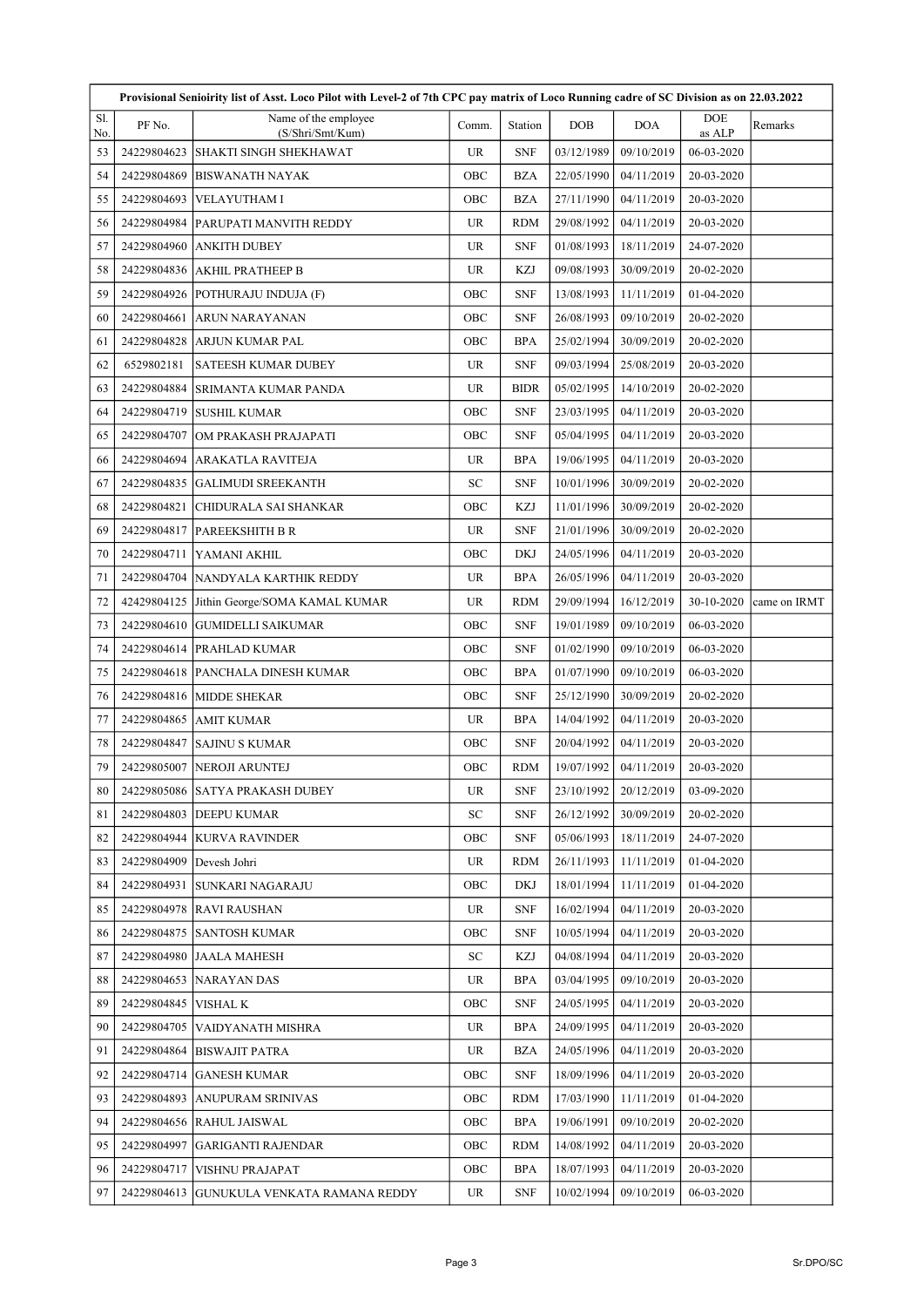|            |             | Provisional Senioirity list of Asst. Loco Pilot with Level-2 of 7th CPC pay matrix of Loco Running cadre of SC Division as on 22.03.2022 |           |             |            |            |               |              |
|------------|-------------|------------------------------------------------------------------------------------------------------------------------------------------|-----------|-------------|------------|------------|---------------|--------------|
| Sl.<br>No. | PF No.      | Name of the employee<br>(S/Shri/Smt/Kum)                                                                                                 | Comm.     | Station     | <b>DOB</b> | <b>DOA</b> | DOE<br>as ALP | Remarks      |
| 98         | 24229804996 | <b>RANJUL O</b>                                                                                                                          | OBC       | <b>DKJ</b>  | 31/05/1994 | 04/11/2019 | 20-03-2020    |              |
| 99         | 24229804627 | <b>NAVNEET DWIVEDI</b>                                                                                                                   | <b>UR</b> | KZJ         | 20/07/1994 | 09/10/2019 | 06-03-2020    |              |
| 100        | 24229805209 | <b>RAJ KUMAR</b>                                                                                                                         | OBC       | <b>SNF</b>  | 01/08/1994 | 04/11/2019 | 30-03-2020    |              |
| 101        | 24229804992 | <b>VED PRAKASH</b>                                                                                                                       | OBC       | <b>SNF</b>  | 03/09/1994 | 04/11/2019 | 20-03-2020    |              |
| 102        | 24229804932 | <b>SONU KUMAR</b>                                                                                                                        | OBC       | <b>SNF</b>  | 09/10/1994 | 11/11/2019 | 30-03-2020    |              |
| 103        | 24229804866 | <b>PREMA RAM SOU</b>                                                                                                                     | OBC       | <b>BPA</b>  | 16/07/1995 | 04/11/2019 | 20-03-2020    |              |
| 104        | 24229804616 | <b>MANISH KUMAR</b>                                                                                                                      | OBC       | <b>SNF</b>  | 30/09/1995 | 09/10/2019 | 20-03-2020    |              |
| 105        | 24229804870 | MUKESH KUMAR KANU                                                                                                                        | OBC       | <b>SNF</b>  | 01/02/1996 | 04/11/2019 | 20-03-2020    |              |
| 106        | 24229805009 | <b>AKASH BHAGAT</b>                                                                                                                      | SC        | <b>BZA</b>  | 28/03/1997 | 04/11/2019 | 20-03-2020    |              |
| 107        | 24229804697 | SANTOSH KUMAR MAHANTY                                                                                                                    | OBC       | <b>DKJ</b>  | 21/05/1998 | 04/11/2019 | 20-03-2020    |              |
| 108        | 42629801595 | Asif Abbas/ SUNKARI PRASHANTH                                                                                                            | OBC       | <b>BIDR</b> | 31/01/1994 | 19/08/2019 | 04-10-2021    | came on IRMT |
| 109        | 15716080251 | Sachin C/ KADALI HARANAD BABU                                                                                                            | <b>UR</b> | <b>BDCR</b> | 15/05/1988 | 11/01/2016 | 20-02-2020    | came on IRMT |
| 110        | 42429803794 | Agrah S.L/ SREEMANTHULA SATYA SAI ANURA                                                                                                  | <b>UR</b> | <b>RDM</b>  | 17/06/1991 | 19/08/2019 | 20-03-2020    | came on IRMT |
| 111        | 24229804998 | <b>DEEPAK KUMAR</b>                                                                                                                      | UR        | <b>SNF</b>  | 10/01/1992 | 04/11/2019 | 20-03-2020    |              |
| 112        | 24229804701 | <b>VINOD KUMAR</b>                                                                                                                       | OBC       | <b>SNF</b>  | 08/06/1992 | 04/11/2019 | 20-03-2020    |              |
| 113        | 24229804600 | PASULA VARUN KUMAR                                                                                                                       | OBC       | KZJ         | 21/10/1992 | 30/09/2019 | 20-02-2020    |              |
| 114        | 24229804670 | <b>KANNAN S</b>                                                                                                                          | OBC       | <b>BDCR</b> | 08/05/1993 | 09/10/2019 | 20-02-2020    |              |
| 115        | 24229804990 | NIKHIL A RAJAN                                                                                                                           | OBC       | <b>SNF</b>  | 06/06/1993 | 04/11/2019 | 20-03-2020    |              |
| 116        | 24229804969 | <b>SURAJ KUMAR</b>                                                                                                                       | OBC       | <b>SNF</b>  | 01/06/1994 | 04/11/2019 | 20-03-2020    |              |
| 117        | 24229804797 | <b>DARIPALLI SEKHAR</b>                                                                                                                  | OBC       | KZJ         | 09/06/1994 | 04/11/2019 | 20-03-2020    |              |
| 118        | 24229805099 | RITESH CHOUDHARY                                                                                                                         | OBC       | <b>BZA</b>  | 01/07/1994 | 20/12/2019 | 03-09-2020    |              |
| 119        | 24229804634 | ABHIJITH KRISHNA D S                                                                                                                     | <b>UR</b> | <b>SNF</b>  | 06/08/1994 | 30/09/2019 | 12-03-2020    |              |
| 120        | 24229804848 | <b>HAREESH K</b>                                                                                                                         | <b>UR</b> | <b>SNF</b>  | 17/09/1994 | 04/11/2019 | 20-03-2020    |              |
| 121        | 24229804959 | <b>MAUN PRAKASH</b>                                                                                                                      | UR        | <b>BPA</b>  | 01/01/1995 | 11/11/2019 | 01-04-2020    |              |
| 122        | 24229805054 | VUGGURALA ROHITH                                                                                                                         | OBC       | <b>BDCR</b> | 17/01/1995 | 11/11/2019 | 30-03-2020    |              |
| 123        | 24229804706 | <b>ATHUL K</b>                                                                                                                           | OBC       | <b>SNF</b>  | 20/01/1995 | 04/11/2019 | 20-03-2020    |              |
| 124        | 24229804620 | <b>MUKESH ANAND</b>                                                                                                                      | OBC       | <b>SNF</b>  | 20/02/1995 | 09/10/2019 | 06-03-2020    |              |
| 125        | 24229804994 | <b>JISHNUK</b>                                                                                                                           | OBC       | <b>SNF</b>  | 01/04/1995 | 04/11/2019 | 20-03-2020    |              |
| 126        | 24229804899 | D SAI SARATH KUMAR                                                                                                                       | UR        | BZA         | 30/07/1996 | 11/11/2019 | 01-04-2020    |              |
| 127        | 24229804612 | KAMLESH KUMAR MAHTHA                                                                                                                     | UR        | <b>SNF</b>  | 01/12/1996 | 09/10/2019 | 06-03-2020    |              |
| 128        | 24229804927 | <b>JOGENDRA KUMAR</b>                                                                                                                    | OBC       | <b>SNF</b>  | 02/04/1997 | 11/11/2019 | 01-04-2020    |              |
| 129        | 24229805565 | <b>VINAY KUMAR</b>                                                                                                                       | OBC       | KZJ         | 03-02-1998 | 11/11/2019 | 01-04-2020    |              |
| 130        | 24229804954 | UMESH KUMAR                                                                                                                              | OBC       | <b>BPA</b>  | 12/06/1989 | 11/11/2019 | 01-04-2020    |              |
| 1311       | 24229804863 | RAHUL GUPTA                                                                                                                              | <b>UR</b> | <b>BPA</b>  | 15/07/1991 | 04/11/2019 | 20-03-2020    |              |
| 132        | 24229804800 | I HEMANTHKUMAR REDDY                                                                                                                     | UR        | <b>SNF</b>  | 24/02/1992 | 04/11/2019 | 20-03-2020    |              |
| 133        | 24229804673 | KAMBUKANTHI PRADHAN (F)                                                                                                                  | OBC       | <b>SNF</b>  | 21/04/1992 | 09/10/2019 | 20-02-2020    |              |
| 134        | 24229804809 | VIVEK P                                                                                                                                  | <b>UR</b> | <b>SNF</b>  | 26/01/1993 | 30/09/2019 | 20-02-2020    |              |
| 135        | 24229804995 | DHARMENDRA KUSHWAHA                                                                                                                      | OBC       | <b>BPA</b>  | 08/06/1993 | 04/11/2019 | 20-03-2020    |              |
| 136        | 24229804721 | <b>WASEEM AHMAD</b>                                                                                                                      | OBC       | KZJ         | 01/07/1993 | 04/11/2019 | 20-03-2020    |              |
| 137        | 24229804921 | SINGARAM SAIPRASAD                                                                                                                       | OBC       | <b>BPA</b>  | 10/08/1993 | 11/11/2019 | 01-04-2020    |              |
| 138        | 24229804654 | PRITY KUMARI (F)                                                                                                                         | OBC       | <b>SNF</b>  | 01/09/1993 | 09/10/2019 | 20-02-2020    |              |
| 139        | 24229804885 | <b>BADAVATH RAJESH</b>                                                                                                                   | ST        | RDM         | 25/06/1994 | 14/10/2019 | 20-02-2020    |              |
| 140        | 24229804851 | ARVIND KUMAR                                                                                                                             | OBC       | <b>BPA</b>  | 11/07/1994 | 04/11/2019 | 20-03-2020    |              |
| 141        | 24229804939 | SURENDRA SINGH DHAKAD                                                                                                                    | OBC       | KZJ         | 20/08/1994 | 11/11/2019 | 01-04-2020    |              |
| 142        | 24229804631 | <b>JEDLA RAJESHWAR</b>                                                                                                                   | OBC       | <b>SNF</b>  | 18/09/1994 | 09/10/2019 | 06-03-2020    |              |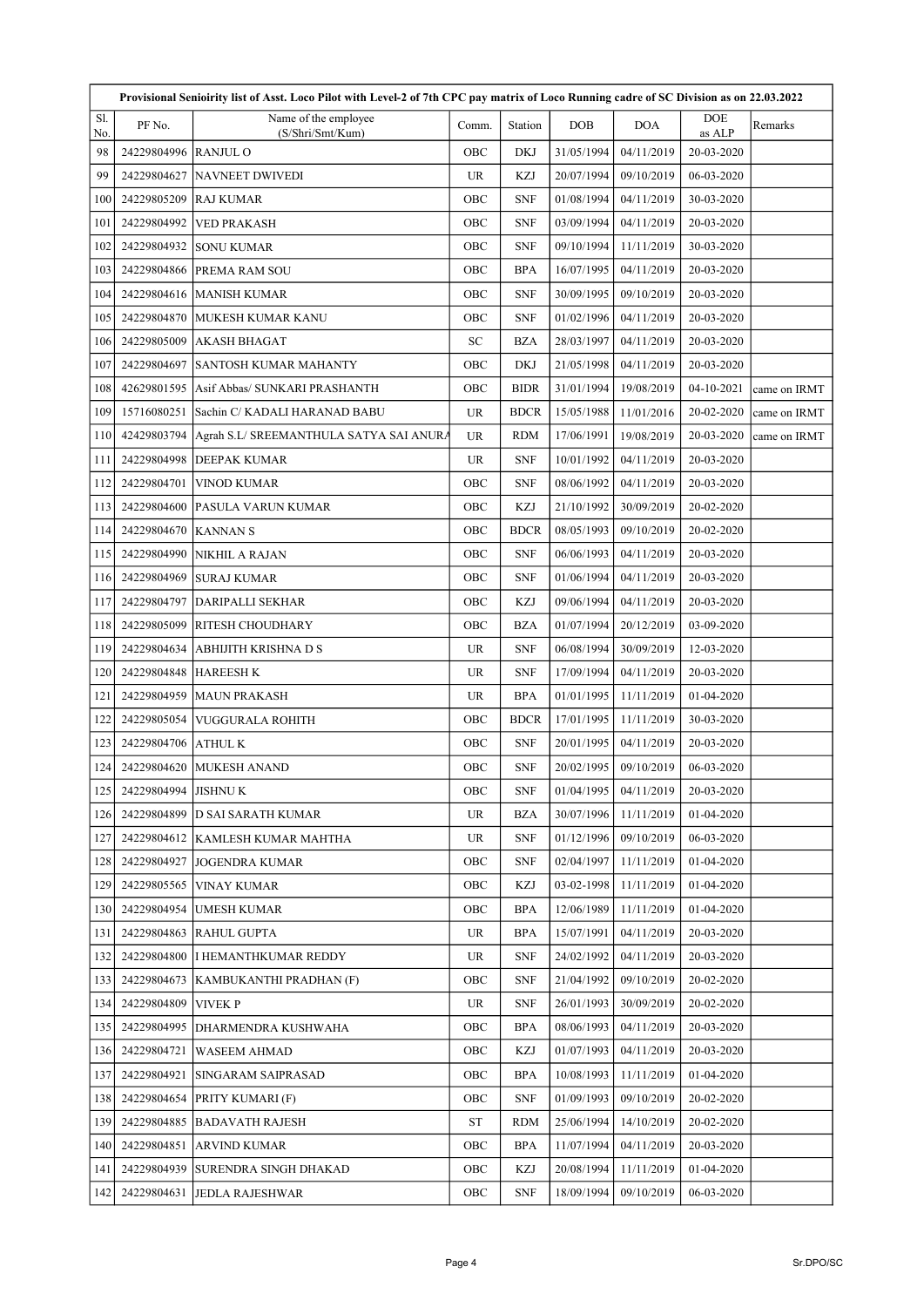|            | Provisional Senioirity list of Asst. Loco Pilot with Level-2 of 7th CPC pay matrix of Loco Running cadre of SC Division as on 22.03.2022 |                                          |                                   |             |            |            |               |              |  |
|------------|------------------------------------------------------------------------------------------------------------------------------------------|------------------------------------------|-----------------------------------|-------------|------------|------------|---------------|--------------|--|
| Sl.<br>No. | PF No.                                                                                                                                   | Name of the employee<br>(S/Shri/Smt/Kum) | Comm.                             | Station     | DOB        | <b>DOA</b> | DOE<br>as ALP | Remarks      |  |
| 143        | 24229804685                                                                                                                              | ASHIS KUMAR MANDAL                       | <b>UR</b>                         | <b>SNF</b>  | 18/11/1994 | 04/11/2019 | 20-03-2020    |              |  |
| 144        | 24229805041                                                                                                                              | AJAY P                                   | <b>UR</b>                         | <b>SNF</b>  | 08/12/1994 | 11/11/2019 | 30-03-2020    |              |  |
| 145        | 24229804662                                                                                                                              | VISHNU O                                 | OBC                               | <b>SNF</b>  | 08/05/1995 | 09/10/2019 | 20-02-2020    |              |  |
| 146        | 24229804640                                                                                                                              | GOVIND REGHUNATH                         | <b>UR</b>                         | <b>RDM</b>  | 30/05/1995 | 30/09/2019 | 12-03-2020    |              |  |
| 147        | 24229804831                                                                                                                              | <b>ABHISHEK KUMAR</b>                    | <b>UR</b>                         | <b>DKJ</b>  | 31/05/1995 | 30/09/2019 | 20-02-2020    |              |  |
| 148        | 24229804702                                                                                                                              | MUDGER ARAVIND DIXIT                     | <b>UR</b>                         | KZJ         | 17/06/1995 | 04/11/2019 | 20-03-2020    |              |  |
| 149        | 24229804858                                                                                                                              | RAM DAYAL GOCHER                         | OBC                               | <b>BPA</b>  | 09/07/1995 | 04/11/2019 | 20-03-2020    |              |  |
| 150        | 24229804958                                                                                                                              | JAMBARAPU AKHIL                          | OBC                               | <b>KZJ</b>  | 28/12/1995 | 18/11/2019 | 24-07-2020    |              |  |
| 151        | 24229805050                                                                                                                              | <b>MERUGU SHIVA</b>                      | OBC                               | KZJ         | 12/11/1997 | 11/11/2019 | 30-03-2020    |              |  |
| 152        | 24229804906                                                                                                                              | PUJA KUMARI VARMA (F)                    | OBC                               | <b>SNF</b>  | 13/03/1998 | 11/11/2019 | 01-04-2020    |              |  |
| 153        | 24229804873                                                                                                                              | <b>RAHUL KUMAR SINGH</b>                 | <b>UR</b>                         | <b>BPA</b>  | 03/05/1998 | 04/11/2019 | 20-03-2020    |              |  |
| 154        | 24229804976                                                                                                                              | NEERAJ AGRAWAL                           | <b>UR</b>                         | <b>BPA</b>  | 03/06/1983 | 04/11/2019 | 20-03-2020    |              |  |
| 155        | 24229804619                                                                                                                              | <b>ASHISH KUMAR</b>                      | <b>UR</b>                         | <b>SNF</b>  | 03/01/1990 | 09/10/2019 | 01-04-2020    |              |  |
| 156        | 24229804629                                                                                                                              | <b>SHIVAM KUMAR</b>                      | <b>UR</b>                         | <b>SNF</b>  | 19/06/1990 | 09/10/2019 | 06-03-2020    |              |  |
| 157        | 24229805005                                                                                                                              | Prashant kumar rai                       | <b>UR</b>                         | <b>SNF</b>  | 19/08/1990 | 04/11/2019 | 20-03-2020    |              |  |
| 158        | 24229804934                                                                                                                              | <b>GAYYUR ALI</b>                        | OBC                               | KZJ         | 06/05/1991 | 11/11/2019 | 01-04-2020    |              |  |
| 159        | 24229805085                                                                                                                              | SUNIL KUMAR                              | OBC                               | <b>SNF</b>  | 12/01/1992 | 20/12/2019 | 26-03-2021    |              |  |
| 160        | 24229804624                                                                                                                              | <b>BONALA RAJU</b>                       | OBC                               | KZJ         | 05/06/1992 | 09/10/2019 | 06-03-2020    |              |  |
| 161        | 24229804961                                                                                                                              | <b>PAWAN KUMAR</b>                       | OBC                               | <b>BPA</b>  | 01/07/1992 | 11/11/2019 | 01-04-2020    |              |  |
| 162        | 24229803524                                                                                                                              | ELLANDULA MAHENDER                       | OBC                               | <b>KZJ</b>  | 16/11/1992 | 18/11/2019 | 24-07-2020    |              |  |
| 163        | 24229804971                                                                                                                              | Rohit Kumar                              | $\ensuremath{\mathsf{UR}}\xspace$ | <b>SNF</b>  | 30/12/1992 | 04/11/2019 | 20-03-2020    |              |  |
| 164        | 24229804622                                                                                                                              | MOHIT KUMAR BHATI                        | OBC                               | <b>SNF</b>  | 06/03/1993 | 09/10/2019 | 06-03-2020    |              |  |
| 165        | 24229803952                                                                                                                              | <b>JABU SRAVAN</b>                       | OBC                               | <b>BPA</b>  | 07/03/1994 | 04/11/2019 | 20-03-2020    |              |  |
| 166        | 24229804844                                                                                                                              | AVIDEKARI NAGA PRASHANTH RAO             | OBC                               | <b>SNF</b>  | 24/04/1994 | 04/11/2019 | 20-03-2020    |              |  |
| 167        | 24229804710                                                                                                                              | <b>SAURABH RAJ</b>                       | OBC                               | <b>SNF</b>  | 25/12/1994 | 04/11/2019 | 20-03-2020    |              |  |
| 168        | 24229805011                                                                                                                              | <b>KANTE ARAVIND KUMAR</b>               | OBC                               | <b>RDM</b>  | 30/10/1995 | 11/11/2019 | 30-03-2020    |              |  |
| 169        | 24229804902                                                                                                                              | MITHUN C M                               | <b>UR</b>                         | <b>BDCR</b> | 14/02/1996 | 11/11/2019 | 01-04-2020    |              |  |
| 170        | 24229805057                                                                                                                              | <b>CHILUKA NARENDER</b>                  | OBC                               | <b>BDCR</b> | 28/06/1996 | 12/11/2019 | 30-03-2020    |              |  |
| 171        | 24229804650                                                                                                                              | <b>ANKIT KUMAR</b>                       | SC                                | <b>SNF</b>  | 04/06/1997 | 30/09/2019 | 03-09-2020    |              |  |
| 172        | 42629801626                                                                                                                              | Jaslin Raza V/ RAMAGIRI DILEEP           | OBC                               | RDM         | 30/03/1997 | 19/08/2019 | 20-02-2020    | came on IRMT |  |
| 173        | 24229805060                                                                                                                              | RAJ KUMAR                                | OBC                               | <b>BDCR</b> | 22/10/1989 | 11/11/2019 | 30-03-2020    |              |  |
| 174        | 24229804950                                                                                                                              | VAISHAK S                                | OBC                               | <b>BDCR</b> | 07/01/1990 | 18/11/2019 | 24-07-2020    |              |  |
| 175        | 24229804907                                                                                                                              | <b>RAJESH KUMAR SAH</b>                  | OBC                               | <b>BPA</b>  | 15/02/1990 | 11/11/2019 | 01-04-2020    |              |  |
| 176        | 24229804874                                                                                                                              | Manek A                                  | UR                                | <b>SNF</b>  | 25/12/1990 | 04/11/2019 | 20-03-2020    |              |  |
| 177        | 24229804922                                                                                                                              | BOYA SRAVAN KUMAR                        | OBC                               | <b>SNF</b>  | 09/05/1991 | 11/11/2019 | 01-04-2020    |              |  |
| 178        | 24229805047                                                                                                                              | <b>TIJO THOMAS</b>                       | <b>UR</b>                         | <b>SNF</b>  | 21/05/1991 | 11/11/2019 | 30-03-2020    |              |  |
| 179        | 24229804928                                                                                                                              | <b>UPPULA SUDHAKAR</b>                   | OBC                               | DKJ         | 20/06/1992 | 11/11/2019 | 01-04-2020    |              |  |
| 180        | 24229804857                                                                                                                              | PRINCE AVINASH                           | OBC                               | KZJ         | 26/08/1992 | 04/11/2019 | 20-03-2020    |              |  |
| 181        | 24229804941                                                                                                                              | VIKAS KHANDELWAL                         | <b>UR</b>                         | <b>SNF</b>  | 19/09/1992 | 11/11/2019 | 01-04-2020    |              |  |
| 182        | 24229805037                                                                                                                              | GAUTTAM SHARMA                           | UR.                               | <b>BPA</b>  | 15/11/1992 | 11/11/2019 | 30-03-2020    |              |  |
| 183        | 24229804663                                                                                                                              | MAHENDRA KUMAR                           | OBC                               | <b>BDCR</b> | 18/11/1992 | 09/10/2019 | 20-02-2020    |              |  |
| 184        | 24229805100                                                                                                                              | ANKUR SINGH                              | OBC                               | <b>SNF</b>  | 29/12/1992 | 20/12/2019 | 03-09-2020    |              |  |
| 185        | 24229805082                                                                                                                              | RAHUL KUMAR                              | <b>UR</b>                         | <b>SNF</b>  | 02/01/1993 | 20/12/2019 | 03-09-2020    |              |  |
| 186        | 24229805012                                                                                                                              | PANJALA SHIVA PRASAD                     | OBC                               | <b>SNF</b>  | 18/02/1993 | 11/11/2019 | 30-03-2020    |              |  |
| 187        | 24229804903                                                                                                                              | SUBIN B                                  | OBC                               | <b>SNF</b>  | 21/05/1993 | 11/11/2019 | 01-04-2020    |              |  |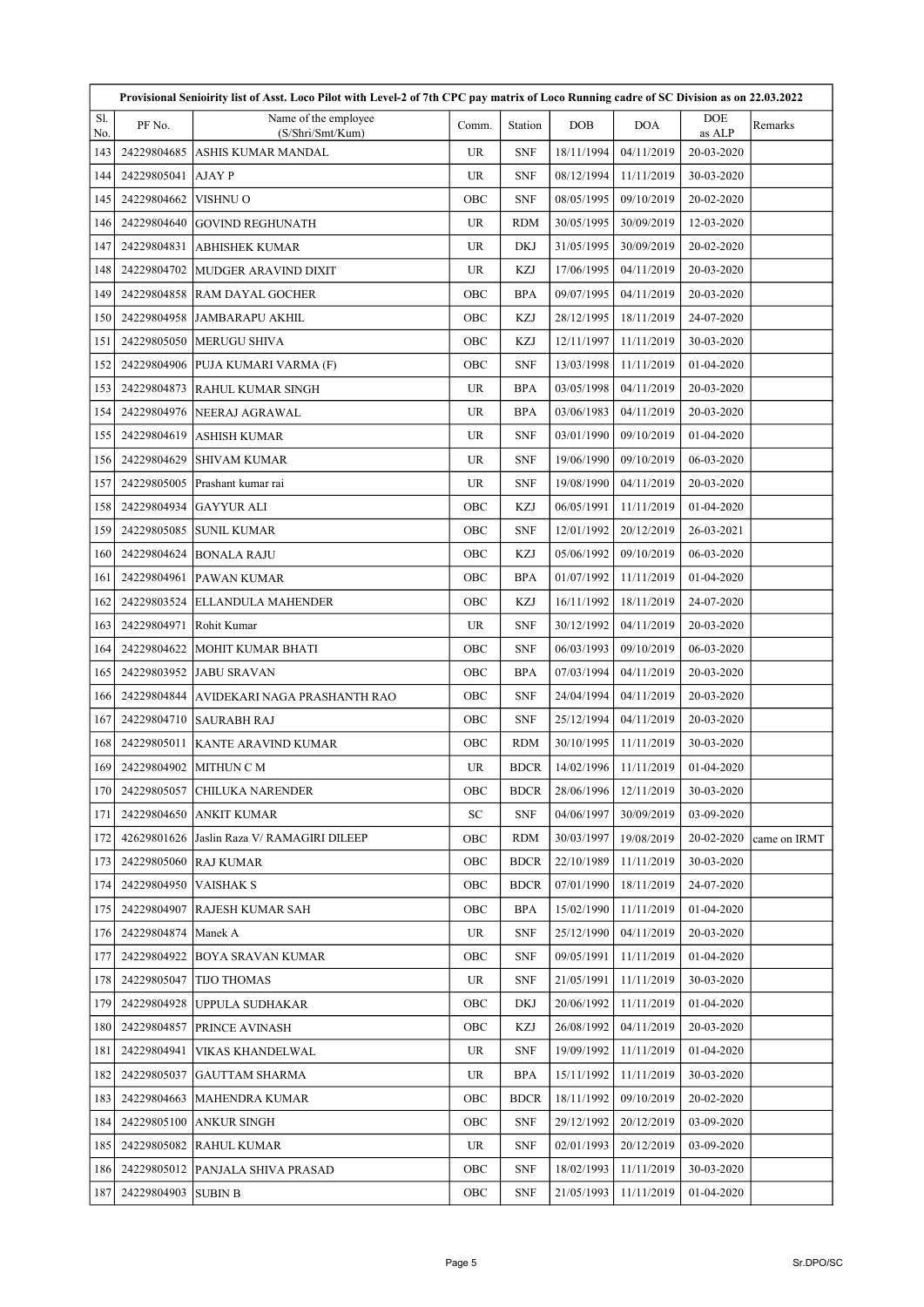|            | Provisional Senioirity list of Asst. Loco Pilot with Level-2 of 7th CPC pay matrix of Loco Running cadre of SC Division as on 22.03.2022 |                                          |            |             |            |            |               |              |  |  |
|------------|------------------------------------------------------------------------------------------------------------------------------------------|------------------------------------------|------------|-------------|------------|------------|---------------|--------------|--|--|
| Sl.<br>No. | PF No.                                                                                                                                   | Name of the employee<br>(S/Shri/Smt/Kum) | Comm.      | Station     | <b>DOB</b> | <b>DOA</b> | DOE<br>as ALP | Remarks      |  |  |
| 188        | 24229804814                                                                                                                              | <b>AMIT KUMAR PASWAN</b>                 | ${\rm SC}$ | <b>BPA</b>  | 04/06/1993 | 30/09/2019 | 20-02-2020    |              |  |  |
| 189        | 24229805068                                                                                                                              | <b>GNANAVEL K</b>                        | OBC        | <b>SNF</b>  | 06/06/1993 | 11/11/2019 | 30-03-2020    |              |  |  |
| 190        | 24229804905                                                                                                                              | <b>NARASIMHA</b>                         | OBC        | <b>SNF</b>  | 12/06/1993 | 11/11/2019 | 01-04-2020    |              |  |  |
| 191        | 24229805028                                                                                                                              | NITIN KUMAR TOMAR                        | <b>UR</b>  | <b>BPA</b>  | 29/01/1994 | 11/11/2019 | 30-03-2020    |              |  |  |
| 192        | 24229804608                                                                                                                              | <b>SHAMMI AKHTAR</b>                     | <b>UR</b>  | <b>BIDR</b> | 17/03/1994 | 30/09/2019 | 20-02-2020    |              |  |  |
| 193        | 24229804674                                                                                                                              | <b>DEEPAK SHARMA</b>                     | <b>UR</b>  | <b>BDCR</b> | 29/04/1994 | 09/10/2019 | 20-03-2020    |              |  |  |
| 194        | 24229804856                                                                                                                              | <b>JOHN SCARIA</b>                       | <b>UR</b>  | <b>SNF</b>  | 16/06/1994 | 04/11/2019 | 20-03-2020    |              |  |  |
| 1951       | 24229804925                                                                                                                              | <b>SARANJEET SINGH HEERA</b>             | <b>UR</b>  | <b>BPA</b>  | 20/08/1994 | 11/11/2019 | 01-04-2020    |              |  |  |
| 196        | 24229804796                                                                                                                              | YAGANDLA NAVEEN                          | OBC        | <b>BPA</b>  | 12/09/1994 | 04/11/2019 | 20-03-2020    |              |  |  |
| 197        | 24229804952                                                                                                                              | NITISH KUMAR                             | OBC        | <b>BPA</b>  | 02/11/1994 | 11/11/2019 | 01-04-2020    |              |  |  |
| 198        | 24229805694                                                                                                                              | <b>KULDEEP SINGH</b>                     | OBC        | <b>RDM</b>  | 04-11-1994 | 11/11/2019 | 01-04-2020    |              |  |  |
| 199        | 24229804606                                                                                                                              | <b>ASHWANI KUMAR VERMA</b>               | OBC        | <b>BIDR</b> | 08/01/1995 | 30/09/2019 | 20-02-2020    |              |  |  |
| 200        | 24229804644                                                                                                                              | MAHAMMAD ABDULALEEM                      | OBC        | <b>RDM</b>  | 11/01/1995 | 30/09/2019 | 12-03-2020    |              |  |  |
| 201        | 24229803630                                                                                                                              | <b>ERRABOINA RAJENDER</b>                | OBC        | DKJ         | 10/02/1995 | 30/09/2019 | 12-03-2020    |              |  |  |
| 202        | 24229804294                                                                                                                              | <b>KASANI RAJKUMAR</b>                   | OBC        | KZJ         | 10/02/1995 | 20/09/2019 | 20-03-2020    |              |  |  |
| 203        | 24229805207                                                                                                                              | <b>SUMIT DAHIYA</b>                      | <b>UR</b>  | <b>SNF</b>  | 13/02/1995 | 09/10/2019 | 20-02-2020    |              |  |  |
| 204        | 24229804975                                                                                                                              | <b>ROHITH R</b>                          | OBC        | <b>BDCR</b> | 20/03/1995 | 18/11/2019 | 24-07-2020    |              |  |  |
| 205        | 24229804668                                                                                                                              | <b>SACHIN KUMAR</b>                      | <b>UR</b>  | <b>BDCR</b> | 03/05/1995 | 09/10/2019 | 20-02-2020    |              |  |  |
| 206        | 24229804896                                                                                                                              | <b>ANZAR ALAM</b>                        | OBC        | <b>SNF</b>  | 06/05/1995 | 11/11/2019 | 01-04-2020    |              |  |  |
| 207        | 24229804945                                                                                                                              | <b>VIPIN PANDEY</b>                      | <b>UR</b>  | <b>BPA</b>  | 10/06/1995 | 11/11/2019 | 01-04-2020    |              |  |  |
| 208        | 24229804904                                                                                                                              | <b>MANISH BHARDWAJ</b>                   | <b>UR</b>  | <b>BPA</b>  | 27/08/1995 | 11/11/2019 | 01-04-2020    |              |  |  |
| 209        | 21729806605                                                                                                                              | <b>RAMPRIT KUMAR</b>                     | OBC        | KZJ         | 01/02/1996 | 20/07/2019 | 01-04-2020    |              |  |  |
| 210        | 24229804974                                                                                                                              | <b>AMRIT KISHORE</b>                     | OBC        | <b>SNF</b>  | 13/02/1996 | 04/11/2019 | 20-03-2020    |              |  |  |
| 211        | 24229804924                                                                                                                              | <b>BOJJA VENKATESH</b>                   | OBC        | <b>SNF</b>  | 21/08/1996 | 11/11/2019 | 01-04-2020    |              |  |  |
| 212        | 24229804973                                                                                                                              | CHANATI GOPI MANOJ                       | OBC        | <b>BZA</b>  | 20/04/1997 | 18/11/2019 | 24-07-2020    |              |  |  |
| 213        | 24229805032                                                                                                                              | <b>VIKAS KUMAR</b>                       | <b>ST</b>  | <b>SNF</b>  | 04/09/1997 | 11/11/2019 | 30-03-2020    |              |  |  |
| 214        | 24229805058                                                                                                                              | <b>SUBHRASIS SADANGI</b>                 | <b>UR</b>  | <b>BDCR</b> | 04/04/1998 | 11/11/2019 | 30-03-2020    |              |  |  |
| 215        | 329806228                                                                                                                                | Ravi Kumar/ SANGLE GOPAL BALASAHEB       | OBC        | PRLI        | 07/02/1992 | 29/08/2019 | 03-06-2021    | came on IRMT |  |  |
| 216        | 24229805065                                                                                                                              | HIMANSHU SHARMA                          | <b>UR</b>  | <b>BDCR</b> | 11/08/1988 | 11/11/2019 | 30-03-2020    |              |  |  |
| 217        | 24229804601                                                                                                                              | JUNAIDH A P                              | OBC        | <b>SNF</b>  | 10/06/1990 | 30/09/2019 | 12-03-2020    |              |  |  |
| 218        | 24229804637                                                                                                                              | <b>SHIVESH KUMAR</b>                     | OBC        | <b>SNF</b>  | 08/04/1991 | 30/09/2019 | 12-03-2020    |              |  |  |
| 219        | 24229805095                                                                                                                              | <b>KAMANOR YOGESH</b>                    | UR         | <b>SNF</b>  | 12/06/1991 | 20/12/2019 | 03-09-2020    |              |  |  |
| 220        | 24229804991                                                                                                                              | <b>TRIBHUWAN SINGH</b>                   | OBC        | <b>SNF</b>  | 10/07/1991 | 04/11/2019 | 20-03-2020    |              |  |  |
| 221        | 24229805051                                                                                                                              | GUDURU NAVEEN KRISHNA                    | OBC        | DKJ         | 13/05/1992 | 11/11/2019 | 30-03-2020    |              |  |  |
| 222        | 24229804260                                                                                                                              | CHINTHAREDDY HARI KRISHNA REDDY          | UR         | <b>SNF</b>  | 25/05/1992 | 20/09/2019 | 20-03-2020    |              |  |  |
| 223        | 24229804687                                                                                                                              | <b>RAJVEER SINGH HANS</b>                | SC         | <b>BPA</b>  | 04/08/1992 | 04/11/2019 | 20-03-2020    |              |  |  |
| 224        | 24229804649                                                                                                                              | THOUDOJU KETHAN KUMAR                    | OBC        | DKJ         | 08/01/1993 | 30/09/2019 | 12-03-2020    |              |  |  |
| 225        | 24229804635                                                                                                                              | RAJEEV RANJAN KUMAR                      | <b>UR</b>  | <b>SNF</b>  | 09/02/1993 | 30/09/2019 | 12-03-2020    |              |  |  |
| 226        | 24229805056                                                                                                                              | <b>DWARA HEMANTA RAO</b>                 | <b>UR</b>  | <b>BDCR</b> | 05/05/1993 | 11/11/2019 | 30-03-2020    |              |  |  |
| 227        | 24229804826                                                                                                                              | <b>AMBATI AKSHAY</b>                     | OBC        | KZJ         | 21/05/1993 | 30/09/2019 | 20-02-2020    |              |  |  |
| 228        | 24229805014                                                                                                                              | UDAY BHASKAR DUNABOYINA                  | OBC        | BZA         | 23/08/1993 | 11/11/2019 | 30-03-2020    |              |  |  |
| 229        | 24229805035                                                                                                                              | RAVULA SANDEEP KUMAR                     | SC         | <b>SNF</b>  | 09/06/1994 | 11/11/2019 | 30-03-2020    |              |  |  |
| 230        | 24229803697                                                                                                                              | ANANDAM VENU                             | OBC        | <b>BDCR</b> | 01/08/1994 | 11/11/2019 | 30-03-2020    |              |  |  |
| 231        | 24229805049                                                                                                                              | VADLURI ARUN KUMAR                       | OBC        | KZJ         | 29/09/1994 | 11/11/2019 | 30-03-2020    |              |  |  |
| 232        | 24229804646                                                                                                                              | AMEETH KUMAR SING                        | <b>UR</b>  | <b>SNF</b>  | 22/10/1994 | 30/09/2019 | 12-03-2020    |              |  |  |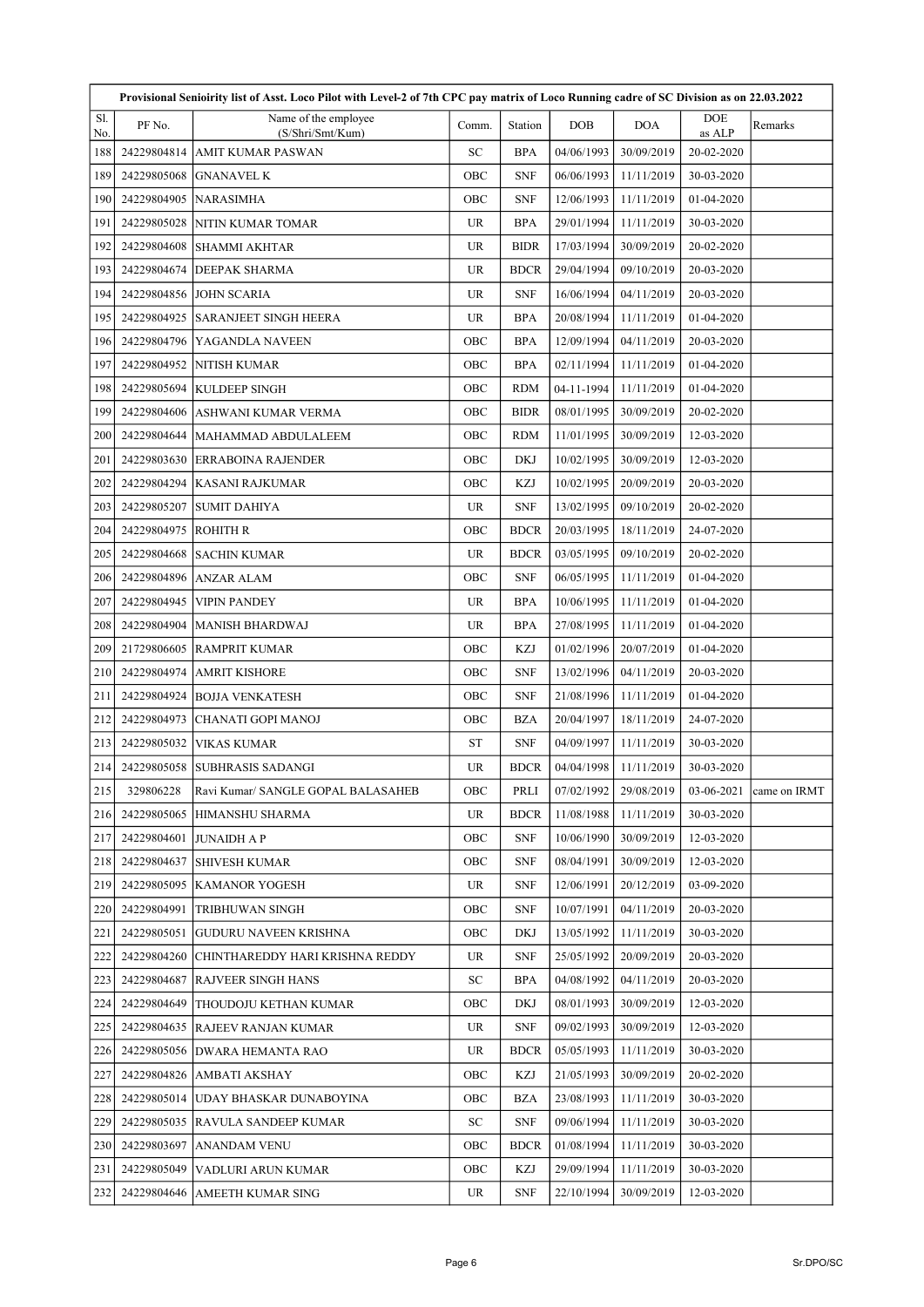|            | Provisional Senioirity list of Asst. Loco Pilot with Level-2 of 7th CPC pay matrix of Loco Running cadre of SC Division as on 22.03.2022 |                                          |           |             |            |            |                           |              |  |
|------------|------------------------------------------------------------------------------------------------------------------------------------------|------------------------------------------|-----------|-------------|------------|------------|---------------------------|--------------|--|
| Sl.<br>No. | PF No.                                                                                                                                   | Name of the employee<br>(S/Shri/Smt/Kum) | Comm.     | Station     | <b>DOB</b> | <b>DOA</b> | DOE<br>as ALP             | Remarks      |  |
| 233        | 24229804621                                                                                                                              | AHALYA VIJAYAN (F)                       | OBC       | <b>SNF</b>  | 06/01/1995 | 09/10/2019 | 06-03-2020                |              |  |
| 234        | 24229804915                                                                                                                              | <b>SUPRIYA CHATTERJEE</b>                | <b>UR</b> | <b>RDM</b>  | 08/08/1995 | 11/11/2019 | 01-04-2020                |              |  |
| 235        | 24229804842                                                                                                                              | PRASANTA MONDAL                          | SC        | <b>SNF</b>  | 13/08/1995 | 04/11/2019 | 20-03-2020                |              |  |
| 236        | 24229804799                                                                                                                              | <b>SOMA PRAVEEN KUMAR</b>                | <b>UR</b> | <b>KZJ</b>  | 08/10/1995 | 04/11/2019 | 20-03-2020                |              |  |
| 237        | 24229804628                                                                                                                              | SHAILESH BHARDWAJ                        | <b>UR</b> | KZJ         | 16/12/1995 | 09/10/2019 | 06-03-2020                |              |  |
| 238        | 24229805024                                                                                                                              | <b>MD OSAMA</b>                          | UR        | <b>SNF</b>  | 05/02/1996 | 11/11/2019 | 30-03-2020                |              |  |
| 239        | 24229805230                                                                                                                              | <b>SANOJ KUMAR</b>                       | OBC       | <b>SNF</b>  | 18/08/1996 | 14/10/2019 | 06-03-2020                |              |  |
| 240        | 24229804672                                                                                                                              | <b>ABHINAY SINGH</b>                     | <b>UR</b> | <b>BDCR</b> | 25/08/1996 | 09/10/2019 | 20-02-2020                |              |  |
| 241        | 21329805773                                                                                                                              | <b>SONU</b>                              | OBC       | KZJ         | 10/12/1997 | 23/07/2019 | $01 - 04 - 2020$          |              |  |
| 242        | 42629801912                                                                                                                              | Mohammed Rafeeq K/ NARRAMULA RAJU        | OBC       | <b>BIDR</b> | 09/04/1993 | 16/12/2019 | 30-03-2020/<br>06-10-2021 | came on IRMT |  |
| 243        | 24229804914                                                                                                                              | KRISHNA KANT PATEL                       | OBC       | <b>SNF</b>  | 12/09/1990 | 11/11/2019 | 01-04-2020                |              |  |
| 244        | 24229804645                                                                                                                              | <b>BAIRA SHIVA KUMAR</b>                 | OBC       | <b>BPA</b>  | 08/04/1991 | 09/10/2019 | 06-03-2020                |              |  |
| 245        | 24229804633                                                                                                                              | <b>SHAMALA RAMESH</b>                    | OBC       | KZJ         | 12/05/1991 | 30/09/2019 | 12-03-2020                |              |  |
| 246        | 24229804872                                                                                                                              | <b>SRINIVAS GUPTA PAJJURI</b>            | UR        | <b>SNF</b>  | 11/01/1992 | 04/11/2019 | 20-03-2020                |              |  |
| 247        | 24229804651                                                                                                                              | <b>VIKAS SHARMA</b>                      | <b>UR</b> | <b>SNF</b>  | 23/03/1992 | 30/09/2019 | 12-03-2020                |              |  |
| 248        | 24229804648                                                                                                                              | VOJJA PRABHAKAR                          | OBC       | KZJ         | 12/08/1992 | 30/09/2019 | 12-03-2020                |              |  |
| 249        | 24229804938                                                                                                                              | AJEET KUMAR MISHRA                       | <b>UR</b> | <b>SNF</b>  | 06/09/1992 | 11/11/2019 | 01-04-2020                |              |  |
| 250        | 24229805031                                                                                                                              | <b>SYED MOHSIN MOHIUDDIN</b>             | UR        | KZJ         | 15/09/1992 | 11/11/2019 | 30-03-2020                |              |  |
| 251        | 24229804609                                                                                                                              | PAWAN KUMAR YADAV                        | OBC       | <b>BPA</b>  | 24/09/1993 | 30/09/2019 | 20-02-2020                |              |  |
| 252        | 24229804868                                                                                                                              | PRADEEP KUMAR YADAV                      | OBC       | <b>BPA</b>  | 08/12/1993 | 04/11/2019 | 20-03-2020                |              |  |
| 253        | 24229805027                                                                                                                              | <b>BIBHUDATTA BEHERA</b>                 | OBC       | <b>BDCR</b> | 04/04/1994 | 11/11/2019 | 30-03-2020                |              |  |
| 254        | 24229804798                                                                                                                              | <b>SHAIK SAIDULU</b>                     | OBC       | DKJ         | 08/04/1994 | 04/11/2019 | 20-03-2020                |              |  |
| 255        | 24229805001                                                                                                                              | PRAMOD JANGIR                            | OBC       | KZJ         | 07/07/1994 | 04/11/2019 | 20-03-2020                |              |  |
| 256        | 24229804937                                                                                                                              | PATEL BHUMITKUMAR                        | <b>ST</b> | <b>RDM</b>  | 17/08/1994 | 11/11/2019 | 01-04-2020                |              |  |
| 257        | 24229804930                                                                                                                              | RAJEEV KUMAR TIWARI                      | <b>UR</b> | <b>BPA</b>  | 05/09/1994 | 11/11/2019 | 01-04-2020                |              |  |
| 258        | 24229805059                                                                                                                              | <b>NAIKOTI RAMESH</b>                    | SC        | <b>SNF</b>  | 08/09/1994 | 11/11/2019 | 30-03-2020                |              |  |
| 259        |                                                                                                                                          | 24229804933 RAJKUMAR SINGH               | OBC       | <b>SNF</b>  | 15/01/1995 | 11/11/2019 | 01-04-2020                |              |  |
| <b>260</b> | 24229804617                                                                                                                              | NEERAJ RATNU                             | OBC       | <b>SNF</b>  | 21/01/1995 | 09/10/2019 | 06-03-2020                |              |  |
| 261        | 24229804639                                                                                                                              | VIMAL C                                  | OBC       | <b>SNF</b>  | 16/06/1995 | 30/09/2019 | 12-03-2020                |              |  |
| 262        | 24229805098                                                                                                                              | GOVIND RATHOUR                           | OBC       | BZA         | 10/07/1995 | 20/12/2019 | 03-09-2020                |              |  |
| 263        | 24229804658                                                                                                                              | VIKASH JANGID                            | OBC       | BPA         | 02/08/1995 | 09/10/2019 | 03-09-2020                |              |  |
| 264        | 24229805055                                                                                                                              | KODURI AJAY                              | OBC       | <b>BPA</b>  | 12/08/1995 | 11/11/2019 | 30-03-2020                |              |  |
| 265        | 24229804679                                                                                                                              | RAJ KUMAR                                | OBC       | BIDR        | 20/08/1995 | 30/09/2019 | 30-03-2020                |              |  |
| 266        | 24229804801                                                                                                                              | KAMA LOKESH                              | OBC       | KZJ         | 29/08/1995 | 04/11/2019 | 20-03-2020                |              |  |
| 267        | 24229805010                                                                                                                              | <b>AMIT KUMAR</b>                        | OBC       | <b>BPA</b>  | 02/10/1996 | 18/11/2019 | 20-03-2020                |              |  |
| 268        | 24229804827                                                                                                                              | <b>HARIOM MEHTA</b>                      | OBC       | <b>SNF</b>  | 05/08/1997 | 30/09/2019 | 20-02-2020                |              |  |
| 269        | 24229804947                                                                                                                              | SHIVA CHARAN SAHU                        | OBC       | <b>BPA</b>  | 03/07/1989 | 11/11/2019 | 01-04-2020                |              |  |
| 270        | 24229804675                                                                                                                              | ARUNKUMAR K P                            | OBC       | <b>BDCR</b> | 11/10/1989 | 09/10/2019 | 20-02-2020                |              |  |
| 271        | 24229805084                                                                                                                              | MANISH KUMAR                             | OBC       | <b>BPA</b>  | 05/01/1991 | 20/12/2019 | 20-03-2020                |              |  |
| 272        | 24229804923                                                                                                                              | <b>MAHANAND RAI</b>                      | <b>UR</b> | <b>BDCR</b> | 01/07/1991 | 11/11/2019 | 01-04-2020                |              |  |
| 273        | 24229804641                                                                                                                              | <b>ANUP KUMAR</b>                        | OBC       | <b>SNF</b>  | 16/08/1991 | 30/09/2019 | 12-03-2020                |              |  |
| 274        | 24229804867                                                                                                                              | <b>AJEET KUMAR</b>                       | OBC       | KZJ         | 15/03/1992 | 04/11/2019 | 20-03-2020                |              |  |
| 275        | 24229804965                                                                                                                              | <b>B MUKESH</b>                          | OBC       | SNF         | 24/09/1992 | 04/11/2019 | 20-03-2020                |              |  |
| 276        | 24229804936                                                                                                                              | MOHD ARIF                                | <b>UR</b> | <b>BPA</b>  | 26/09/1992 | 11/11/2019 | 01-04-2020                |              |  |
| 277        | 24229804605                                                                                                                              | <b>BIKAS GURU</b>                        | OBC       | <b>BIDR</b> | 08/05/1993 | 30/09/2019 | 20-02-2020                |              |  |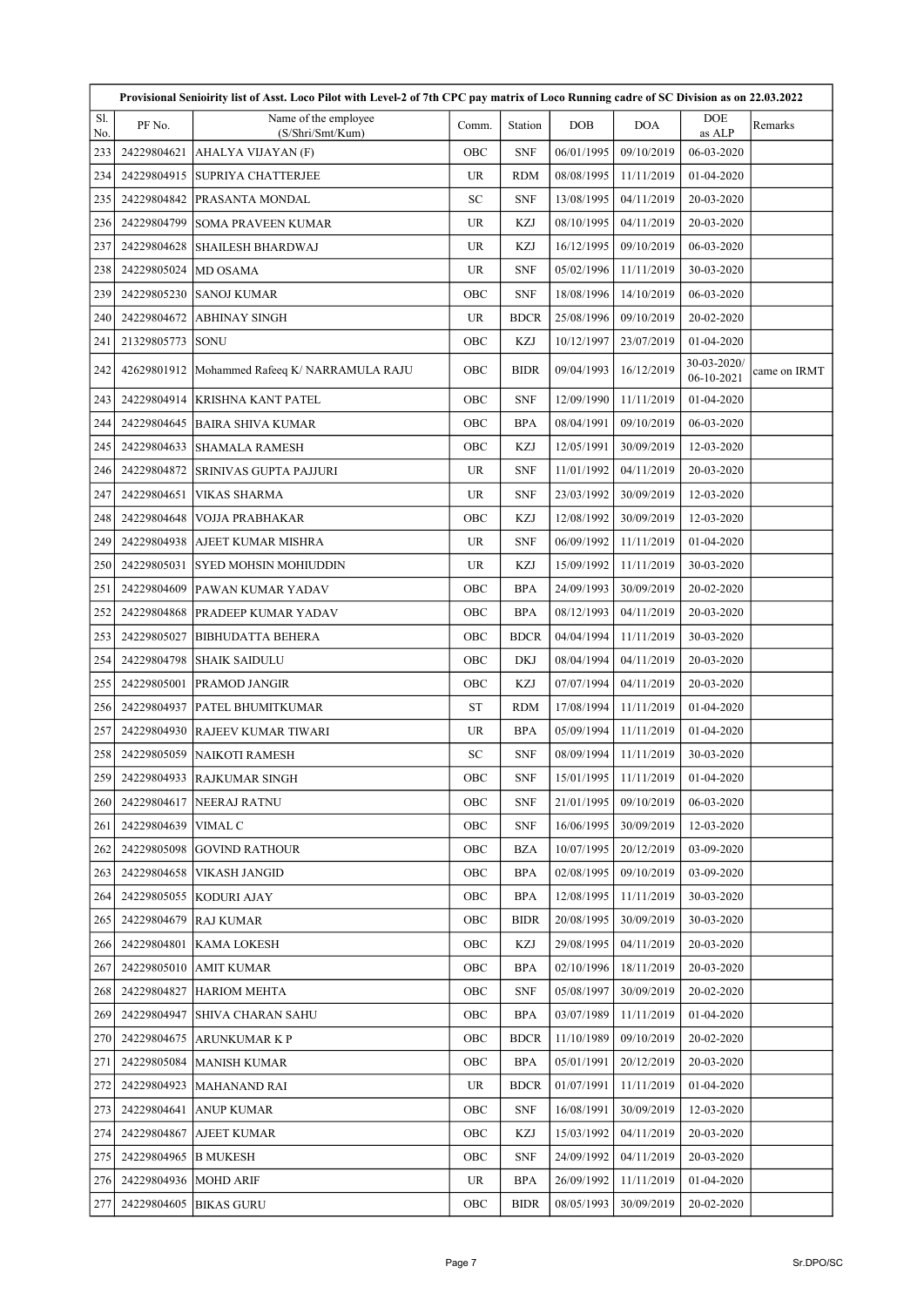|            | Provisional Senioirity list of Asst. Loco Pilot with Level-2 of 7th CPC pay matrix of Loco Running cadre of SC Division as on 22.03.2022 |                                          |           |             |            |            |                      |              |  |
|------------|------------------------------------------------------------------------------------------------------------------------------------------|------------------------------------------|-----------|-------------|------------|------------|----------------------|--------------|--|
| Sl.<br>No. | PF No.                                                                                                                                   | Name of the employee<br>(S/Shri/Smt/Kum) | Comm.     | Station     | <b>DOB</b> | <b>DOA</b> | <b>DOE</b><br>as ALP | Remarks      |  |
| 278        | 24229804636                                                                                                                              | <b>ANNAM SRIKAR</b>                      | OBC       | KZJ         | 29/08/1993 | 30/09/2019 | 12-03-2020           |              |  |
| 279        | 24229804964                                                                                                                              | <b>NIKHIL N KURUP</b>                    | <b>UR</b> | <b>BDCR</b> | 18/10/1993 | 18/11/2019 | 24-07-2020           |              |  |
| 280        | 24229804982                                                                                                                              | HIMANSHU MAURYA                          | OBC       | <b>SNF</b>  | 12/01/1994 | 04/11/2019 | 20-03-2020           |              |  |
| 281        | 24229805017                                                                                                                              | <b>PRADEEP KUMAR</b>                     | OBC       | <b>BPA</b>  | 14/05/1994 | 11/11/2019 | 30-03-2020           |              |  |
| 282        | 24229804946                                                                                                                              | VISHAL SHARMA                            | UR        | <b>SNF</b>  | 03/01/1995 | 18/11/2019 | 24-07-2020           |              |  |
| 283        | 24229804918                                                                                                                              | <b>SUNNY KUMAR TIWARI</b>                | UR        | KZJ         | 14/01/1995 | 11/11/2019 | 01-04-2020           |              |  |
| 284        | 24229805094                                                                                                                              | ANKIT KUMAR                              | <b>UR</b> | <b>BPA</b>  | 30/06/1995 | 20/12/2019 | 03-09-2020           |              |  |
| 285        | 24229804972                                                                                                                              | <b>DILIP KUMAR JAT</b>                   | OBC       | <b>BPA</b>  | 01/07/1995 | 04/11/2019 | 20-03-2020           |              |  |
| 286        | 24229805015                                                                                                                              | RAKESH KUSHWAHA                          | OBC       | <b>BPA</b>  | 08/11/1995 | 11/11/2019 | 30-03-2020           |              |  |
| 287        | 24229804597                                                                                                                              | <b>ARPIT DWIVEDI</b>                     | UR        | <b>RDM</b>  | 27-11-1995 | 30-09-2019 | 20-03-2020           |              |  |
| 288        | 24229804911                                                                                                                              | <b>CHITRAJAN KUMAR</b>                   | OBC       | <b>BPA</b>  | 25/01/1996 | 11/11/2019 | 01-04-2020           |              |  |
| 289        | 24229805044                                                                                                                              | MOHAMMED IMTIAZ                          | UR        | <b>BDCR</b> | 11/04/1996 | 11/11/2019 | 30-03-2020           |              |  |
| 290        | 24229805018                                                                                                                              | <b>SWAROOP MOHANAN M</b>                 | OBC       | <b>SNF</b>  | 14/05/1996 | 11/11/2019 | 30-03-2020           |              |  |
| 291        | 24229805096                                                                                                                              | <b>RAJA GUPTA</b>                        | OBC       | <b>BPA</b>  | 15/07/1997 | 20/12/2019 | 03-09-2020           |              |  |
| 292        | 24229805008                                                                                                                              | <b>BALIG RAM</b>                         | OBC       | <b>SNF</b>  | 10/07/1991 | 04/11/2019 | 20-03-2020           |              |  |
| 293        | 24229805045                                                                                                                              | ASHISH HOODA                             | <b>UR</b> | <b>SNF</b>  | 01/02/1994 | 11/11/2019 | 30-03-2020           |              |  |
| 294        | 24229805021                                                                                                                              | <b>CHANDAN KUMAR</b>                     | <b>UR</b> | <b>SNF</b>  | 16/04/1994 | 11/11/2019 | 30-03-2020           |              |  |
| 295        | 24229805034                                                                                                                              | <b>SUDIP MUKHERJEE</b>                   | UR        | <b>SNF</b>  | 29/10/1994 | 11/11/2019 | 30-03-2020           |              |  |
| 296        | 24229804626                                                                                                                              | MIDHUN MOHAN K                           | OBC       | <b>RDM</b>  | 12/12/1994 | 09/10/2019 | 06-03-2020           |              |  |
| 297        | 24229803701                                                                                                                              | PATHIPAKA ANIL KUMAR                     | OBC       | <b>RDM</b>  | 22/10/1995 | 09/10/2019 | 06-03-2020           |              |  |
| 298        | 24229804901                                                                                                                              | <b>MONU KUMAR</b>                        | OBC       | <b>SNF</b>  | 06/01/1996 | 11/11/2019 | 01-04-2020           |              |  |
| 299        | 24229804917                                                                                                                              | KYATHAM VINAY                            | OBC       | <b>KZJ</b>  | 25/05/1996 | 11/11/2019 | 01-04-2020           |              |  |
| 300        | 24229804593                                                                                                                              | SHUBHAM KUMAR TIWARI                     | UR        | <b>RDM</b>  | 08/06/1996 | 30/09/2019 | 12-03-2020           |              |  |
| 301        | 24229805033                                                                                                                              | <b>ASWIN NAYAK</b>                       | OBC       | <b>BZA</b>  | 10/06/1996 | 11/11/2019 | 30-03-2020           |              |  |
| 302        | 24229805036                                                                                                                              | MARAM GANESWARA REDDY                    | <b>UR</b> | <b>BDCR</b> | 27/08/1996 | 11/11/2019 | 30-03-2020           |              |  |
| 303        | 24229805042                                                                                                                              | <b>VIVEK KUMAR (B)</b>                   | OBC       | <b>BDCR</b> | 22/01/1997 | 11/11/2019 | 30-03-2020           |              |  |
| 304        | 24229804953                                                                                                                              | <b>VIVEK KM</b>                          | OBC       | <b>BDCR</b> | 20/07/1990 | 18/11/2019 | 24-07-2020           |              |  |
| 305        | 24229804638                                                                                                                              | NRUSINGH CHARAN BEHERA                   | OBC       | <b>SNF</b>  | 14/04/1991 | 30/09/2019 | 12-03-2020           |              |  |
| 306        | 24229805079                                                                                                                              | <b>RAHUL RAMAN</b>                       | UR        | <b>BPA</b>  | 05/05/1991 | 20/12/2019 | 03-09-2020           |              |  |
| 307        | 24229804956                                                                                                                              | <b>RAJKUMAR</b>                          | OBC       | <b>SNF</b>  | 02/01/1992 | 18/11/2019 | 30-03-2020           |              |  |
| 308        | 24229805000                                                                                                                              | <b>MANOHAR M</b>                         | UR        | <b>SNF</b>  | 12/02/1992 | 04/11/2019 | 20-03-2020           |              |  |
| 309        | 24229804888                                                                                                                              | VISHWA JYOTI SINGH                       | <b>UR</b> | PRLI        | 01/04/1992 | 14/10/2019 | 20-02-2020           |              |  |
| 310        | 24229804594                                                                                                                              | RAGEETH B K                              | UR.       | <b>SNF</b>  | 27/07/1992 | 30/09/2019 | 12-03-2020           |              |  |
| 311        | 24229804611                                                                                                                              | <b>ANANTHAKRISHNAN R</b>                 | <b>UR</b> | <b>SNF</b>  | 27/07/1993 | 09/10/2019 | 06-03-2020           |              |  |
| 312        | 24229804989                                                                                                                              | VATTYKOTI RAVIKUMAR                      | OBC       | DKJ         | 28/08/1993 | 18/11/2019 | 03-09-2020           |              |  |
| 313        | 24229804919                                                                                                                              | <b>ADITYA YADAV</b>                      | OBC       | BPA         | 01/10/1993 | 11/11/2019 | 01-04-2020           |              |  |
| 314        | 24229805080                                                                                                                              | HIMANSHU SHEKHAR                         | OBC       | <b>SNF</b>  | 15/02/1995 | 20/12/2019 | 03-09-2020           |              |  |
| 315        | 24229804929                                                                                                                              | <b>FARMAN AHAMD</b>                      | OBC       | SNF         | 14/07/1995 | 11/11/2019 | 01-04-2020           |              |  |
| 316        | 24229804895                                                                                                                              | AVUDHARI RANJITH KUMAR                   | OBC       | RDM         | 14/11/1997 | 11/11/2019 | 01-04-2020           |              |  |
| 317        | 42529802848                                                                                                                              | Nithin M.S/NIMMAKAYALA KARTHIK           | <b>UR</b> | <b>BIDR</b> | 12/07/1991 | 19/08/2019 | 08-09-2021           | came on IRMT |  |
| 318        | 24229805040                                                                                                                              | <b>J NARESH</b>                          | UR        | <b>SNF</b>  | 08/11/1989 | 11/10/2019 | 30-03-2020           |              |  |
| 319        | 24229805062                                                                                                                              | NIRAJ KUMAR                              | OBC       | <b>BDCR</b> | 13/05/1990 | 11/11/2019 | 30-03-2020           |              |  |
| 320        | 24229804665                                                                                                                              | <b>KULDEEP KUMAR</b>                     | OBC       | <b>BPA</b>  | 17/08/1992 | 09/10/2019 | 20-02-2020           |              |  |
| 321        | 24229804979                                                                                                                              | ANURAG VASHISTHA                         | UR        | <b>SNF</b>  | 15/09/1992 | 18/11/2019 | 24-07-2020           |              |  |
| 322        | 24229804891                                                                                                                              | PATLOLLA INDRASENA REDDY                 | UR        | <b>BIDR</b> | 20/08/1993 | 14/10/2019 | 20-02-2020           |              |  |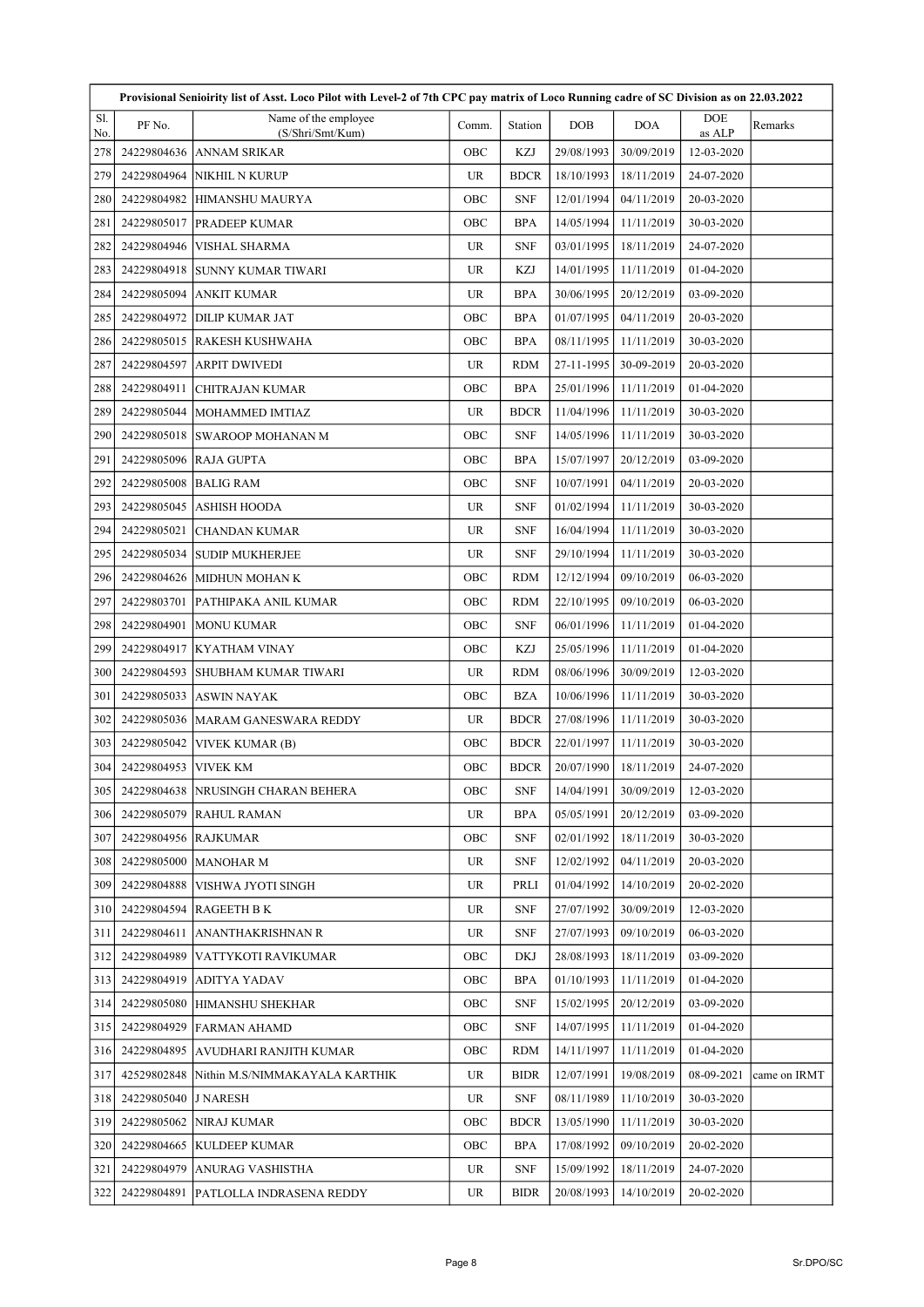|            | Provisional Senioirity list of Asst. Loco Pilot with Level-2 of 7th CPC pay matrix of Loco Running cadre of SC Division as on 22.03.2022 |                                          |           |             |            |            |               |              |  |
|------------|------------------------------------------------------------------------------------------------------------------------------------------|------------------------------------------|-----------|-------------|------------|------------|---------------|--------------|--|
| Sl.<br>No. | PF No.                                                                                                                                   | Name of the employee<br>(S/Shri/Smt/Kum) | Comm.     | Station     | DOB        | <b>DOA</b> | DOE<br>as ALP | Remarks      |  |
| 323        | 24229805043                                                                                                                              | PRANAV B A                               | OBC       | <b>SNF</b>  | 10/06/1994 | 11/11/2019 | 30-03-2020    |              |  |
| 324        | 24229805087                                                                                                                              | UMESH KUMAR LODHI                        | OBC       | <b>SNF</b>  | 17/04/1995 | 20/12/2019 | 03-09-2020    |              |  |
| 325        | 24229805026                                                                                                                              | ANJEET KUMAR                             | OBC       | KZJ         | 06/04/1998 | 11/11/2019 | 30-03-2020    |              |  |
| 326        | 529803687                                                                                                                                | Vivek Kumar/ OGIBOINA VAMSIKRISHNA       | OBC       | <b>BZA</b>  | 01/05/1998 | 29/08/2019 | 30-03-2020    | came on IRMT |  |
| 327        | 24229804841                                                                                                                              | ANKIT KUMAR MISHRA                       | <b>UR</b> | <b>BPA</b>  | 04/04/1991 | 04/11/2019 | 20-03-2020    |              |  |
| 328        | 24229805029                                                                                                                              | <b>SONU KUMAR</b>                        | <b>UR</b> | KZJ         | 02/11/1992 | 11/11/2019 | 30-03-2020    |              |  |
| 329        | 24229804940                                                                                                                              | KISHAN KUMAR PANI                        | <b>UR</b> | <b>BDCR</b> | 25/04/1995 | 11/11/2019 | 01-04-2020    |              |  |
| 330        | 24229804669                                                                                                                              | RAHUL KUMAR DHAKA                        | OBC       | <b>SNF</b>  | 27/04/1995 | 09/10/2019 | 20-02-2020    |              |  |
| 331        | 24229804957                                                                                                                              | MANISH KUMAR SINGH                       | OBC       | <b>BDCR</b> | 16/01/1996 | 11/11/2019 | 01-04-2020    |              |  |
| 332        | 24229804949                                                                                                                              | <b>ASHISH KUMAR</b>                      | OBC       | <b>SNF</b>  | 05/09/1996 | 11/11/2019 | 01-04-2020    |              |  |
| 333        | 24229804894                                                                                                                              | <b>K SAINATH</b>                         | OBC       | <b>RDM</b>  | 12/11/1992 | 11/11/2019 | 01-04-2020    |              |  |
| 334        | 24229804943                                                                                                                              | RAHUL KUMAR SINGH                        | <b>UR</b> | <b>SNF</b>  | 01/01/1994 | 11/11/2019 | 20-03-2020    |              |  |
| 335        | 24229805092                                                                                                                              | <b>PRAVEEN P NAIR</b>                    | <b>UR</b> | <b>BZA</b>  | 16/04/1994 | 20/12/2019 | 03-09-2020    |              |  |
| 336        | 24229803569                                                                                                                              | <b>ITTEDI MADHUKAR</b>                   | <b>UR</b> | <b>BPA</b>  | 15/10/1994 | 11/11/2019 | 30-03-2020    |              |  |
| 337        | 24229804955                                                                                                                              | CHANDAN KUMAR MOHANTY                    | <b>UR</b> | <b>BDCR</b> | 11/04/1995 | 11/11/2019 | 01-04-2020    |              |  |
| 338        | 24229805061                                                                                                                              | <b>SAMMETA SHARATH</b>                   | OBC       | <b>BDCR</b> | 13/04/1995 | 11/11/2019 | 30-03-2020    |              |  |
| 339        | 24229804942                                                                                                                              | <b>MANSHA PRATAP PATEL</b>               | OBC       | KZJ         | 20/08/1996 | 11/11/2019 | 01-04-2020    |              |  |
| 340        | 24229805383                                                                                                                              | SHRAWAN KUMAR ROY                        | OBC       | <b>BPA</b>  | 08-10-1997 | 11/11/2019 | 30-03-2020    |              |  |
| 341        | 24229804970                                                                                                                              | MD.IMTIYAJ                               | OBC       | <b>BPA</b>  | 12/07/1998 | 18/11/2019 | 24-07-2020    |              |  |
| 342        | 24229804871                                                                                                                              | YATHU KRISHNAN NAIR R                    | UR        | <b>SNF</b>  | 03/07/1995 | 04/11/2019 | 20-03-2020    |              |  |
| 343        | 24229804886                                                                                                                              | CHITARANJAN BEHERA                       | OBC       | <b>BIDR</b> | 15-07-1995 | 14/10/2019 | 20-02-2020    |              |  |
| 344        | 24229805013                                                                                                                              | PANTHANGI PRUDHVI PRANAY                 | <b>UR</b> | <b>SNF</b>  | 16/04/1996 | 11/11/2019 | 30-03-2020    |              |  |
| 345        | 24229805020                                                                                                                              | <b>GOUTAM MANDAL</b>                     | <b>UR</b> | <b>BZA</b>  | 07/04/1989 | 11/11/2019 | 30-03-2020    |              |  |
| 346        | 24229805081                                                                                                                              | <b>NAND KISHORE</b>                      | OBC       | <b>SNF</b>  | 10/08/1989 | 20/12/2019 | 03-09-2020    |              |  |
| 347        | 24229804862                                                                                                                              | DHEERAJ KUMAR CHOUDHARY                  | <b>UR</b> | <b>RDM</b>  | 20/03/1991 | 04/11/2019 | 20-03-2020    |              |  |
| 348        | 24229805004                                                                                                                              | <b>SUNITA RANI</b>                       | <b>UR</b> | <b>SNF</b>  | 04-06-1992 | 04/11/2019 | 03-09-2020    |              |  |
| 349        | 24229805030                                                                                                                              | HARISH CHANDRA AGRAWAL                   | <b>UR</b> | <b>BPA</b>  | 15/11/1992 | 11/11/2019 | 30-03-2020    |              |  |
| 350        | 24229805064                                                                                                                              | <b>SHANKAR LAL YADAV</b>                 | OBC       | <b>BPA</b>  | 05/07/1993 | 11/11/2019 | 30-03-2020    |              |  |
| 351        | 24229805038                                                                                                                              | KOLIPAKA VENKATESH                       | OBC       | <b>BDCR</b> | 02/10/1994 | 11/11/2019 | 30-03-2020    |              |  |
| 352        | 24229805019                                                                                                                              | VEERAMALLU DHEERAJ                       | OBC       | KZJ         | 02/06/1995 | 11/11/2019 | 30-03-2020    |              |  |
| 353        | 24229805091                                                                                                                              | NAVEEN KARUTURI                          | <b>UR</b> | BZA         | 31/08/1990 | 20/12/2019 | 03-09-2020    |              |  |
| 354        | 24229804920                                                                                                                              | <b>DEEPAK KUMAR</b>                      | ST        | <b>BDCR</b> | 12/02/1995 | 11/11/2019 | 20-03-2020    |              |  |
| 355        | 24229805053                                                                                                                              | SACHIN CHOUDHARY                         | OBC       | <b>BPA</b>  | 17/12/1997 | 11/11/2019 | 30-03-2020    |              |  |
| 356        | 24229804642                                                                                                                              | K SATISH                                 | UR.       | <b>SNF</b>  | 21/09/1991 | 30/09/2019 | 20-02-2020    |              |  |
| 357        | 24229805066                                                                                                                              | CHAPALA BHARATH                          | UR.       | <b>SNF</b>  | 02/10/1992 | 11/11/2019 | 30-03-2020    |              |  |
| 358        | 24229804887                                                                                                                              | <b>SAMAR SINGH</b>                       | <b>UR</b> | PRLI        | 23/07/1995 | 14/10/2019 | 20-02-2020    |              |  |
| 359        | 24229804892                                                                                                                              | <b>AMIT KUMAR</b>                        | OBC       | PRLI        | 12/12/1993 | 14/10/2019 | 20-02-2020    |              |  |
| 360        | 24229804951                                                                                                                              | SHUBHAM KASHAYAP                         | <b>UR</b> | BZA         | 08/12/1993 | 18/11/2019 | 24-07-2020    |              |  |
| 361        | 42629801639                                                                                                                              | <b>RASAMSETTY SRIKANT</b>                | UR        | <b>RDM</b>  | 05/05/1991 | 19/08/2019 | 01-04-2020    | came on IRMT |  |
| 362        | 429801389                                                                                                                                | SARIPALLI BALAKRISHNA RAO                |           | <b>SNF</b>  | 30-12-1990 | 19-07-2016 | 10-08-2020    | came on IRRT |  |
| 363        | 24229804810                                                                                                                              | <b>ARUN THOMAS</b>                       | UR        | <b>SNF</b>  | 20-06-1996 | 30/09/2019 | 03-09-2020    |              |  |
|            | 364 42407662622                                                                                                                          | <b>SURAMPUDI SRINIVAS</b>                | UR        | <b>BDCR</b> | 22/06/1976 | 29/07/2002 | 09-11-2020    | came on IRRT |  |
|            | 365 42407664369                                                                                                                          | K VENKAT GANAPATI                        | UR        | <b>BDCR</b> | 25/09/1970 | 22/09/2003 | 09-11-2020    | came on IRRT |  |
|            | 366 424 N0650070                                                                                                                         | PAKA SHASHIDHAR                          | UR        | DKJ         | 10/09/1975 | 27/02/2006 | 09-11-2020    | came on IRRT |  |
| 367        | 24229804708                                                                                                                              | PALAKURTHI BHARATH                       | OBC       | <b>SNF</b>  | 10/10/1992 | 04/11/2019 | 26-03-2021    |              |  |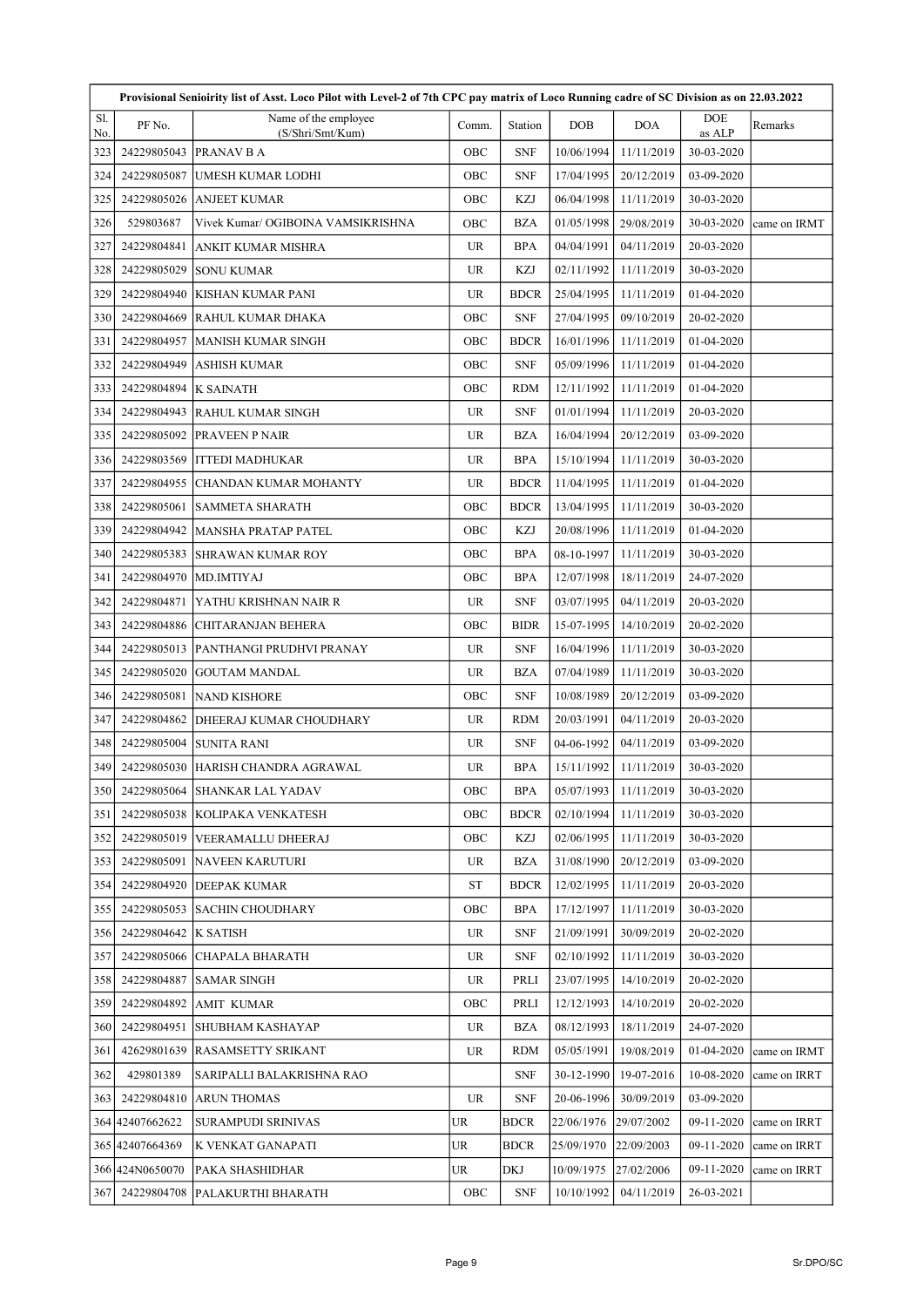|            | Provisional Senioirity list of Asst. Loco Pilot with Level-2 of 7th CPC pay matrix of Loco Running cadre of SC Division as on 22.03.2022 |                                          |            |             |            |            |               |         |  |
|------------|------------------------------------------------------------------------------------------------------------------------------------------|------------------------------------------|------------|-------------|------------|------------|---------------|---------|--|
| Sl.<br>No. | PF No.                                                                                                                                   | Name of the employee<br>(S/Shri/Smt/Kum) | Comm.      | Station     | <b>DOB</b> | <b>DOA</b> | DOE<br>as ALP | Remarks |  |
| 368        | 24229806207                                                                                                                              | CHIRANJEEV RAWANI                        | OBC        | <b>RDM</b>  | 14-11-1993 | 23-11-2020 | 26-03-2021    |         |  |
| 369        | 24229805003                                                                                                                              | YASH PAL SINGH                           | OBC        | <b>BDCR</b> | 15/09/1999 | 04/11/2019 | 22-12-2020    |         |  |
| 370        | 50813880743                                                                                                                              | KATRE MITHUN GOWARDHAN                   | OBC        | <b>BPA</b>  | 01/05/1988 | 06/08/2014 | 22-12-2020    |         |  |
| 371        | 242IE160241                                                                                                                              | NERELLA SHRAVAN                          | OBC        | <b>BPA</b>  | 22/08/1992 | 18/01/2016 | 22-12-2020    |         |  |
| 372        | 242IE160557                                                                                                                              | <b>ANIL KUMAR</b>                        | SC         | <b>SNF</b>  | 06/07/1993 | 11/02/2016 | 22-12-2020    |         |  |
| 373        | 242IE160280                                                                                                                              | MANGALI CHANDRAKALA                      | OBC        | <b>SNF</b>  | 05/05/1990 | 13/01/2016 | 22-12-2020    |         |  |
| 374        | 242IE130392                                                                                                                              | KIRANKUMAR DHARAVATHU                    | <b>ST</b>  | KZJ         | 23/10/1984 | 29/05/2013 | 22-12-2020    |         |  |
| 375        | 242IE130309                                                                                                                              | <b>SUDHIR KUMAR</b>                      | OBC        | <b>RDM</b>  | 15/06/1988 | 14/04/2013 | 22-12-2020    |         |  |
| 376        | 242IE160565                                                                                                                              | <b>KUMAR LAL</b>                         | ${\rm SC}$ | <b>SNF</b>  | 03/01/1989 | 11/02/2016 | 22-12-2020    |         |  |
| 377        | 24229801809                                                                                                                              | <b>SHIV KUMAR</b>                        | SC         | <b>SNF</b>  | 17/01/1989 | 24/01/2017 | 22-12-2020    |         |  |
| 378        | 242IE132324                                                                                                                              | <b>RAJEEV RANJAN</b>                     | OBC        | <b>SNF</b>  | 05/02/1990 | 08/06/2013 | 22-12-2020    |         |  |
| 379        | 242IE131442                                                                                                                              | <b>NAKKALA SRINIVAS</b>                  | OBC        | <b>KZJ</b>  | 27/03/1991 | 02/07/2013 | 22-12-2020    |         |  |
| 380        | 242IE160138                                                                                                                              | PANKAJ KUMAR                             | OBC        | <b>BPA</b>  | 16/02/1992 | 28/01/2016 | 22-12-2020    |         |  |
| 381        | 242IE160327                                                                                                                              | NEERAJ KUMAR                             | OBC        | KZJ         | 18/08/1993 | 21/01/2016 | 22-12-2020    |         |  |
| 382        | 242IE130311                                                                                                                              | <b>TINKU PANDIT</b>                      | <b>UR</b>  | <b>SNF</b>  | 06/01/1979 | 14/04/2013 | 22-12-2020    |         |  |
| 383        | 242IE132290                                                                                                                              | SUDHAKAR SINGH YADAV                     | OBC        | <b>SNF</b>  | 03/01/1991 | 09/08/2013 | 22-12-2020    |         |  |
| 384        | 242IE160720                                                                                                                              | <b>BEZAWADA KRISHNA</b>                  | OBC        | DKJ         | 08/06/1991 | 19/02/2016 | 22-12-2020    |         |  |
| 385        | 24229800377                                                                                                                              | VIKAS KUMAR SINGH                        | OBC        | <b>BPA</b>  | 18/07/1993 | 11/02/2016 | 22-12-2020    |         |  |
| 386        | 246IJ150220                                                                                                                              | <b>ALETI SRIDHAR</b>                     | OBC        | <b>SNF</b>  | 23/07/1991 | 16/12/2015 | 22-12-2020    |         |  |
| 387        | 24229800607                                                                                                                              | CHINTAMANU SRINIVASULU                   | OBC        | DKJ         | 10/06/1989 | 29/01/2016 | 22-12-2020    |         |  |
| 388        | 242IE131758                                                                                                                              | <b>DEVLAL KUMAR</b>                      | OBC        | <b>SNF</b>  | 12/10/1988 | 05/07/2013 | 22-12-2020    |         |  |
| 389        | 242IE160483                                                                                                                              | KODISHELA PARAMESHWAR                    | SC         | KZJ         | 10/08/1991 | 12/02/2016 | 22-12-2020    |         |  |
| 390        | 242IE130485                                                                                                                              | <b>KAMLESH KUMAR</b>                     | OBC        | <b>RDM</b>  | 30/12/1985 | 04/06/2013 | 22-12-2020    |         |  |
| 391        | 242IE160115                                                                                                                              | VENKATESH MACHARLA                       | OBC        | <b>KZJ</b>  | 08/08/1990 | 16/01/2016 | 22-12-2020    |         |  |
| 392        | 242IE130438                                                                                                                              | <b>RAM KUMAR</b>                         | OBC        | KZJ         | 06/06/1991 | 06/06/2013 | 22-12-2020    |         |  |
| 393        | 24229800452                                                                                                                              | <b>SUBALAL KUMAR</b>                     | OBC        | <b>BPA</b>  | 06/02/1992 | 11/02/2016 | 22-12-2020    |         |  |
| 394        | 24229800459                                                                                                                              | <b>BINOD KUMAR RAY</b>                   | OBC        | <b>RDM</b>  | 02/04/1989 | 23/02/2016 | 22-12-2020    |         |  |
| 395        |                                                                                                                                          | 242IE131762 SUDHIR KUMAR                 | OBC        | <b>SNF</b>  | 11/07/1990 | 13/07/2013 | 22-12-2020    |         |  |
| 396        | 243IF130230                                                                                                                              | SANJAY KUMAR                             | OBC        | <b>SNF</b>  | 29/12/1989 | 06/03/2013 | 22-12-2020    |         |  |
| 397        | 242IE130819                                                                                                                              | ANKIT KUMAR                              | OBC        | RDM         | 08/01/1990 | 27/04/2013 | 22-12-2020    |         |  |
| 398        | 246IJ150219                                                                                                                              | MALLEPALLY NARESH                        | OBC        | DKJ         | 21/05/1992 | 23/12/2015 | 22-12-2020    |         |  |
| 399        | 24229800386                                                                                                                              | <b>CHANDAN KUMAR</b>                     | OBC        | <b>BPA</b>  | 15/10/1995 | 11/02/2016 | 22-12-2020    |         |  |
| 400        | 245II132090                                                                                                                              | <b>DIVAKER SINGH YADAV</b>               | OBC        | <b>BPA</b>  | 22/03/1986 | 03/10/2013 | 22-12-2020    |         |  |
| 401        | 242IE160150                                                                                                                              | <b>PRADEEP KUMAR</b>                     | OBC        | <b>BPA</b>  | 15/02/1990 | 28/01/2016 | 22-12-2020    |         |  |
| 402        | 242IE130312                                                                                                                              | <b>SHANNI KUMAR</b>                      | OBC        | <b>SNF</b>  | 04/07/1992 | 14/04/2013 | 22-12-2020    |         |  |
| 403        | 244IG140449                                                                                                                              | <b>GUGULOTH GANYA</b>                    | <b>ST</b>  | <b>BDCR</b> | 25/03/1989 | 23/08/2014 | 22-12-2020    |         |  |
| 404        | 245II160254                                                                                                                              | LALBABY KUMAR                            | OBC        | RDM         | 20/03/1991 | 26/04/2016 | 22-12-2020    |         |  |
| 405        | 245II130530                                                                                                                              | RAVI SHANKAR KUMAR                       | OBC        | RDM         | 15/10/1990 | 29/06/2013 | 22-12-2020    |         |  |
| 406        | 242IE160436                                                                                                                              | KANDHKATLA SHIVAKUMAR                    | OBC        | <b>SNF</b>  | 01/03/1990 | 25/01/2016 | 22-12-2020    |         |  |
| 407        | 242IE160124                                                                                                                              | VEMULA RAJ KUMAR                         | OBC        | <b>SNF</b>  | 16/09/1992 | 22/01/2016 | 22-12-2020    |         |  |
| 408        | 242IE132099                                                                                                                              | <b>ETCHERLA SAIBABU</b>                  | OBC        | <b>BIDR</b> | 01/06/1991 | 29/07/2013 | 22-12-2020    |         |  |
| 409        | 242IE160246                                                                                                                              | VEEDEPU RATHNAKAR                        | OBC        | KZJ         | 15/06/1991 | 23/01/2016 | 22-12-2020    |         |  |
| 410        | 24229801811                                                                                                                              | <b>DHEERAJ KUMAR</b>                     | OBC        | RDM         | 12/02/1989 | 25/01/2017 | 22-12-2020    |         |  |
| 411        | 245II160198                                                                                                                              | DHIRENDRA KUMAR                          | OBC        | <b>BIDR</b> | 06/07/1991 | 27/01/2016 | 22-12-2020    |         |  |
| 412        | 243IF130234                                                                                                                              | AJAY DEOGAN KUMAR                        | OBC        | <b>SNF</b>  | 16/02/1985 | 06/03/2013 | 22-12-2020    |         |  |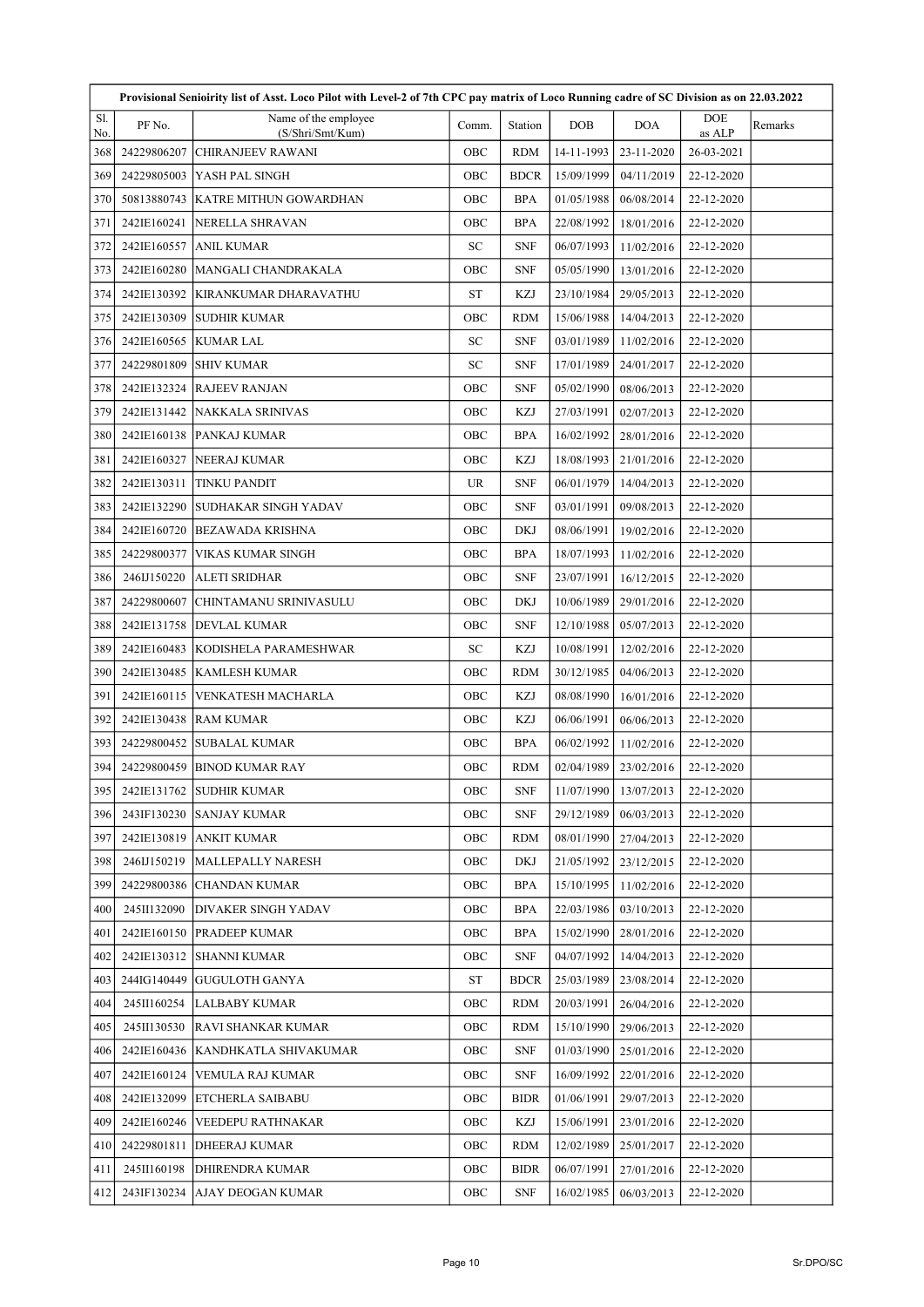|            | Provisional Senioirity list of Asst. Loco Pilot with Level-2 of 7th CPC pay matrix of Loco Running cadre of SC Division as on 22.03.2022 |                                          |            |             |            |            |               |         |  |  |
|------------|------------------------------------------------------------------------------------------------------------------------------------------|------------------------------------------|------------|-------------|------------|------------|---------------|---------|--|--|
| Sl.<br>No. | PF No.                                                                                                                                   | Name of the employee<br>(S/Shri/Smt/Kum) | Comm.      | Station     | DOB        | <b>DOA</b> | DOE<br>as ALP | Remarks |  |  |
| 413        | 246IJ130655                                                                                                                              | <b>BANTOO BAIRWA</b>                     | SC         | PRLI        | 15/06/1990 | 25/02/2013 | 22-12-2020    |         |  |  |
| 414        | 245II160383                                                                                                                              | NIRAJ KUMAR                              | OBC        | PRLI        | 05/08/1988 | 03/05/2016 | 22-12-2020    |         |  |  |
| 415        | 16412F57924                                                                                                                              | <b>RAJU KUMAR</b>                        | OBC        | PRLI        | 20/12/1989 | 10/05/2012 | 22-12-2020    |         |  |  |
| 416        | 242IE132337                                                                                                                              | GHANSHAYAM DATT MEENA                    | ${\rm ST}$ | <b>RDM</b>  | 13/08/1990 | 09/07/2013 | 22-12-2020    |         |  |  |
| 417        | 242IE160929                                                                                                                              | CHILUKA VINAY BABU                       | SC         | PRLI        | 05/06/1992 | 28/04/2016 | 22-12-2020    |         |  |  |
| 418        | 242IE131944                                                                                                                              | <b>BINAY KUMAR SINGH</b>                 | OBC        | PRLI        | 05/02/1990 | 07/06/2013 | 22-12-2020    |         |  |  |
| 419        | 245II140956                                                                                                                              | <b>SANJAY KUMAR</b>                      | OBC        | PRLI        | 01/10/1990 | 05/08/2014 | 22-12-2020    |         |  |  |
| 420        | 246IJ150190                                                                                                                              | A NAGARAJU                               | <b>UR</b>  | <b>RDM</b>  | 16/05/1991 | 14/12/2015 | 13-07-2021    |         |  |  |
| 421        | 24229806179                                                                                                                              | PRANEETH ARIKILLA                        | SC         | <b>RDM</b>  | 25/10/1991 | 26/12/2020 | 09-06-2021    |         |  |  |
| 422        | 24229806435                                                                                                                              | <b>MUNI GANESH</b>                       | OBC        | KZJ         | 24/06/1995 | 09/03/2021 | 07-07-2021    |         |  |  |
| 423        | 24229806428                                                                                                                              | JAGIMOGGALA VYKUNTHA VASU                | OBC        | KZJ         | 19/08/1995 | 09/03/2021 | 07-07-2021    |         |  |  |
| 424        | 24229806437                                                                                                                              | <b>DASARI ARUN</b>                       | OBC        | <b>BPA</b>  | 26/10/1995 | 09/03/2021 | 07-07-2021    |         |  |  |
| 425        | 24229806188                                                                                                                              | KANDAGATLA RAKESH                        | OBC        | <b>DKJ</b>  | 17/04/1995 | 26/12/2020 | 09-06-2021    |         |  |  |
| 426        | 24229806164                                                                                                                              | SAMGAMREDDY ASHOK                        | OBC        | <b>SNF</b>  | 24/04/1995 | 26/12/2020 | 09-06-2021    |         |  |  |
| 427        | 24229806391                                                                                                                              | BADIGA SANGHAMESH                        | OBC        | <b>SNF</b>  | 16/08/1995 | 08/03/2021 | 13-07-2021    |         |  |  |
| 428        | 24229806436                                                                                                                              | NAVEEN KUMAR PERIKE                      | SC         | KZJ         | 13/12/1989 | 09/03/2021 | 07-07-2021    |         |  |  |
| 429        | 24229805928                                                                                                                              | <b>ZAMPANI HARISH</b>                    | <b>UR</b>  | <b>BZA</b>  | 22/06/1993 | 23/11/2020 | 26-03-2021    |         |  |  |
| 430        | 24229806482                                                                                                                              | MUNAGALA BHAVANI GANESH                  | OBC        | KZJ         | 05/07/1993 | 09/03/2021 | 07-07-2021    |         |  |  |
| 431        | 24229806627                                                                                                                              | DHEERAVATH SHYAMSUNDER                   | <b>ST</b>  | <b>DKJ</b>  | 23/01/1994 | 07/06/2021 | 01-11-2021    |         |  |  |
| 432        | 24229806185                                                                                                                              | PENKI VAMSI KRISHNA                      | OBC        | <b>BZA</b>  | 10/06/1995 | 26/12/2020 | 09-06-2021    |         |  |  |
| 433        | 24229806148                                                                                                                              | MODALAVALASA SANDHYA                     | OBC        | KZJ         | 25/06/1995 | 26/12/2020 | 09-06-2021    |         |  |  |
| 434        | 24229806478                                                                                                                              | PENKEY ABHINADH JAI ESWAR                | OBC        | KZJ         | 11/07/1996 | 09/03/2021 | 07-07-2021    |         |  |  |
| 435        | 24229806547                                                                                                                              | MAVUDI SAI JAGADEESH RAO                 | <b>UR</b>  | <b>SNF</b>  | 22/05/1990 | 23/11/2020 | 26-03-2021    |         |  |  |
| 436        | 24229806599                                                                                                                              | KULPAGIRI KEERTHANA                      | SC         | <b>SNF</b>  | 04/09/1991 | 15/04/2021 | 18-08-2021    |         |  |  |
| 437        | 24229806489                                                                                                                              | PALLI RAMA SEKHAR                        | OBC        | <b>BDCR</b> | 08/04/1992 | 09/03/2021 | 07-07-2021    |         |  |  |
| 438        | 24229806126                                                                                                                              | <b>AGGIDI SAMPATH KUMAR</b>              | OBC        | <b>BPA</b>  | 25/07/1992 | 26/12/2020 | 09-06-2021    |         |  |  |
| 439        | 24229805994                                                                                                                              | CHITGIRE KUNAL TULSHIRAM                 | <b>UR</b>  | RDM         | 20/09/1992 | 23/11/2020 | 26-03-2021    |         |  |  |
| 440        | 24229806440                                                                                                                              | <b>SADURLA RAKESH</b>                    | OBC        | KZJ         | 01/02/1993 | 09/03/2021 | 07-07-2021    |         |  |  |
| 441        | 24229806158                                                                                                                              | BANDARU NARESH                           | OBC        | BZA         | 20/06/1993 | 26/12/2020 | 09-06-2021    |         |  |  |
| 442        | 24229806125                                                                                                                              | BHAVANARUSHI KANDHAKATLA                 | OBC        | <b>BPA</b>  | 10/05/1994 | 26/12/2020 | 09-06-2021    |         |  |  |
| 443        | 24229806442                                                                                                                              | CHILUKURI RAMESH                         | OBC        | KZJ         | 08/07/1994 | 09/03/2021 | 07-07-2021    |         |  |  |
| 444        | 24229806503                                                                                                                              | MENDA DAMAYANTHI                         | OBC        | BZA         | 10/03/1995 | 08/03/2021 | 13-07-2021    |         |  |  |
| 445        | 24229806509                                                                                                                              | MASIMUKKU JAHNAVI                        | OBC        | KZJ         | 22/04/1995 | 09/03/2021 | 07-07-2021    |         |  |  |
| 446        | 24229806264                                                                                                                              | PONNANA PAVAN VENKAT KUMAR               | <b>OBC</b> | <b>SNF</b>  | 11/05/1995 | 03/02/2021 | 17-06-2021    |         |  |  |
| 447        | 24229806132                                                                                                                              | <b>DUNGA APPALASWAMY</b>                 | OBC        | BZA         | 16/05/1995 | 26/12/2020 | 09-06-2021    |         |  |  |
| 448        | 24229806333                                                                                                                              | <b>KAMANURU REVATHI</b>                  | <b>OBC</b> | KZJ         | 03/08/1995 | 03/02/2021 | 17-06-2021    |         |  |  |
| 449        | 24229805981                                                                                                                              | <b>GUMMADIDALA SRINIVAS</b>              | <b>UR</b>  | BZA         | 10/06/1996 | 23/11/2020 | 26-03-2021    |         |  |  |
| 450        | 24229806141                                                                                                                              | <b>VESALAPU SATISH</b>                   | OBC        | BZA         | 04/03/1997 | 26/12/2020 | 09-06-2021    |         |  |  |
| 451        | 24229806186                                                                                                                              | MANIKANTA AGGALA                         | OBC        | <b>SNF</b>  | 08/06/1999 | 26/12/2020 | 09-06-2021    |         |  |  |
| 452        | 24229806488                                                                                                                              | ARNIPALLI NAVEEN KUMAR                   | OBC        | KZJ         | 06/08/1999 | 09/03/2021 | 07-07-2021    |         |  |  |
| 453        | 24229806161                                                                                                                              | VANKA RAKESH SURYA SIVA GANESH           | OBC        | BZA         | 16/08/1999 | 26/12/2020 | 09-06-2021    |         |  |  |
| 454        | 24229806113                                                                                                                              | TOTA SREE RAMA KRISHNA                   | OBC        | <b>SNF</b>  | 03/06/1989 | 26/12/2020 | 09-06-2021    |         |  |  |
| 455        | 24229806697                                                                                                                              | <b>MALOTH VEERANNA</b>                   | ST         | <b>BIDR</b> | 05/06/1990 | 12/07/2021 | 06-01-2022    |         |  |  |
| 456        | 24229806481                                                                                                                              | VARIKUNTLA VENKATA MURALI KRISHNA        | OBC        | <b>SNF</b>  | 16/06/1991 | 09/03/2021 | 07-07-2021    |         |  |  |
| 457        | 24229806486                                                                                                                              | <b>AKULA SRAVANTHI</b>                   | OBC        | <b>SNF</b>  | 20/06/1991 | 09/03/2021 | 07-07-2021    |         |  |  |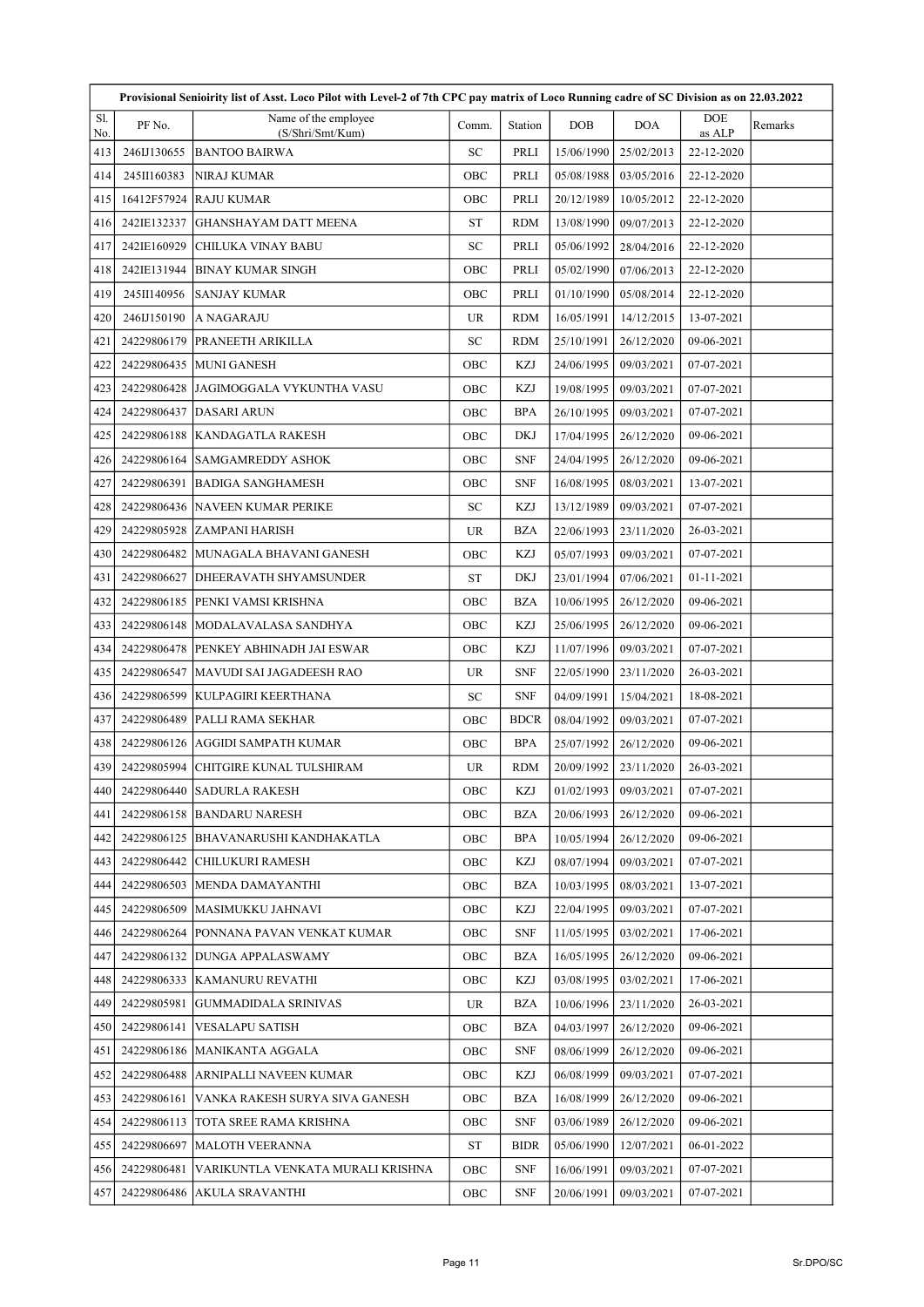|            | Provisional Senioirity list of Asst. Loco Pilot with Level-2 of 7th CPC pay matrix of Loco Running cadre of SC Division as on 22.03.2022 |                                          |           |             |            |            |               |         |  |
|------------|------------------------------------------------------------------------------------------------------------------------------------------|------------------------------------------|-----------|-------------|------------|------------|---------------|---------|--|
| Sl.<br>No. | PF No.                                                                                                                                   | Name of the employee<br>(S/Shri/Smt/Kum) | Comm.     | Station     | <b>DOB</b> | <b>DOA</b> | DOE<br>as ALP | Remarks |  |
| 4581       | 24229806178                                                                                                                              | <b>SARISA YASWANTH KUMAR</b>             | OBC       | <b>BDCR</b> | 09/02/1992 | 26/12/2020 | 09-06-2021    |         |  |
| 459        | 24229805969                                                                                                                              | SRIRAMOJU NARSIMHA CHARY                 | <b>UR</b> | <b>BPA</b>  | 06/06/1992 | 23/11/2020 | 26-03-2021    |         |  |
| 460        | 24229806446                                                                                                                              | SAMPADARAO DIVYA                         | OBC       | KZJ         | 19/07/1992 | 09/03/2021 | 07-07-2021    |         |  |
| 461        | 24229806480                                                                                                                              | <b>KOMMU MAHESH</b>                      | OBC       | <b>RDM</b>  | 07/02/1993 | 09/03/2021 | 07-07-2021    |         |  |
| 462        | 24229806385                                                                                                                              | BHUKYA YESHWANTH NAIK                    | <b>ST</b> | DKJ         | 05/03/1993 | 08/03/2021 | 13-07-2021    |         |  |
| 463        | 24229805957                                                                                                                              | VEMANA GANGA NARAYANA                    | UR        | <b>BDCR</b> | 08/04/1993 | 23/11/2020 | 26-03-2021    |         |  |
| 464        | 24229806493                                                                                                                              | NAKKA GOPI KRISHNA                       | OBC       | KZJ         | 27/04/1993 | 09/03/2021 | 07-07-2021    |         |  |
| 465        | 24229806182                                                                                                                              | CHELLABOINA SOMASATYA SURESH             | OBC       | <b>BZA</b>  | 16/01/1994 | 26/12/2020 | 09-06-2021    |         |  |
| 466        | 24229805937                                                                                                                              | AMALAPURAM EESHKUMAR                     | <b>UR</b> | <b>BZA</b>  | 27/06/1994 | 23/11/2020 | 26-03-2021    |         |  |
| 467        | 24229806423                                                                                                                              | PATI BALAKRISHNA                         | OBC       | <b>BPA</b>  | 30/06/1994 | 09/03/2021 | 07-07-2021    |         |  |
| 468        | 24229805924                                                                                                                              | <b>PASHAM PRAVEEN</b>                    | <b>UR</b> | <b>DKJ</b>  | 31/07/1994 | 23/11/2020 | 26-03-2021    |         |  |
| 469        | 24229806492                                                                                                                              | CHEEPURUPALLI LOKESH                     | OBC       | KZJ         | 05/08/1994 | 08/03/2021 | 13-07-2021    |         |  |
| 470        | 24229806170                                                                                                                              | PALLI VENKATA SIVA KUMAR                 | OBC       | <b>BDCR</b> | 22/08/1994 | 26/12/2020 | 09-06-2021    |         |  |
| 471        | 24229806296                                                                                                                              | VADDEBOINA SANDEEP                       | OBC       | KZJ         | 19/10/1994 | 03/02/2021 | 17-06-2021    |         |  |
| 472        | 24229806117                                                                                                                              | <b>BEVARA SUJATHA</b>                    | OBC       | KZJ         | 29/06/1995 | 26/12/2020 | 09-06-2021    |         |  |
| 473        | 24229806590                                                                                                                              | <b>MIRYALA SURESH KUMAR</b>              | OBC       | <b>SNF</b>  | 19/07/1996 | 15/04/2021 | 18-08-2021    |         |  |
| 474        | 24229806474                                                                                                                              | <b>CHATTU SRI HARSHA</b>                 | OBC       | KZJ         | 29/07/1996 | 08/03/2021 | 13-07-2021    |         |  |
| 475        | 24229806133                                                                                                                              | MEDISETTI PAVANI V S LAKSHMI KUMARI      | OBC       | BZA         | 11/10/1996 | 26/12/2020 | 09-06-2021    |         |  |
| 476        | 24229806504                                                                                                                              | POLAMARASETTI VENKATARAO                 | OBC       | KZJ         | 06/06/1997 | 08/03/2021 | 13-07-2021    |         |  |
| 477        | 24229805949                                                                                                                              | <b>ANKEM RAVEENDRA</b>                   | <b>UR</b> | <b>BZA</b>  | 18/08/1997 | 23/11/2020 | 26-03-2021    |         |  |
| 478        | 24229806567                                                                                                                              | PATHIPAKA RAVI                           | OBC       | <b>RDM</b>  | 03/11/1998 | 26/12/2020 | 09-06-2021    |         |  |
| 479        | 24229806152                                                                                                                              | VEERANAGESWARARAO.P                      | OBC       | <b>BPA</b>  | 20/07/1986 | 26/12/2020 | 09-06-2021    |         |  |
| 480        | 24229806451                                                                                                                              | <b>AMIRISHETTI AJAY</b>                  | OBC       | KZJ         | 02/06/1989 | 09/03/2021 | 07-07-2021    |         |  |
| 481        | 24229806116                                                                                                                              | <b>SRIKANTH SUROJU</b>                   | OBC       | <b>SNF</b>  | 16/03/1990 | 26/12/2020 | 09-06-2021    |         |  |
| 482        | 24229806419                                                                                                                              | <b>KOTTURU SURESH</b>                    | OBC       | DKJ         | 10/06/1990 | 08/03/2021 | 13-07-2021    |         |  |
| 483        | 24229806402                                                                                                                              | <b>GADILLI MANOHAR</b>                   | OBC       | KZJ         | 28/02/1991 | 08/03/2021 | 13-07-2021    |         |  |
| 484        | 24229806142                                                                                                                              | NEELARAPU LINGAMALLU                     | OBC       | <b>BDCR</b> | 10/03/1991 | 26/12/2020 | 09-06-2021    |         |  |
| 485        | 24229806631                                                                                                                              | <b>PATTA GOWRIPRASAD</b>                 | SC        | DKJ         | 13/06/1991 | 07/06/2021 | 01-11-2021    |         |  |
| 486        | 24229806128                                                                                                                              | KAKUNURI NAGARJUNA                       | OBC       | <b>BPA</b>  | 25/08/1991 | 26/12/2020 | 09-06-2021    |         |  |
| 487        | 24229806545                                                                                                                              | SINDIRI SANTHOSH KUMAR                   | OBC       | DKJ         | 20/07/1992 | 15/04/2021 | 18-08-2021    |         |  |
| 488        | 24229806412                                                                                                                              | <b>SETTI SAI GANESH</b>                  | OBC       | DKJ         | 03/08/1992 | 08/03/2021 | 18-08-2021    |         |  |
| 489        | 24229806181                                                                                                                              | KURELLA NARSIMHA CHARY                   | OBC       | <b>SNF</b>  | 05/12/1992 | 26/12/2020 | 09-06-2021    |         |  |
| 490        | 24229806447                                                                                                                              | MOGILI ANKA RAO                          | OBC       | <b>BPA</b>  | 25/02/1993 | 09/03/2021 | 07-07-2021    |         |  |
| 491        | 24229806700                                                                                                                              | <b>DEEPAK</b>                            | OBC       | PRLI        | 05/04/1993 | 12/07/2021 | 06-01-2022    |         |  |
| 492        | 24229806140                                                                                                                              | CHEEDARLA JOHNWILLSON                    | OBC       | <b>SNF</b>  | 10/04/1993 | 26/12/2020 | 09-06-2021    |         |  |
| 493        | 24229806484                                                                                                                              | KADIYALA SIRISH KUMAR                    | OBC       | <b>SNF</b>  | 14/05/1993 | 09/03/2021 | 07-07-2021    |         |  |
| 494        | 24229806433                                                                                                                              | ACHARYA DURGESH SURESH                   | OBC       | <b>BPA</b>  | 17/05/1993 | 09/03/2021 | 07-07-2021    |         |  |
| 495        | 24229806498                                                                                                                              | <b>GURRAM MALLIKARJUN</b>                | OBC       | <b>KZJ</b>  | 18/06/1993 | 09/03/2021 | 07-07-2021    |         |  |
| 496        | 24229806690                                                                                                                              | LAKAVATH DIVYA                           | <b>ST</b> | <b>KZJ</b>  | 24/01/1994 | 12/07/2021 | 16-11-2021    |         |  |
| 497        | 24229806573                                                                                                                              | KUNTA HARISH KUMAR                       | OBC       | DKJ         | 18/02/1994 | 15/04/2021 | 18-08-2021    |         |  |
| 498        | 24229805922                                                                                                                              | SHAIK.MASTAN VALI                        | <b>UR</b> | <b>BZA</b>  | 07/06/1994 | 23/11/2020 | 26-03-2021    |         |  |
| 499        | 24229806500                                                                                                                              | BANDARU AVINASH PATRUDU                  | OBC       | KZJ         | 10/06/1994 | 08/03/2021 | 13-07-2021    |         |  |
| 500        | 24229806520                                                                                                                              | DAMMU STELLA SOPHIA                      | SC        | <b>SNF</b>  | 13/06/1994 | 07/06/2021 | 01-11-2021    |         |  |
| 501        | 24229806463                                                                                                                              | LENKA SURENDRA KUMAR                     | OBC       | <b>KZJ</b>  | 15/06/1994 | 08/03/2021 | 13-07-2021    |         |  |
| 502        | 24229806425                                                                                                                              | RAYAPALLI SURENDRA                       | OBC       | <b>BPA</b>  | 01/07/1994 | 09/03/2021 | 07-07-2021    |         |  |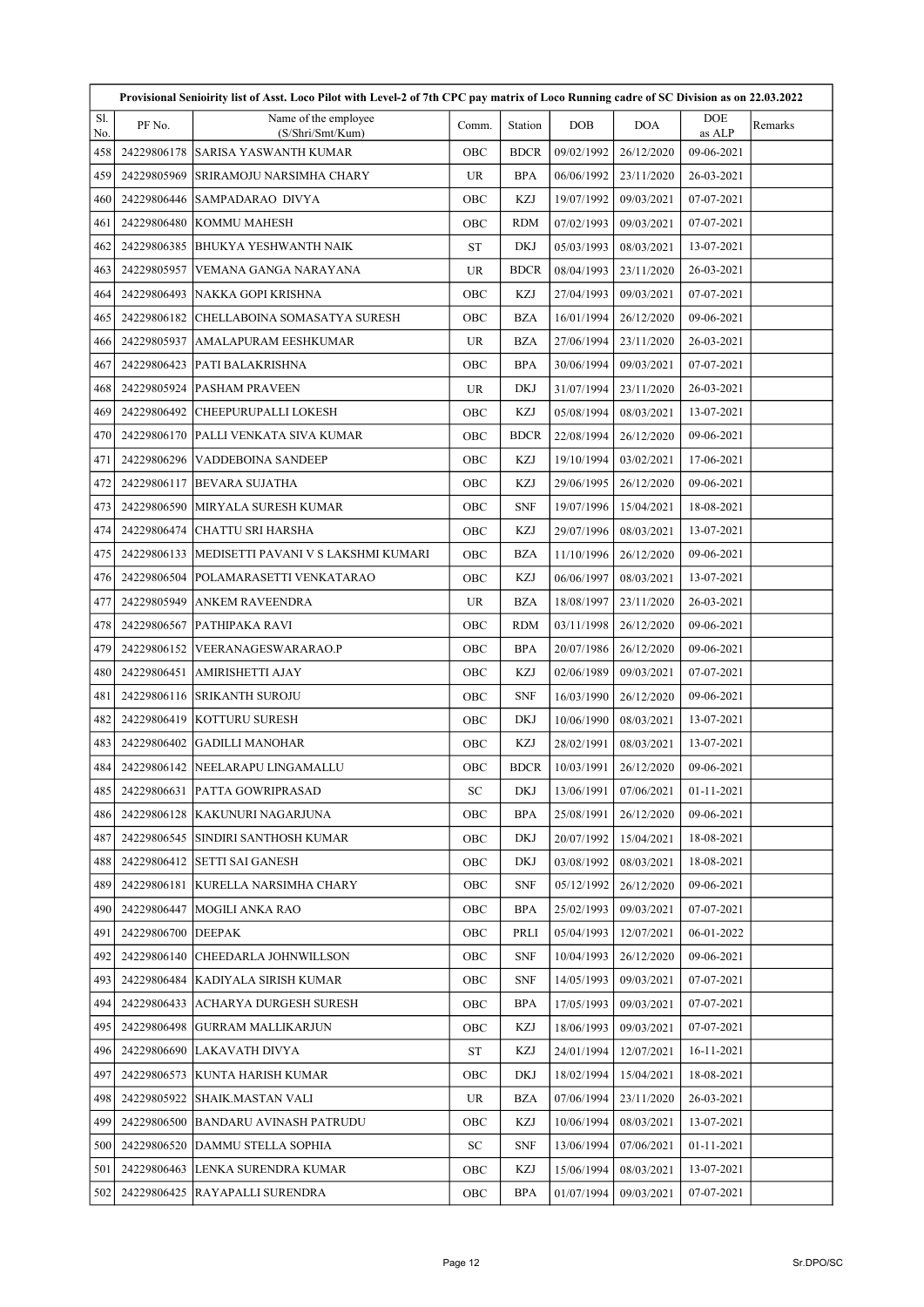|            | Provisional Senioirity list of Asst. Loco Pilot with Level-2 of 7th CPC pay matrix of Loco Running cadre of SC Division as on 22.03.2022 |                                          |                                   |             |            |            |               |              |  |  |
|------------|------------------------------------------------------------------------------------------------------------------------------------------|------------------------------------------|-----------------------------------|-------------|------------|------------|---------------|--------------|--|--|
| Sl.<br>No. | PF No.                                                                                                                                   | Name of the employee<br>(S/Shri/Smt/Kum) | Comm.                             | Station     | <b>DOB</b> | <b>DOA</b> | DOE<br>as ALP | Remarks      |  |  |
| 503        | 24229806127                                                                                                                              | <b>GOLLAPELLI ASHOK</b>                  | OBC                               | <b>BPA</b>  | 26/08/1994 | 26/12/2020 | 09-06-2021    |              |  |  |
| 504        | 24229806394                                                                                                                              | <b>RAMINENI RAMESH</b>                   | OBC                               | KZJ         | 15/04/1995 | 08/03/2021 | 13-07-2021    |              |  |  |
| 505        | 24229805977                                                                                                                              | <b>TAMMINENA HAREESH</b>                 | <b>UR</b>                         | <b>KZJ</b>  | 16/05/1995 | 23/11/2020 | 26-03-2021    |              |  |  |
| 506        | 24229806184                                                                                                                              | <b>DOKALA GANAPATHI</b>                  | OBC                               | <b>BZA</b>  | 01/07/1995 | 26/12/2020 | 09-06-2021    |              |  |  |
| 507        | 24229806138                                                                                                                              | SAKALI SOUJANYA                          | OBC                               | <b>KZJ</b>  | 01/08/1995 | 26/12/2020 | 09-06-2021    |              |  |  |
| 508        | 24229806136                                                                                                                              | CHUKKA HEMANTH                           | OBC                               | <b>BZA</b>  | 18/08/1995 | 26/12/2020 | 09-06-2021    |              |  |  |
| 509        | 529804550                                                                                                                                | SHAIKH SHAHRUKH HUSSAIN LATIEF           | <b>UR</b>                         | <b>BPA</b>  | 21/11/1994 | 23/12/2020 | 09-06-2021    | came on IRMT |  |  |
| 510        | 24229806003                                                                                                                              | <b>MD.JAFFER AHAMAD</b>                  | <b>UR</b>                         | <b>BDCR</b> | 28/12/1995 | 23/11/2020 | 26-03-2021    |              |  |  |
| 511        | 24229806639                                                                                                                              | NAKKA SUNNY BABU                         | SC                                | <b>DKJ</b>  | 10/03/1996 | 07/06/2021 | 01-11-2021    |              |  |  |
| 512        | 24229806494                                                                                                                              | LENKA SRIKANTH                           | OBC                               | <b>SNF</b>  | 16/04/1996 | 08/03/2021 | 13-07-2021    |              |  |  |
| 513        | 24229806112                                                                                                                              | CHEBOYINA MAHESH BHANU                   | OBC                               | <b>DKJ</b>  | 02/07/1996 | 26/12/2020 | 09-06-2021    |              |  |  |
| 514        | 24229806524                                                                                                                              | <b>BANGARIGALLA UDAY</b>                 | ${\rm SC}$                        | <b>RDM</b>  | 05/09/1996 | 15/04/2021 | 18-08-2021    |              |  |  |
| 515        | 24229806497                                                                                                                              | KEDARI SAI PRADEEP KUMAR                 | OBC                               | <b>SNF</b>  | 10/05/1997 | 08/03/2021 | 13-07-2021    |              |  |  |
| 516        | 24229805984                                                                                                                              | MANTHU SIDDHARTHA                        | <b>UR</b>                         | <b>BPA</b>  | 27/07/1998 | 23/11/2020 | 26-03-2021    |              |  |  |
| 517        | 24229806441                                                                                                                              | PAMU JAGADESH                            | OBC                               | <b>SNF</b>  | 29/10/1998 | 09/03/2021 | 07-07-2021    |              |  |  |
| 518        | 24229805938                                                                                                                              | <b>TURUBILLI NAGESWARA RAO</b>           | $\ensuremath{\mathsf{UR}}\xspace$ | <b>BDCR</b> | 17/05/1989 | 23/11/2020 | 26-03-2021    |              |  |  |
| 519        | 24229806177                                                                                                                              | MUSHINI KRISHNA KISHORE                  | OBC                               | <b>BZA</b>  | 08/10/1990 | 26/12/2020 | 09-06-2021    |              |  |  |
| 520        | 24229806407                                                                                                                              | SADUVULA SUDHAKAR                        | OBC                               | <b>BPA</b>  | 20/12/1990 | 08/03/2021 | 13-07-2021    |              |  |  |
| 521        | 24229806625                                                                                                                              | BHUKYA GOVINDU                           | <b>ST</b>                         | <b>DKJ</b>  | 01/02/1991 | 07/06/2021 | 01-11-2021    |              |  |  |
| 522        | 24229806194                                                                                                                              | POMKAM BALAKRISHNA                       | OBC                               | <b>BZA</b>  | 03/06/1991 | 26/12/2020 | 09-06-2021    |              |  |  |
| 523        | 24229806189                                                                                                                              | <b>MIDDE GOVINDA RAJU</b>                | OBC                               | <b>BZA</b>  | 14/06/1992 | 26/12/2020 | 09-06-2021    |              |  |  |
| 524        | 24229806445                                                                                                                              | JAGADISH KUTTUBOINA                      | OBC                               | <b>SNF</b>  | 02/07/1992 | 08/03/2021 | 13-07-2021    |              |  |  |
| 525        | 24229805959                                                                                                                              | NADAKUDITI NAGA SIVA                     | <b>UR</b>                         | <b>BZA</b>  | 28/12/1992 | 23/11/2020 | 26-03-2021    |              |  |  |
| 526        | 24229806704                                                                                                                              | <b>PRADEEP KUMAR</b>                     | ST                                | KZJ         | 05/02/1993 | 12/07/2021 | 06-01-2022    |              |  |  |
| 527        | 24229806110                                                                                                                              | CHEVITI ANIL KUMAR                       | OBC                               | <b>BPA</b>  | 02/03/1993 | 26/12/2020 | 09-06-2021    |              |  |  |
| 528        | 24229806329                                                                                                                              | <b>KALLEPU NARESH</b>                    | OBC                               | KZJ         | 10/05/1993 | 03/02/2021 | 17-06-2021    |              |  |  |
| 529        | 24229806257                                                                                                                              | YALAMANCHILI MAHANTA RAO                 | OBC                               | <b>SNF</b>  | 03/07/1993 | 03/02/2021 | 17-06-2021    |              |  |  |
| 530        | 24229805968                                                                                                                              | P VARAHA LAKSHMI NARASIMHA RAJU          | <b>UR</b>                         | <b>BDCR</b> | 15/07/1993 | 23/11/2020 | 26-03-2021    |              |  |  |
| 531        | 24229806033                                                                                                                              | <b>ADEPU VINAY</b>                       | OBC                               | <b>RDM</b>  | 10/09/1993 | 23/11/2020 | 26-03-2021    |              |  |  |
| 532        | 24229806574                                                                                                                              | BOLLADI KAMAL KUMAR                      | SC                                | <b>SNF</b>  | 15/10/1993 | 15/04/2021 | 18-08-2021    |              |  |  |
| 533        | 24229806464                                                                                                                              | ANDAVARAPU SREEDHAR                      | OBC                               | KZJ         | 04/03/1994 | 08/03/2021 | 13-07-2021    |              |  |  |
| 534        | 24229805964                                                                                                                              | VATRAM P SURESH KUMAR                    | UR                                | <b>BDCR</b> | 14/04/1994 | 23/11/2020 | 26-03-2021    |              |  |  |
| 535        | 24229806461                                                                                                                              | KANCHANA VENKATA SURESH                  | OBC                               | KZJ         | 10/06/1994 | 08/03/2021 | 13-07-2021    |              |  |  |
| 536        | 24229806479                                                                                                                              | PINJALA BALA SAI KUMAR                   | OBC                               | <b>BDCR</b> | 10/08/1994 | 09/03/2021 | 07-07-2021    |              |  |  |
| 537        | 24229805986                                                                                                                              | KOTA.SURYA AVINASH MOULI                 | <b>UR</b>                         | BZA         | 28/08/1994 | 23/11/2020 | 26-03-2021    |              |  |  |
| 538        | 24229806406                                                                                                                              | RAJANA MAHESH KUMAR                      | OBC                               | KZJ         | 05/10/1994 | 08/03/2021 | 13-07-2021    |              |  |  |
| 539        | 24229806519                                                                                                                              | KAMAKA JASMINE RANI                      | SC                                | <b>SNF</b>  | 26/10/1994 | 15/04/2021 | 18-08-2021    |              |  |  |
| 540        | 24229806002                                                                                                                              | <b>KARRI SIVA SANKAR</b>                 | <b>UR</b>                         | BZA         | 31/10/1994 | 23/11/2020 | 26-03-2021    |              |  |  |
| 541        | 24229806671                                                                                                                              | DHARAVATH SHASHIREKHA                    | <b>ST</b>                         | DKJ         | 03/12/1994 | 12/07/2021 | 16-11-2021    |              |  |  |
| 542        | 24229806624                                                                                                                              | <b>DUSSA RAJANI</b>                      | OBC                               | <b>SNF</b>  | 22/01/1995 | 07/06/2021 | 01-11-2021    |              |  |  |
| 543        | 24229806299                                                                                                                              | <b>GANTHI SHEKHAR</b>                    | OBC                               | KZJ         | 10/06/1995 | 03/02/2021 | 17-06-2021    |              |  |  |
| 544        | 24229806636                                                                                                                              | PANDULA KAMALAKAR                        | SC                                | RDM         | 20/06/1995 | 07/06/2021 | 01-11-2021    |              |  |  |
| 545        | 24229806580                                                                                                                              | JONNALAGADDA TONY                        | SC                                | <b>BPA</b>  | 12/09/1995 | 15/04/2021 | 18-08-2021    |              |  |  |
| 546        | 24229806409                                                                                                                              | KAKINADA LAVA KUMAR                      | OBC                               | KZJ         | 21/06/1996 | 08/03/2021 | 13-07-2021    |              |  |  |
| 547        | 24229806554                                                                                                                              | BORUGADDA KIRAN TEJA                     | SC                                | <b>BPA</b>  | 22/06/1996 | 15/04/2021 | 18-08-2021    |              |  |  |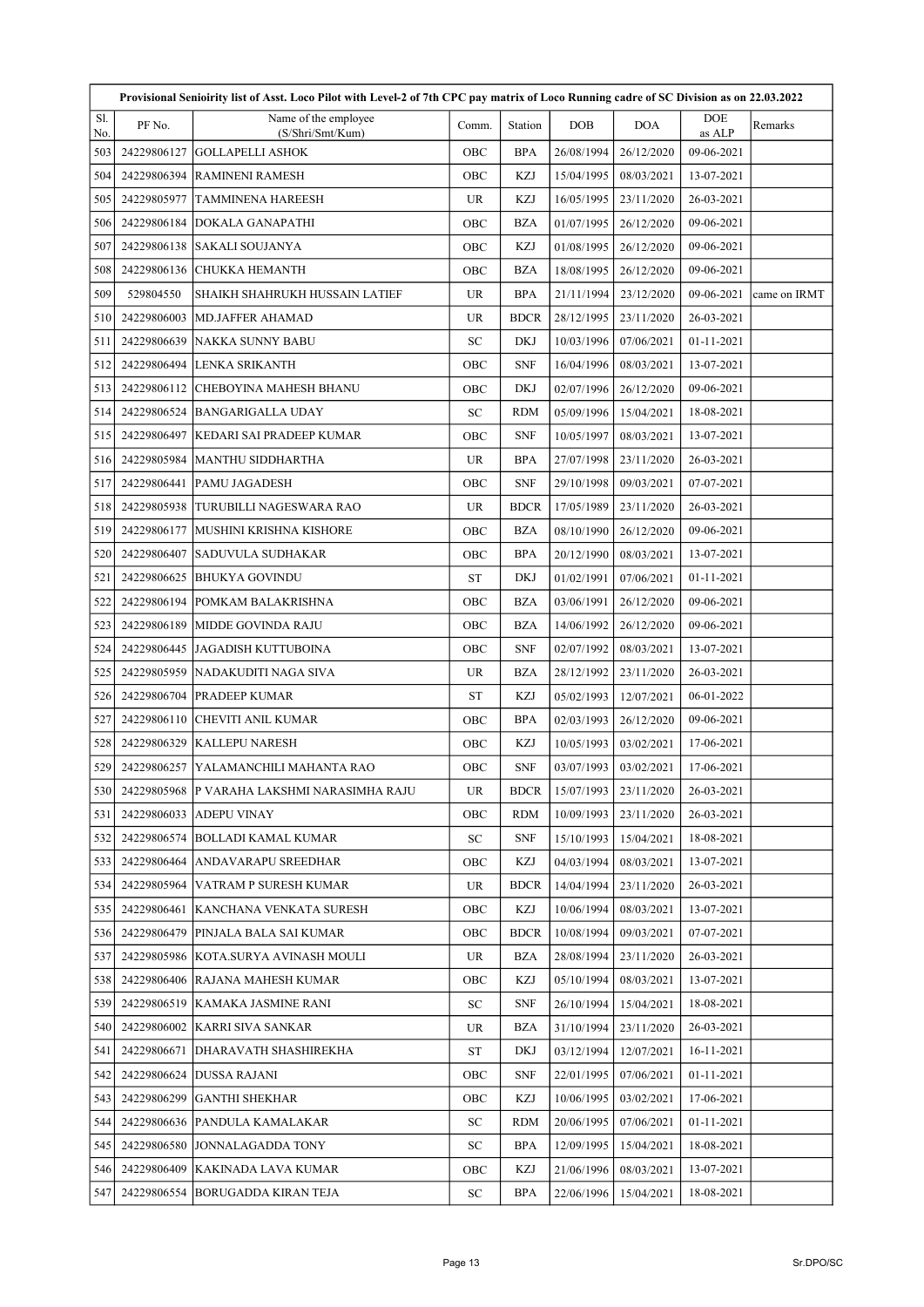|            | Provisional Senioirity list of Asst. Loco Pilot with Level-2 of 7th CPC pay matrix of Loco Running cadre of SC Division as on 22.03.2022 |                                          |            |             |            |            |                      |         |  |  |
|------------|------------------------------------------------------------------------------------------------------------------------------------------|------------------------------------------|------------|-------------|------------|------------|----------------------|---------|--|--|
| Sl.<br>No. | PF No.                                                                                                                                   | Name of the employee<br>(S/Shri/Smt/Kum) | Comm.      | Station     | <b>DOB</b> | <b>DOA</b> | <b>DOE</b><br>as ALP | Remarks |  |  |
| 548        | 24229806149                                                                                                                              | PANDLA ARAVIND                           | OBC        | <b>BZA</b>  | 17/07/1996 | 26/12/2020 | 09-06-2021           |         |  |  |
| 549        | 24229806418                                                                                                                              | <b>APPANI HARISH</b>                     | OBC        | <b>RDM</b>  | 16/09/1996 | 08/03/2021 | 13-07-2021           |         |  |  |
| 550        | 24229806495                                                                                                                              | VIPPARTHI NARAYANA NOOKARAJU             | OBC        | KZJ         | 06/08/1998 | 08/03/2021 | 13-07-2021           |         |  |  |
| 551        |                                                                                                                                          | 24229806396 KIRAN KUMAR PAGADALA         | <b>OBC</b> | <b>DKJ</b>  | 27/07/1988 | 09/03/2021 | 07-07-2021           |         |  |  |
| 552        | 24229806737                                                                                                                              | GUGULOTHU LAKKU                          | <b>ST</b>  | DKJ         | 07/06/1989 | 12/07/2021 | 16-11-2021           |         |  |  |
| 553        | 24229806526                                                                                                                              | PAMIDIPAMULA SATISHBABU                  | SC         | <b>DKJ</b>  | 10/07/1989 | 15/04/2021 | 18-08-2021           |         |  |  |
| 554        | 24229806404                                                                                                                              | POLIPILLI SAIBABU                        | OBC        | DKJ         | 06/11/1989 | 08/03/2021 | 13-07-2021           |         |  |  |
| 555        | 24229806576                                                                                                                              | GATTIGUNDE RAMESH                        | SC         | <b>DKJ</b>  | 04/04/1990 | 15/04/2021 | 18-08-2021           |         |  |  |
| 556        | 24229806496                                                                                                                              | CHANDAKA KRISHNAM NAIDU                  | OBC        | <b>SNF</b>  | 01/06/1990 | 08/03/2021 | 13-07-2021           |         |  |  |
| 557        | 24229805927                                                                                                                              | YOGESH DADORE                            | <b>UR</b>  | <b>RDM</b>  | 09/06/1990 | 23/11/2020 | 26-03-2021           |         |  |  |
| 558        | 24229806272                                                                                                                              | KARRI KALYANI                            | OBC        | <b>BZA</b>  | 21/07/1990 | 03/02/2021 | 17-06-2021           |         |  |  |
| 559        | 24229806476                                                                                                                              | VAVILAPALLI ANEEL KUMAR                  | OBC        | KZJ         | 30/08/1990 | 09/03/2021 | 07-07-2021           |         |  |  |
| 560        | 24229806681                                                                                                                              | <b>SIDAM MEGHARAJ</b>                    | <b>ST</b>  | <b>BPA</b>  | 31/12/1990 | 12/07/2021 | 16-11-2021           |         |  |  |
| 561        | 24229805942                                                                                                                              | <b>ALLU PRADEEP</b>                      | <b>UR</b>  | <b>BDCR</b> | 03/02/1991 | 23/11/2020 | 26-03-2021           |         |  |  |
| 562        | 24229806731                                                                                                                              | <b>BODA NARESH</b>                       | <b>ST</b>  | <b>BIDR</b> | 08/06/1991 | 12/07/2021 | 16-11-2021           |         |  |  |
| 563        | 24229806605                                                                                                                              | NADIMPALLI SRINIVASARAO                  | <b>UR</b>  | <b>BZA</b>  | 26/10/1991 | 23/11/2020 | 26-03-2021           |         |  |  |
| 564        | 24229806408                                                                                                                              | ALLU KUMAR SWAMY                         | OBC        | KZJ         | 17/02/1992 | 08/03/2021 | 13-07-2021           |         |  |  |
| 565        | 24229805926                                                                                                                              | KAWDE AVINASH PURANLAL                   | <b>UR</b>  | <b>SNF</b>  | 16/04/1992 | 23/11/2020 | 26-03-2021           |         |  |  |
| 566        | 24229806635                                                                                                                              | <b>PIDUGU SIDDHARTHA</b>                 | SC         | <b>DKJ</b>  | 29/06/1992 | 07/06/2021 | 01-11-2021           |         |  |  |
| 567        | 24229806711                                                                                                                              | <b>BOLLEDDU NAGARAJU</b>                 | SC         | <b>DKJ</b>  | 12/08/1992 | 12/07/2021 | 16-11-2021           |         |  |  |
| 568        | 24229806628                                                                                                                              | CHAURE ROHIT SANGHARAKSHIT               | SC         | <b>RDM</b>  | 17/08/1992 | 07/06/2021 | 01-11-2021           |         |  |  |
| 569        | 24229806693                                                                                                                              | MALOTHU NARASIMHAM                       | <b>ST</b>  | <b>BIDR</b> | 12/01/1993 | 12/07/2021 | 06-01-2022           |         |  |  |
| 570        | 24229806430                                                                                                                              | KANAKALA RAKESH KUMAR                    | ${\rm SC}$ | KZJ         | 05/04/1993 | 09/03/2021 | 07-07-2021           |         |  |  |
| 571        | 24229806727                                                                                                                              | MUKULOTHU RAVINDER                       | <b>ST</b>  | <b>DKJ</b>  | 09/06/1993 | 12/07/2021 | 16-11-2021           |         |  |  |
| 572        | 24229806173                                                                                                                              | <b>ANIL KUMAR VERMA</b>                  | OBC        | <b>RDM</b>  | 12/09/1993 | 26/12/2020 | 09-06-2021           |         |  |  |
| 573        | 24229806460                                                                                                                              | <b>MENDA PAVAN KUMAR</b>                 | OBC        | <b>KZJ</b>  | 16/09/1993 | 08/03/2021 | 13-07-2021           |         |  |  |
| 574        | 24229806124                                                                                                                              | <b>SEELAM LAKSHMI VIKESH</b>             | OBC        | <b>BZA</b>  | 09/12/1993 | 26/12/2020 | 09-06-2021           |         |  |  |
| 575        |                                                                                                                                          | 24229806176 SAURAV KUMAR                 | OBC        | <b>RDM</b>  | 15/12/1993 | 26/12/2020 | 09-06-2021           |         |  |  |
| 576        | 24229806471                                                                                                                              | <b>NELLI BHUMESH</b>                     | OBC        | KZJ         | 01/01/1994 | 08/03/2021 | 13-07-2021           |         |  |  |
| 577        | 24229806566                                                                                                                              | MAROJU JEEVAN                            | <b>OBC</b> | DKJ         | 17/04/1994 | 15/04/2021 | 18-08-2021           |         |  |  |
| 578        | 24229806594                                                                                                                              | THATIKONDA DINESH                        | <b>OBC</b> | DKJ         | 20/04/1994 | 15/04/2021 | 18-08-2021           |         |  |  |
| 579        | 24229806036                                                                                                                              | <b>YEDLA GURUPRASAD</b>                  | OBC        | <b>SNF</b>  | 12/05/1994 | 23/11/2020 | 26-03-2021           |         |  |  |
| 580        | 24229806056                                                                                                                              | CHINTHU RAMAKRISHNA                      | OBC        | DKJ         | 26/06/1994 | 23/11/2020 | 26-03-2021           |         |  |  |
| 581        | 24229806386                                                                                                                              | PILLA SEKHAR BABU                        | OBC        | KZJ         | 09/08/1994 | 08/03/2021 | 13-07-2021           |         |  |  |
| 582        | 24229806592                                                                                                                              | <b>BODDU VENUGOPAL RAO</b>               | OBC        | <b>BPA</b>  | 12/06/1995 | 15/04/2021 | 18-08-2021           |         |  |  |
| 5831       | 24229806397                                                                                                                              | KONAKALLA SRI HARI                       | OBC        | DKJ         | 09/07/1995 | 08/03/2021 | 13-07-2021           |         |  |  |
| 584        | 24229806439                                                                                                                              | <b>ARANGI KRISHNA</b>                    | <b>OBC</b> | <b>BPA</b>  | 20/07/1995 | 08/03/2021 | 13-07-2021           |         |  |  |
| 585        | 24229806000                                                                                                                              | TAMMA ESWAR SAIKUMAR                     | <b>UR</b>  | BZA         | 22/07/1995 | 23/11/2020 | 26-03-2021           |         |  |  |
| 586        | 24229806426                                                                                                                              | SATHULURU KIRAN KUMAR                    | SC         | KZJ         | 02/10/1995 | 09/03/2021 | 07-07-2021           |         |  |  |
| 587        | 24229806546                                                                                                                              | MAMIDISETTI SURIBABU                     | OBC        | DKJ         | 03/01/1996 | 07/06/2021 | 01-11-2021           |         |  |  |
| 588        | 24229806007                                                                                                                              | NERELLA SATYA SAI JAGADISH               | UR.        | <b>BZA</b>  | 10/02/1996 | 23/11/2020 | 26-03-2021           |         |  |  |
| 589        | 24229806689                                                                                                                              | MALOTHU HARI PRASAD                      | <b>ST</b>  | DKJ         | 21/05/1996 | 12/07/2021 | 16-11-2021           |         |  |  |
| 590        | 24229805987                                                                                                                              | MARADANA VINAY CHAND                     | <b>UR</b>  | <b>SNF</b>  | 25/05/1996 | 23/11/2020 | 26-03-2021           |         |  |  |
| 591        | 24229806641                                                                                                                              | KARU GOWRI SANKAR                        | SC         | DKJ         | 02/07/1996 | 15/04/2021 | 01-11-2021           |         |  |  |
| 592        | 24229806111                                                                                                                              | GORRIPOTU TRINADH                        | OBC        | BZA         | 10/07/1996 | 26/12/2020 | 09-06-2021           |         |  |  |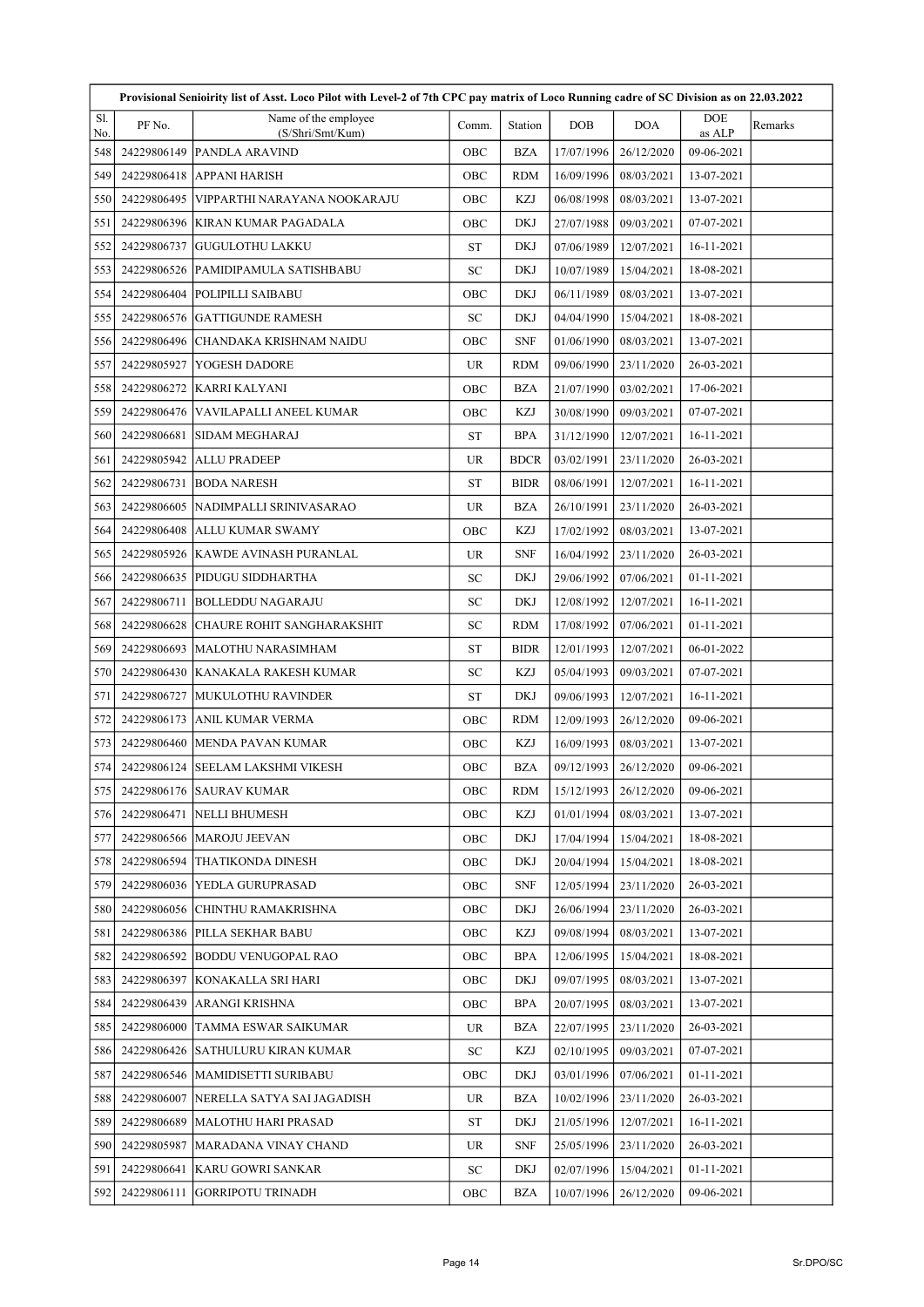|            | Provisional Senioirity list of Asst. Loco Pilot with Level-2 of 7th CPC pay matrix of Loco Running cadre of SC Division as on 22.03.2022 |                                          |            |             |            |            |               |         |  |  |
|------------|------------------------------------------------------------------------------------------------------------------------------------------|------------------------------------------|------------|-------------|------------|------------|---------------|---------|--|--|
| Sl.<br>No. | PF No.                                                                                                                                   | Name of the employee<br>(S/Shri/Smt/Kum) | Comm.      | Station     | DOB        | <b>DOA</b> | DOE<br>as ALP | Remarks |  |  |
| 593        | 24229806726                                                                                                                              | <b>BANAVATHU DURGA PRASAD NAIK</b>       | <b>ST</b>  | <b>RDM</b>  | 20/07/1996 | 12/07/2021 | 16-11-2021    |         |  |  |
| 594        | 24229806586                                                                                                                              | SANGI VINOD KUMAR                        | ${\rm SC}$ | <b>DKJ</b>  | 10/08/1996 | 15/04/2021 | 18-08-2021    |         |  |  |
| 595        | 24229806042                                                                                                                              | RAVI KUMAR GUPTA                         | OBC        | <b>SNF</b>  | 10/11/1996 | 23/11/2020 | 26-03-2021    |         |  |  |
| 596        | 24229806487                                                                                                                              | NAGISETTI YUGANDHAR                      | OBC        | KZJ         | 03/02/1997 | 09/03/2021 | 07-07-2021    |         |  |  |
| 597        | 24229806163                                                                                                                              | SEEMUSURU GANGADHAR                      | OBC        | <b>RDM</b>  | 07/03/1997 | 26/12/2020 | 09-06-2021    |         |  |  |
| 598        | 24229805992                                                                                                                              | GUNDEPALLI PRAVEEN DURGA PRASAD          | <b>UR</b>  | <b>BZA</b>  | 05/07/1997 | 23/11/2020 | 26-03-2021    |         |  |  |
| 599        | 24229806694                                                                                                                              | KATROTH VIJENDHAR                        | <b>ST</b>  | <b>BIDR</b> | 21/07/1997 | 12/07/2021 | 06-01-2022    |         |  |  |
| 600        | 24229806733                                                                                                                              | DHARAVATH SATHISH                        | <b>ST</b>  | <b>DKJ</b>  | 17/08/1997 | 12/07/2021 | 16-11-2021    |         |  |  |
| 601        | 24229806450                                                                                                                              | CHOKKAKULA MURALI PRASAD                 | OBC        | <b>BPA</b>  | 09/06/1998 | 09/03/2021 | 07-07-2021    |         |  |  |
| 602        | 24229806723                                                                                                                              | SHIVASHANKAR DARAVATHU                   | <b>ST</b>  | <b>RDM</b>  | 30/06/1988 | 12/07/2021 | 16-11-2021    |         |  |  |
| 603        | 24229806687                                                                                                                              | <b>BANOTH NARESH</b>                     | <b>ST</b>  | <b>DKJ</b>  | 23/11/1990 | 12/07/2021 | 16-11-2021    |         |  |  |
| 604        | 24229805940                                                                                                                              | CHALLA RAMA SAI                          | <b>UR</b>  | <b>BZA</b>  | 06/02/1991 | 23/11/2020 | 26-03-2021    |         |  |  |
| 605        | 24229806571                                                                                                                              | NANDURI SATISH BABU                      | ${\rm SC}$ | <b>DKJ</b>  | 22/06/1991 | 15/04/2021 | 18-08-2021    |         |  |  |
| 606        | 24229806253                                                                                                                              | NANEBOINA NARESH                         | OBC        | <b>KZJ</b>  | 01/07/1991 | 03/02/2021 | 17-06-2021    |         |  |  |
| 607        | 24229806686                                                                                                                              | VANKUDOTHU KRISHNA                       | <b>ST</b>  | <b>DKJ</b>  | 01/07/1991 | 12/07/2021 | 16-11-2021    |         |  |  |
| 608        | 24229806678                                                                                                                              | BANOTH RAMESH                            | <b>ST</b>  | DKJ         | 10/07/1991 | 12/07/2021 | 16-11-2021    |         |  |  |
| 609        | 24229806389                                                                                                                              | MANDAPURI PRAVEEN KUMAR                  | OBC        | KZJ         | 03/09/1991 | 08/03/2021 | 13-07-2021    |         |  |  |
| 610        | 24229806572                                                                                                                              | GOVVALA ADISURYA                         | OBC        | DKJ         | 21/03/1992 | 15/04/2021 | 18-08-2021    |         |  |  |
| 611        | 24229805971                                                                                                                              | GUNDLURU VASU                            | <b>UR</b>  | <b>BZA</b>  | 01/09/1992 | 23/11/2020 | 26-03-2021    |         |  |  |
| 612        | 24229806643                                                                                                                              | <b>KOTLA PRAVEEN</b>                     | OBC        | <b>SNF</b>  | 26/09/1992 | 15/04/2021 | 18-08-2021    |         |  |  |
| 613        | 24229806604                                                                                                                              | BANDARU CHANDRA SEKHAR                   | OBC        | <b>DKJ</b>  | 11/10/1992 | 15/04/2021 | 18-08-2021    |         |  |  |
| 614        | 24229806027                                                                                                                              | MAMIDALA SAIPRASANNA                     | UR         | <b>RDM</b>  | 24/10/1992 | 23/11/2020 | 26-03-2021    |         |  |  |
| 615        | 24229806399                                                                                                                              | GEDDADA KANAKA RAJESH                    | OBC        | <b>DKJ</b>  | 08/01/1993 | 08/03/2021 | 01-11-2021    |         |  |  |
| 616        | 24229805982                                                                                                                              | KARNATAPU SAI KUMAR                      | <b>UR</b>  | <b>BZA</b>  | 21/01/1993 | 23/11/2020 | 26-03-2021    |         |  |  |
| 617        | 24229806422                                                                                                                              | <b>BONAM HARISH</b>                      | OBC        | <b>SNF</b>  | 11/06/1993 | 08/03/2021 | 13-07-2021    |         |  |  |
| 618        | 24229806250                                                                                                                              | <b>BHEEMARTHI VENU</b>                   | OBC        | <b>SNF</b>  | 21/06/1993 | 03/02/2021 | 17-06-2021    |         |  |  |
| 619        | 24229806745                                                                                                                              | KETHAVATH NARESH                         | <b>ST</b>  | DKJ         | 12/08/1993 | 12/07/2021 | 16-11-2021    |         |  |  |
| 620        | 24229806565                                                                                                                              | <b>BHEEMAVARAPU AVINASH</b>              | OBC        | DKJ         | 27/08/1993 | 15/04/2021 | 18-08-2021    |         |  |  |
| 621        | 24229806459                                                                                                                              | <b>INDUR RAJKUMAR</b>                    | OBC        | KZJ         | 19/11/1993 | 08/03/2021 | 13-07-2021    |         |  |  |
| 622        | 24229806730                                                                                                                              | DHARAVATH LAKHANDAS                      | ST         | <b>BPA</b>  | 26/11/1993 | 12/07/2021 | 16-11-2021    |         |  |  |
| 623        | 24229806468                                                                                                                              | DANDU SANDEEP                            | OBC        | KZJ         | 11/03/1994 | 08/03/2021 | 13-07-2021    |         |  |  |
| 624        | 24229806676                                                                                                                              | <b>DHEGAVATH RAMDAS</b>                  | <b>ST</b>  | <b>BIDR</b> | 30/03/1994 | 12/07/2021 | 16-11-2021    |         |  |  |
| 625        | 24229806587                                                                                                                              | BANOTH HEMANTH KUMAR                     | <b>ST</b>  | DKJ         | 19/04/1994 | 15/04/2021 | 18-08-2021    |         |  |  |
| 626        | 24229806742                                                                                                                              | BUKYA SANTHOSH KUMAR                     | <b>ST</b>  | DKJ         | 16/06/1994 | 12/07/2021 | 16-11-2021    |         |  |  |
| 627        | 24229806040                                                                                                                              | MATTA MURALI KRISHNA                     | UR.        | <b>BDCR</b> | 23/06/1994 | 23/11/2020 | 26-03-2021    |         |  |  |
| 628        | 24229806508                                                                                                                              | <b>BAVIRI SUDHEER KUMAR</b>              | OBC        | KZJ         | 05/07/1994 | 09/03/2021 | 07-07-2021    |         |  |  |
| 629        | 24229806115                                                                                                                              | CHENI ADI NARAYANA                       | OBC        | <b>BPA</b>  | 14/07/1994 | 26/12/2020 | 09-06-2021    |         |  |  |
| 630        | 24229806569                                                                                                                              | JAGARAPU SRIRAM MURTHY                   | <b>OBC</b> | <b>BPA</b>  | 16/08/1994 | 15/04/2021 | 18-08-2021    |         |  |  |
| 631        | 24229806278                                                                                                                              | KANDIPALLI ADITYA VENKATA KUMAR          | OBC        | <b>SNF</b>  | 11/02/1995 | 03/02/2021 | 17-06-2021    |         |  |  |
| 632        | 24229806048                                                                                                                              | SUNIL KUMAR                              | OBC        | <b>BPA</b>  | 16/04/1995 | 23/11/2020 | 26-03-2021    |         |  |  |
| 633        | 24229806529                                                                                                                              | <b>ALLADI DINESH KUMAR</b>               | SC         | DKJ         | 25/05/1995 | 15/04/2021 | 18-08-2021    |         |  |  |
| 634        | 24229805972                                                                                                                              | MOKARA CHAITANYA SAINATH                 | <b>UR</b>  | BZA         | 26/05/1995 | 23/11/2020 | 26-03-2021    |         |  |  |
| 635        | 24229806568                                                                                                                              | KODURU RAVI KIRAN                        | OBC        | <b>BPA</b>  | 10/06/1995 | 15/04/2021 | 18-08-2021    |         |  |  |
| 636        | 24229805963                                                                                                                              | YAMALA VENU                              | UR         | DKJ         | 15/06/1995 | 23/11/2020 | 26-03-2021    |         |  |  |
| 637        | 24229806559                                                                                                                              | PATCHIPALLI RAVI KISHORE                 | SC         | DKJ         | 16/06/1995 | 15/04/2021 | 16-11-2021    |         |  |  |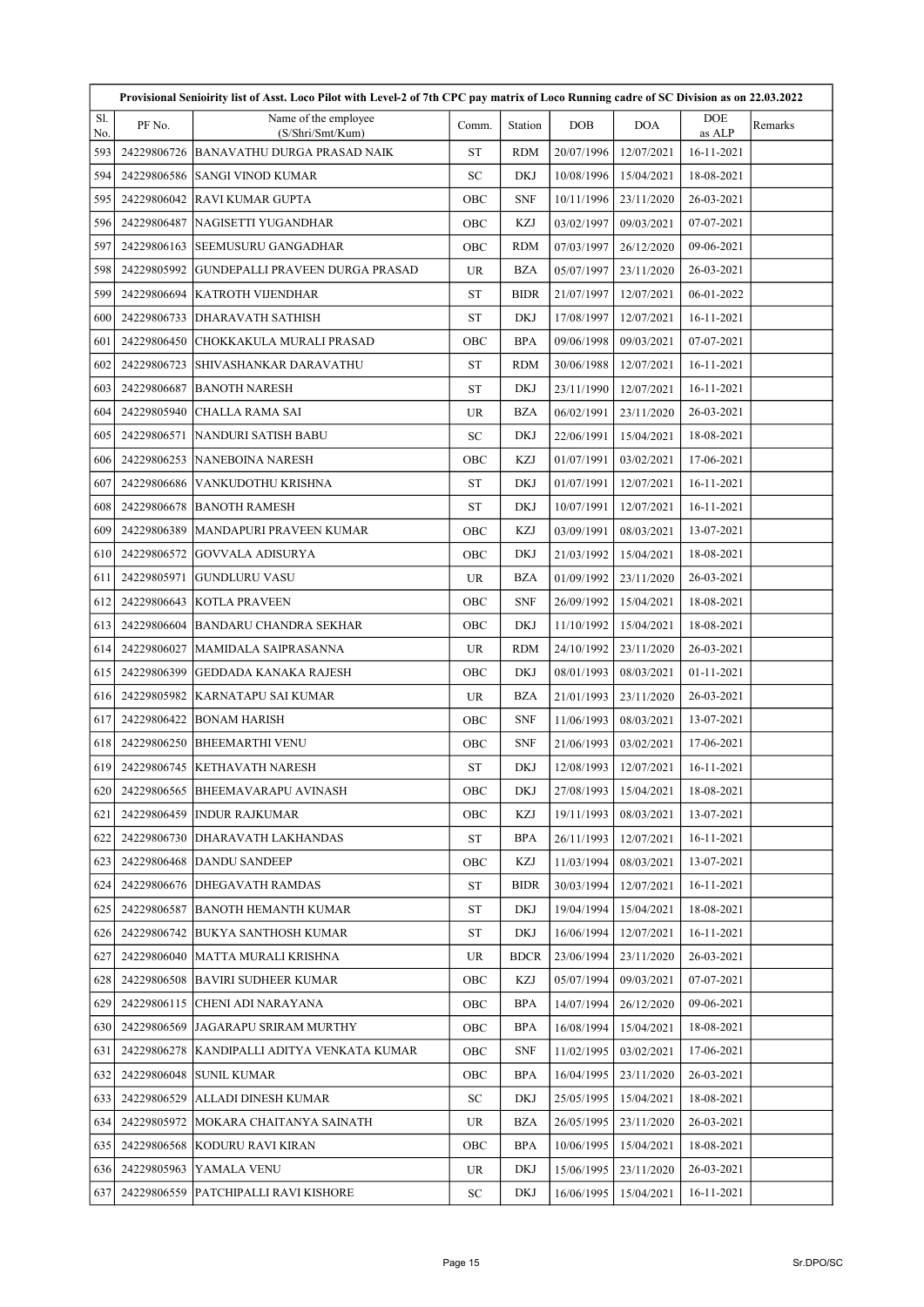|            | Provisional Senioirity list of Asst. Loco Pilot with Level-2 of 7th CPC pay matrix of Loco Running cadre of SC Division as on 22.03.2022 |                                          |           |             |            |            |                      |         |  |  |
|------------|------------------------------------------------------------------------------------------------------------------------------------------|------------------------------------------|-----------|-------------|------------|------------|----------------------|---------|--|--|
| Sl.<br>No. | PF No.                                                                                                                                   | Name of the employee<br>(S/Shri/Smt/Kum) | Comm.     | Station     | <b>DOB</b> | <b>DOA</b> | <b>DOE</b><br>as ALP | Remarks |  |  |
| 6381       | 24229806416                                                                                                                              | MAHANTI PARASURAM                        | OBC       | KZJ         | 19/06/1995 | 08/03/2021 | 13-07-2021           |         |  |  |
| 639        | 24229806561                                                                                                                              | <b>KARRI CHAITANYA</b>                   | OBC       | DKJ         | 14/07/1995 | 15/04/2021 | 18-08-2021           |         |  |  |
| 640        | 24229806550                                                                                                                              | <b>NALLELLA VIKRAM</b>                   | OBC       | <b>DKJ</b>  | 22/02/1996 | 15/04/2021 | 18-08-2021           |         |  |  |
| 641        | 24229806011                                                                                                                              | <b>ELAGONDA RAJU</b>                     | <b>UR</b> | <b>BPA</b>  | 06/03/1996 | 23/11/2020 | 26-03-2021           |         |  |  |
| 642        | 24229806729                                                                                                                              | <b>SUDDALA ABHISHEK</b>                  | SC        | <b>BPA</b>  | 28/04/1996 | 12/07/2021 | 16-11-2021           |         |  |  |
| 643        | 24229806013                                                                                                                              | M V SAI EASWARA PAVAN KUMAR              | UR        | <b>BDCR</b> | 05/06/1996 | 23/11/2020 | 26-03-2021           |         |  |  |
| 644        | 24229806325                                                                                                                              | BODDUPALLI KRISHNA RAO                   | OBC       | KZJ         | 30/07/1996 | 03/02/2021 | 17-06-2021           |         |  |  |
| 645        | 24229806055                                                                                                                              | <b>DIPANSHU KUMAR</b>                    | OBC       | <b>RDM</b>  | 11/10/1996 | 23/11/2020 | 26-03-2021           |         |  |  |
| 646        | 24229805990                                                                                                                              | MULUKUNTLA HEMANTH                       | <b>UR</b> | KZJ         | 21/08/1997 | 23/11/2020 | 26-03-2021           |         |  |  |
| 647        | 24229806271                                                                                                                              | BUYYANI VINOD GOUD                       | OBC       | <b>SNF</b>  | 26/01/1998 | 03/02/2021 | 17-06-2021           |         |  |  |
| 648        | 24229806290                                                                                                                              | <b>SIVVALA TARUN RAJ</b>                 | OBC       | KZJ         | 17/08/1998 | 03/02/2021 | 17-06-2021           |         |  |  |
| 649        | 24229806540                                                                                                                              | <b>GURRAM SATISH BABU</b>                | SC        | DKJ         | 04/06/1988 | 15/04/2021 | 18-08-2021           |         |  |  |
| 650        | 24229806403                                                                                                                              | <b>BACHA SHIVA SHANKAR</b>               | OBC       | <b>SNF</b>  | 04/03/1989 | 08/03/2021 | 13-07-2021           |         |  |  |
| 651        | 24229806564                                                                                                                              | YENDETI SRINIVASULU                      | OBC       | <b>DKJ</b>  | 12/05/1989 | 15/04/2021 | 18-08-2021           |         |  |  |
| 652        | 24229806669                                                                                                                              | <b>BATTU SANTHOSH</b>                    | <b>ST</b> | <b>BPA</b>  | 16/03/1990 | 12/07/2021 | 16-11-2021           |         |  |  |
| 653        | 24229806721                                                                                                                              | MANDHA PRADEEP KUMAR                     | SC        | RDM         | 23/08/1990 | 12/07/2021 | 16-11-2021           |         |  |  |
| 654        | 24229805934                                                                                                                              | G SIVA LAKSHMI RAYAPATI                  | UR        | <b>SNF</b>  | 30/08/1990 | 23/11/2020 | 26-03-2021           |         |  |  |
| 655        | 24229806143                                                                                                                              | KOTIVADA SRIKANTH                        | OBC       | <b>BZA</b>  | 25/11/1990 | 26/12/2020 | 09-06-2021           |         |  |  |
| 656        | 24229806168                                                                                                                              | <b>KONDAVEETI ASHA</b>                   | OBC       | KZJ         | 08/06/1991 | 26/12/2020 | 09-06-2021           |         |  |  |
| 657        | 24229806841                                                                                                                              | BADAVATH RAJU                            | <b>ST</b> | <b>BIDR</b> | 30/07/1991 | 12/07/2021 | 06-01-2022           |         |  |  |
| 658        | 24229806159                                                                                                                              | <b>GUDE SATISH</b>                       | OBC       | <b>BZA</b>  | 17/11/1991 | 26/12/2020 | 09-06-2021           |         |  |  |
| 659        | 24229806702                                                                                                                              | RAJEEV RANJAN SINGH                      | UR        | PRLI        | 20/03/1992 | 12/07/2021 | 06-01-2022           |         |  |  |
| 660        | 24229806665                                                                                                                              | VANKUDOTH SHIVARAM                       | <b>ST</b> | DKJ         | 25/03/1992 | 12/07/2021 | 16-11-2021           |         |  |  |
| 661        | 24229806588                                                                                                                              | ATTADA RAMA KRISHNA SAI SWAROOP          | OBC       | <b>BPA</b>  | 07/06/1992 | 15/04/2021 | 18-08-2021           |         |  |  |
| 662        | 24229806528                                                                                                                              | POTTANGI SURESH                          | OBC       | <b>BPA</b>  | 10/06/1992 | 15/04/2021 | 18-08-2021           |         |  |  |
| 663        | 24229806538                                                                                                                              | <b>KADAM SWETHA</b>                      | OBC       | <b>SNF</b>  | 10/09/1992 | 15/04/2021 | 18-08-2021           |         |  |  |
| 664        | 24229806736                                                                                                                              | <b>BANOTH RAVINDAR NAYAK</b>             | <b>ST</b> | <b>BIDR</b> | 10/02/1993 | 12/07/2021 | 06-01-2022           |         |  |  |
| 665        | 24229806381                                                                                                                              | GORRIPOTI TARUN ARAVINDA KUMAR           | OBC       | <b>KZJ</b>  | 02/03/1993 | 08/03/2021 | 13-07-2021           |         |  |  |
| 666        | 24229805933                                                                                                                              | CHALLA HEMA                              | UR        | KZJ         | 01/04/1993 | 23/11/2020 | 26-03-2021           |         |  |  |
| 667        | 24229805948                                                                                                                              | GUDDATI.UMA MAHESWARA RAO                | UR        | <b>BZA</b>  | 13/04/1993 | 23/11/2020 | 26-03-2021           |         |  |  |
| 668        | 24229806448                                                                                                                              | LAKHAN VERMA                             | SC        | <b>BPA</b>  | 14/07/1993 | 08/03/2021 | 07-07-2021           |         |  |  |
| 669        | 24229806401                                                                                                                              | GOLLURU LALITHA                          | OBC       | KZJ         | 07/08/1993 | 08/03/2021 | 13-07-2021           |         |  |  |
| 670        | 24229806291                                                                                                                              | YANNAMU PHEBE                            | OBC       | KZJ         | 14/10/1993 | 03/02/2021 | 17-06-2021           |         |  |  |
| 671        | 24229806483                                                                                                                              | PURELLA VIJAYAKRISHNA                    | OBC       | <b>BPA</b>  | 20/10/1993 | 09/03/2021 | 07-07-2021           |         |  |  |
| 672        | 24229806501                                                                                                                              | ETTABOINA VIJAY KUMAR                    | OBC       | SNF         | 31/12/1993 | 08/03/2021 | 13-07-2021           |         |  |  |
| 673        | 24229805953                                                                                                                              | <b>BHOOMA.VEERASAICHARAN</b>             | <b>UR</b> | <b>BDCR</b> | 02/05/1994 | 23/11/2020 | 13-07-2021           |         |  |  |
| 674        | 24229805980                                                                                                                              | KANAPARTHI ESTHERU RANI                  | <b>UR</b> | KZJ         | 10/06/1994 | 23/11/2020 | 26-03-2021           |         |  |  |
| 675        | 24229806432                                                                                                                              | PANILA TIRUPATHI RAO                     | OBC       | KZJ         | 25/07/1994 | 09/03/2021 | 07-07-2021           |         |  |  |
| 676        | 24229806191                                                                                                                              | <b>GUNTREDDI E C V SAGAR</b>             | OBC       | BZA         | 01/08/1994 | 26/12/2020 | 09-06-2021           |         |  |  |
| 677        | 24229806041                                                                                                                              | PUJYAM SAI CHARAN                        | <b>UR</b> | BZA         | 07/08/1994 | 23/11/2020 | 26-03-2021           |         |  |  |
| 678        | 24229806506                                                                                                                              | <b>BOLLOJU KUMAR</b>                     | OBC       | KZJ         | 10/08/1994 | 08/03/2021 | 13-07-2021           |         |  |  |
| 679        | 24229805944                                                                                                                              | BADRI.CHAITHANYA KRISHNA PRASAD          | <b>UR</b> | <b>BDCR</b> | 19/10/1994 | 23/11/2020 | 26-03-2021           |         |  |  |
| 680        | 24229806462                                                                                                                              | KOKKILIGADDA NARENDRA                    | OBC       | KZJ         | 15/04/1995 | 08/03/2021 | 13-07-2021           |         |  |  |
| 681        | 24229805936                                                                                                                              | CHITTOJU RAJKUMAR                        | UR.       | <b>BPA</b>  | 19/05/1995 | 23/11/2020 | 26-03-2021           |         |  |  |
| 682        | 24229805999                                                                                                                              | PARAKALA SAI KRISHNA                     | UR        | BZA         | 25/05/1995 | 23/11/2020 | 26-03-2021           |         |  |  |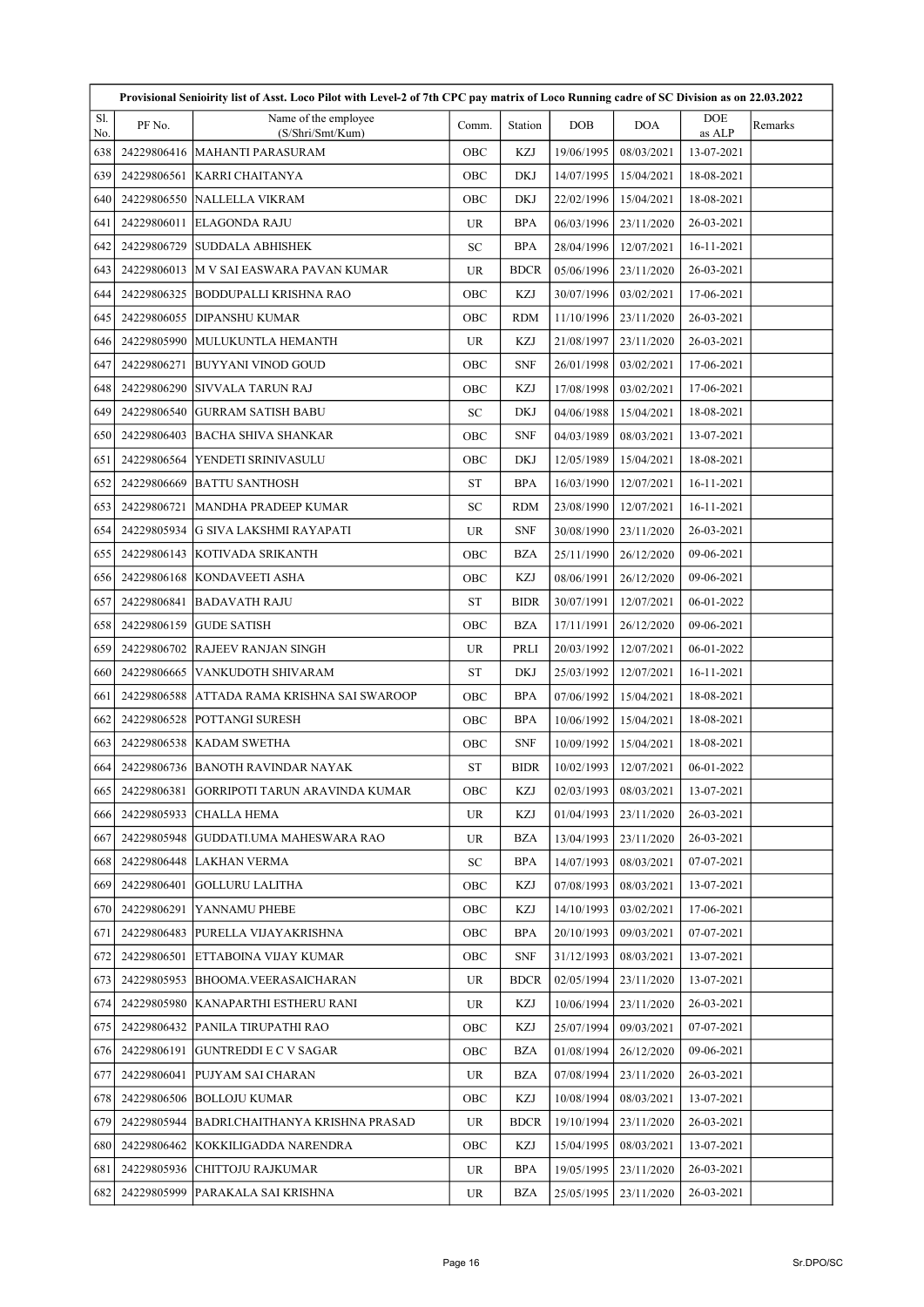|                  | Provisional Senioirity list of Asst. Loco Pilot with Level-2 of 7th CPC pay matrix of Loco Running cadre of SC Division as on 22.03.2022 |                                          |            |             |            |            |               |         |  |  |
|------------------|------------------------------------------------------------------------------------------------------------------------------------------|------------------------------------------|------------|-------------|------------|------------|---------------|---------|--|--|
| Sl.<br>No.       | PF No.                                                                                                                                   | Name of the employee<br>(S/Shri/Smt/Kum) | Comm.      | Station     | DOB        | <b>DOA</b> | DOE<br>as ALP | Remarks |  |  |
| 683              | 24229806135                                                                                                                              | KOYYA SATEESH                            | OBC        | <b>BZA</b>  | 07/07/1995 | 26/12/2020 | 09-06-2021    |         |  |  |
| 684              | 24229806317                                                                                                                              | DEVARAKONDA VINOD KUMAR                  | OBC        | <b>KZJ</b>  | 05/08/1995 | 03/02/2021 | 17-06-2021    |         |  |  |
| 685              | 24229806469                                                                                                                              | KOTA DILEEP KUMAR                        | OBC        | KZJ         | 28/08/1995 | 08/03/2021 | 13-07-2021    |         |  |  |
| 686              | 24229806431                                                                                                                              | <b>MD AFROZ</b>                          | OBC        | KZJ         | 14/09/1995 | 09/03/2021 | 07-07-2021    |         |  |  |
| 687              | 24229806018                                                                                                                              | <b>POLAVAINA RAJENDAR</b>                | OBC        | <b>BPA</b>  | 26/09/1995 | 23/11/2020 | 26-03-2021    |         |  |  |
| 688              | 24229806724                                                                                                                              | GUGULOTHU SURESH                         | <b>ST</b>  | <b>BPA</b>  | 06/03/1996 | 12/07/2021 | 16-11-2021    |         |  |  |
| 689              | 24229806710                                                                                                                              | <b>ASADI SUSMITHA</b>                    | ${\rm SC}$ | <b>SNF</b>  | 14/04/1996 | 12/07/2021 | 16-11-2021    |         |  |  |
| 690              | 24229806327                                                                                                                              | LANDA PURUSHOTTAM                        | OBC        | KZJ         | 26/04/1996 | 03/02/2021 | 17-06-2021    |         |  |  |
| 691              | 24229806670                                                                                                                              | PALAKEERTHY VINAY KUMAR                  | <b>ST</b>  | <b>BPA</b>  | 21/06/1996 | 12/07/2021 | 16-11-2021    |         |  |  |
| 692              | 24229806715                                                                                                                              | BANGARU HARIKRISHNA                      | SC         | DKJ         | 26/02/1997 | 12/07/2021 | 16-11-2021    |         |  |  |
| 693              | 24229806046                                                                                                                              | K V V SATYA KRISHNA RAVI KUMAR           | OBC        | <b>SNF</b>  | 06/05/1998 | 23/11/2020 | 26-03-2021    |         |  |  |
| 694              | 24229806642                                                                                                                              | LAVURI BHIKSHAM                          | <b>ST</b>  | <b>DKJ</b>  | 07/02/1987 | 15/04/2021 | 18-08-2021    |         |  |  |
| 695              | 24229806579                                                                                                                              | SRINIVASA RAO REMALLI                    | ${\rm SC}$ | <b>DKJ</b>  | 15/08/1988 | 15/04/2021 | 18-08-2021    |         |  |  |
| 696              | 24229806130                                                                                                                              | NAGIREDDI KISHORE                        | OBC        | <b>BZA</b>  | 01/06/1990 | 26/12/2020 | 09-06-2021    |         |  |  |
| 697              | 24229806421                                                                                                                              | SAHARE YOGESH KISHOR                     | <b>OBC</b> | <b>RDM</b>  | 04/06/1990 | 08/03/2021 | 13-07-2021    |         |  |  |
| 698              | 24229806324                                                                                                                              | <b>GELLU RAVINDER</b>                    | OBC        | KZJ         | 30/08/1990 | 03/02/2021 | 17-06-2021    |         |  |  |
| 699              | 24229806563                                                                                                                              | <b>KOTTAM NIRANJAN</b>                   | OBC        | KZJ         | 15/10/1990 | 08/03/2021 | 13-07-2021    |         |  |  |
| 700              | 24229806570                                                                                                                              | DODDI TULASI PRAVEEN KUMAR               | OBC        | DKJ         | 07/06/1991 | 15/04/2021 | 18-08-2021    |         |  |  |
| 701              | 24229806157                                                                                                                              | OLIREDDY HARI KRISHNA                    | OBC        | <b>BPA</b>  | 08/07/1991 | 26/12/2020 | 09-06-2021    |         |  |  |
| 702              | 24229806057                                                                                                                              | SHAIK VASANTA SIDDAIAH                   | OBC        | <b>BZA</b>  | 13/07/1991 | 23/11/2020 | 26-03-2021    |         |  |  |
| 703              | 24229806174                                                                                                                              | <b>DEEPALA AVINASH</b>                   | <b>UR</b>  | <b>SNF</b>  | 09/08/1991 | 26/12/2020 | 17-06-2021    |         |  |  |
| 704              | 24229806429                                                                                                                              | <b>BURUGULA RAMESH</b>                   | OBC        | <b>RDM</b>  | 16/01/1992 | 12/07/2021 | 01-11-2021    |         |  |  |
| 705              | 24229806703                                                                                                                              | <b>ASWIN DILEEP</b>                      | OBC        | PRLI        | 10/02/1992 | 12/07/2021 | 06-01-2022    |         |  |  |
| 706              | 24229806728                                                                                                                              | <b>BADAVATH MURALI KRISHNA</b>           | <b>ST</b>  | <b>BPA</b>  | 05/04/1992 | 12/07/2021 | 16-11-2021    |         |  |  |
| 707              | 24229806525                                                                                                                              | <b>BETAPUDI CHINAPOTHURAJU</b>           | SC         | <b>DKJ</b>  | 08/06/1992 | 15/04/2021 | 18-08-2021    |         |  |  |
| 708              | 24229806047                                                                                                                              | <b>GORIPARTHI SAI KISHORE</b>            | OBC        | <b>DKJ</b>  | 13/07/1992 | 23/11/2020 | 26-03-2021    |         |  |  |
| 709              | 24229806434                                                                                                                              | SESETTI SUDHAKAR                         | OBC        | <b>KZJ</b>  | 20/07/1992 | 09/03/2021 | 07-07-2021    |         |  |  |
| 710 <sup> </sup> | 24229805939                                                                                                                              | NAMPALLY SANDEEP VARMA                   | <b>UR</b>  | <b>BPA</b>  | 05/08/1992 | 23/11/2020 | 26-03-2021    |         |  |  |
| 711              | 24229805921                                                                                                                              | DUSSA NAVEEN KUMAR                       | <b>UR</b>  | RDM         | 27/10/1992 | 23/11/2020 | 26-03-2021    |         |  |  |
| 712 <sup> </sup> | 24229806692                                                                                                                              | <b>BANOTH SUMAN</b>                      | <b>ST</b>  | DKJ         | 15/06/1993 | 12/07/2021 | 16-11-2021    |         |  |  |
| 713              | 24229806537                                                                                                                              | DASARI SIVAKRISHNA                       | SC         | DKJ         | 27/06/1993 | 15/04/2021 | 18-08-2021    |         |  |  |
| 714              | 24229806328                                                                                                                              | DAYERI MANOJ KUMAR                       | SC         | KZJ         | 14/07/1993 | 03/02/2021 | 17-06-2021    |         |  |  |
| 715              | 24229806038                                                                                                                              | SONULE VISHAL BHARAT                     | SC         | <b>SNF</b>  | 20/07/1993 | 23/11/2020 | 26-03-2021    |         |  |  |
| 716              | 24229806438                                                                                                                              | DHANNINA BALAKRISHNA                     | OBC        | KZJ         | 26/08/1993 | 09/03/2021 | 07-07-2021    |         |  |  |
| 717              | 24229806699                                                                                                                              | SANDEEP KUMAR UPADHYA                    | <b>UR</b>  | PRLI        | 05/11/1993 | 12/07/2021 | 06-01-2022    |         |  |  |
| 718              | 24229804335                                                                                                                              | <b>BADAVATH ROOPLAL</b>                  | <b>ST</b>  | <b>BPA</b>  | 04/04/1994 | 23/09/2019 | 16-11-2021    |         |  |  |
| 719              | 24229806313                                                                                                                              | NAGIREDDI APPALA NAIDU                   | OBC        | KZJ         | 01/06/1994 | 03/02/2021 | 17-06-2021    |         |  |  |
| 720              | 24229805995                                                                                                                              | <b>BADAMPUDI PRASANNA KUMAR</b>          | <b>UR</b>  | <b>BDCR</b> | 18/07/1994 | 23/11/2020 | 26-03-2021    |         |  |  |
| 721              | 24229806668                                                                                                                              | <b>GUGULOTH ANIL KUMAR</b>               | <b>ST</b>  | <b>BPA</b>  | 28/08/1994 | 12/07/2021 | 16-11-2021    |         |  |  |
| 722              | 24229806722                                                                                                                              | KOMMU AKHILA                             | SC         | <b>SNF</b>  | 08/04/1995 | 12/07/2021 | 16-11-2021    |         |  |  |
| 723              | 24229806578                                                                                                                              | <b>BANOTHU SUMAN</b>                     | <b>ST</b>  | DKJ         | 25/05/1995 | 15/04/2021 | 18-08-2021    |         |  |  |
| 724              | 24229806167                                                                                                                              | PARLAPU TEJESWARA RAO                    | OBC        | DKJ         | 21/06/1995 | 26/12/2020 | 09-06-2021    |         |  |  |
| 725              | 24229806472                                                                                                                              | <b>BAGADI BHARATKUMAR</b>                | <b>OBC</b> | KZJ         | 05/07/1995 | 08/03/2021 | 13-07-2021    |         |  |  |
| 726              | 24229806719                                                                                                                              | <b>BADHAVATH VENKATESHWARLU</b>          | <b>ST</b>  | DKJ         | 19/07/1995 | 12/07/2021 | 16-11-2021    |         |  |  |
| 727              | 24229806306                                                                                                                              | ANDRA LOHITH NAGA PATTABI                | OBC        | KZJ         | 12/08/1995 | 03/02/2021 | 17-06-2021    |         |  |  |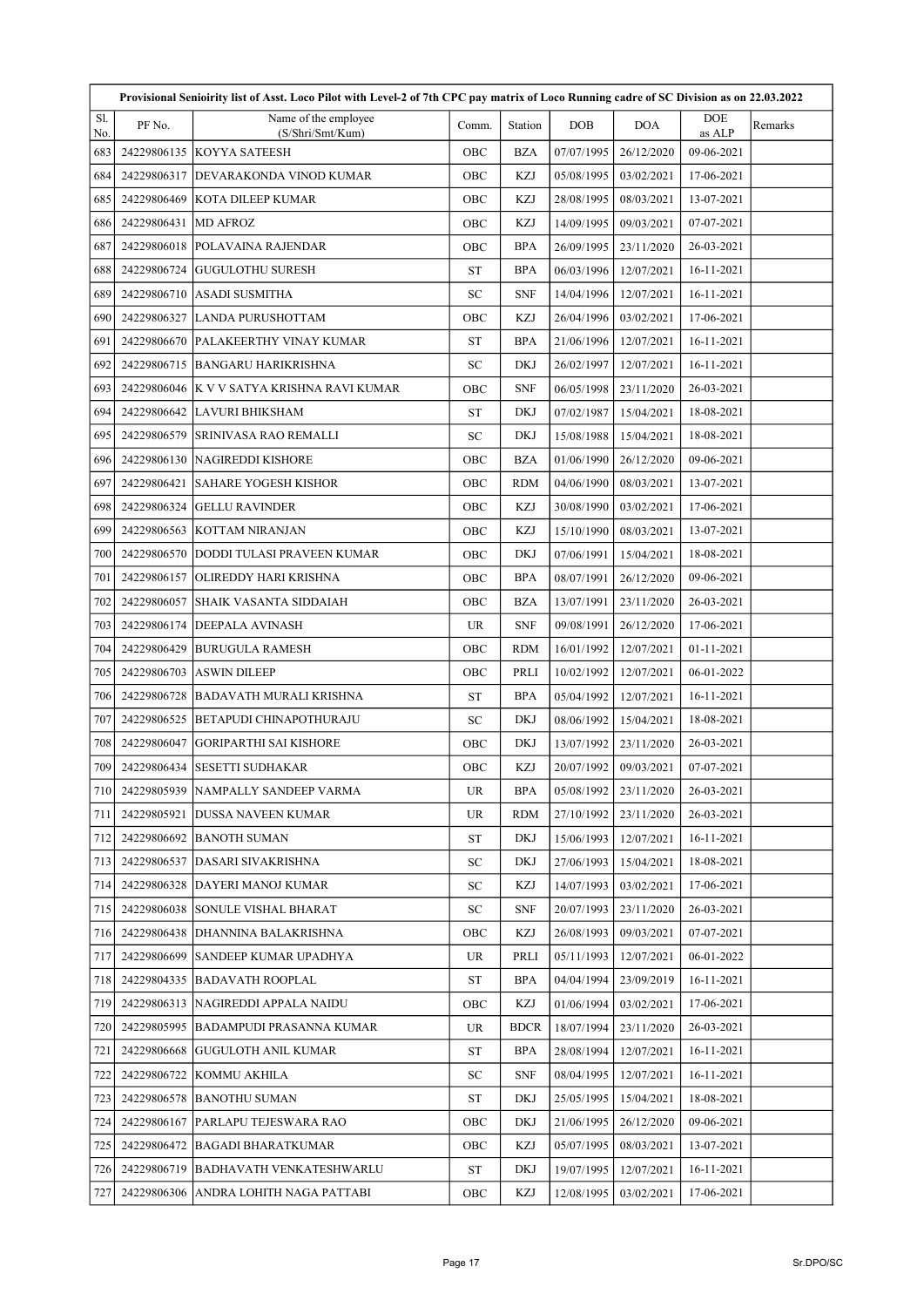|            | Provisional Senioirity list of Asst. Loco Pilot with Level-2 of 7th CPC pay matrix of Loco Running cadre of SC Division as on 22.03.2022 |                                          |           |             |            |            |               |         |  |  |
|------------|------------------------------------------------------------------------------------------------------------------------------------------|------------------------------------------|-----------|-------------|------------|------------|---------------|---------|--|--|
| Sl.<br>No. | PF No.                                                                                                                                   | Name of the employee<br>(S/Shri/Smt/Kum) | Comm.     | Station     | <b>DOB</b> | <b>DOA</b> | DOE<br>as ALP | Remarks |  |  |
| 728        | 24229806146                                                                                                                              | <b>BANDARU GANESH</b>                    | OBC       | BZA         | 13/08/1995 | 26/12/2020 | 09-06-2021    |         |  |  |
| 729        | 24229806024                                                                                                                              | <b>SEERAPU PRASANTH</b>                  | <b>UR</b> | <b>DKJ</b>  | 17/08/1995 | 23/11/2020 | 26-03-2021    |         |  |  |
| 730        | 24229806275                                                                                                                              | VENKATESH MARRIBOYINA                    | OBC       | <b>SNF</b>  | 31/08/1995 | 03/02/2021 | 17-06-2021    |         |  |  |
| 731        | 24229805956                                                                                                                              | MADANKUMAR VANA                          | <b>UR</b> | <b>BDCR</b> | 08/09/1995 | 23/11/2020 | 26-03-2021    |         |  |  |
| 732        | 24229806507                                                                                                                              | PALLI BALA BHASKAR                       | OBC       | <b>SNF</b>  | 10/10/1995 | 08/03/2021 | 13-07-2021    |         |  |  |
| 733        | 24229806539                                                                                                                              | <b>BODDU VIJAY KUMAR</b>                 | SC        | DKJ         | 19/10/1995 | 15/04/2021 | 18-08-2021    |         |  |  |
| 734        | 24229806293                                                                                                                              | ELLENDULA VENKATESH                      | OBC       | KZJ         | 12/11/1995 | 03/02/2021 | 17-06-2021    |         |  |  |
| 735        | 24229806502                                                                                                                              | MANDALA SURYAVAMSHIKRISHNA               | OBC       | <b>RDM</b>  | 18/11/1995 | 08/03/2021 | 13-07-2021    |         |  |  |
| 736        | 24229806309                                                                                                                              | KOYYA HARIKRISHNA                        | <b>UR</b> | <b>BDCR</b> | 29/02/1996 | 23/11/2020 | 26-03-2021    |         |  |  |
| 737        | 24229806331                                                                                                                              | <b>BOYA HARI KRISHNA</b>                 | OBC       | KZJ         | 01/06/1996 | 03/02/2021 | 17-06-2021    |         |  |  |
| 738        | 24229806523                                                                                                                              | <b>BODAPATI SIVA KUMAR</b>               | SC        | <b>BPA</b>  | 06/06/1996 | 15/04/2021 | 18-08-2021    |         |  |  |
| 739        | 24629800429                                                                                                                              | POTLA RAMA KRISHNA                       | <b>UR</b> | <b>BZA</b>  | 15/08/1996 | 02/09/2019 | 26-03-2021    |         |  |  |
| 740        | 24229806012                                                                                                                              | <b>RONGALI HEMANTH</b>                   | <b>UR</b> | <b>BPA</b>  | 30/06/1997 | 23/11/2020 | 26-03-2021    |         |  |  |
| 741        | 24229806298                                                                                                                              | PAILA KALYAN KUMAR                       | OBC       | KZJ         | 06/07/1998 | 03/02/2021 | 17-06-2021    |         |  |  |
| 742        | 24229806741                                                                                                                              | GUGULOTH VENKATESWARLU                   | <b>ST</b> | <b>RDM</b>  | 22/04/1987 | 12/07/2021 | 06-01-2022    |         |  |  |
| 743        | 24229806334                                                                                                                              | DABBANAMBAINI NAGARAJU                   | OBC       | KZJ         | 06/06/1990 | 03/02/2021 | 17-06-2021    |         |  |  |
| 744        | 24229806263                                                                                                                              | TIRLANGI PRADEEP KUMAR                   | OBC       | <b>BZA</b>  | 28/07/1990 | 03/02/2021 | 17-06-2021    |         |  |  |
| 745        | 24229805962                                                                                                                              | PALLA SUDHEER KUMAR                      | UR.       | <b>BDCR</b> | 27/05/1992 | 23/11/2020 | 26-03-2021    |         |  |  |
| 746        | 24229805991                                                                                                                              | THATIMATLA.RAMARAO                       | <b>UR</b> | <b>BZA</b>  | 10/06/1992 | 23/11/2020 | 26-03-2021    |         |  |  |
| 747        | 24229806562                                                                                                                              | GURRAM PREM KUMAR                        | OBC       | RDM         | 15/06/1992 | 15/04/2021 | 18-08-2021    |         |  |  |
| 748        | 24229806259                                                                                                                              | VELMAKANTI ASHOK                         | OBC       | <b>SNF</b>  | 16/06/1992 | 03/02/2021 | 17-06-2021    |         |  |  |
| 749        | 24229805979                                                                                                                              | ORUGANTI YAGA DUTTA                      | <b>UR</b> | <b>BZA</b>  | 24/06/1992 | 23/11/2020 | 26-03-2021    |         |  |  |
| 750        | 24229806677                                                                                                                              | BANOTH VINODKUMAR                        | <b>ST</b> | <b>RDM</b>  | 27/06/1992 | 12/07/2021 | 16-11-2021    |         |  |  |
| 751        | 24229805983                                                                                                                              | SRI RAMA SUBBA RAO THADIBOINA            | UR.       | <b>BZA</b>  | 30/12/1992 | 23/11/2020 | 26-03-2021    |         |  |  |
| 752        | 24229806583                                                                                                                              | LEMBADE SANTOSH ARJUN                    | SC        | <b>BPA</b>  | 16/06/1993 | 15/04/2021 | 18-08-2021    |         |  |  |
| 753        | 24229806680                                                                                                                              | <b>DHARAVATH SRIKANTH</b>                | <b>ST</b> | <b>BPA</b>  | 10/08/1993 | 12/07/2021 | 16-11-2021    |         |  |  |
| 754        | 24229806037                                                                                                                              | VANAMALA SAIRAM                          | OBC       | <b>SNF</b>  | 17/08/1993 | 23/11/2020 | 26-03-2021    |         |  |  |
| 7551       | 24229805960                                                                                                                              | <b>DEVISETTI BHARATH</b>                 | <b>UR</b> | <b>SNF</b>  | 06/01/1994 | 23/11/2020 | 26-03-2021    |         |  |  |
| 756        | 24229806137                                                                                                                              | KATKURI MANEESH KUMAR                    | OBC       | <b>SNF</b>  | 17/02/1994 | 26/12/2020 | 09-06-2021    |         |  |  |
| 757 I      | 24229805943                                                                                                                              | NANDIGAM VENKATA SESHU MOHAN             | UR.       | <b>BDCR</b> | 19/03/1994 | 23/11/2020 | 26-03-2021    |         |  |  |
| 758        | 24229806630                                                                                                                              | JALADI BHASKARA RAO                      | SC        | DKJ         | 02/05/1994 | 07/06/2021 | 01-11-2021    |         |  |  |
| 759        | 24229806675                                                                                                                              | NENAVATH HANUMANAIK                      | <b>ST</b> | <b>BPA</b>  | 10/06/1994 | 12/07/2021 | 16-11-2021    |         |  |  |
| 760        | 24229806634                                                                                                                              | DOMMISI GOWTHAM KUMAR                    | SC        | DKJ         | 14/06/1994 | 07/06/2021 | 01-11-2021    |         |  |  |
| 761        | 24229806398                                                                                                                              | KALIVELI NARAHARI PRASAD                 | OBC       | KZJ         | 20/06/1994 | 08/03/2021 | 13-07-2021    |         |  |  |
| 762        | 24229806303                                                                                                                              | GOGU BIKSHAPATI                          | SC        | KZJ         | 15/08/1994 | 03/02/2021 | 17-06-2021    |         |  |  |
| 763        | 24229806332                                                                                                                              | GAJULA AVINASH                           | OBC       | KZJ         | 26/08/1994 | 03/02/2021 | 17-06-2021    |         |  |  |
| 764        | 24229806716                                                                                                                              | <b>G PRADEEP KUMAR</b>                   | SC        | <b>BPA</b>  | 03/02/1995 | 12/07/2021 | 16-11-2021    |         |  |  |
| 765        | 24229806427                                                                                                                              | POTULA BALASUNDARARAO                    | SC        | KZJ         | 06/02/1995 | 09/03/2021 | 07-07-2021    |         |  |  |
| 7661       | 24229805929                                                                                                                              | PEDDAPELLI SRIKANTH                      | <b>UR</b> | <b>BPA</b>  | 14/02/1995 | 23/11/2020 | 26-03-2021    |         |  |  |
| 767        | 24229806575                                                                                                                              | <b>NOUDU SAIKIRAN</b>                    | OBC       | <b>BPA</b>  | 27/04/1995 | 15/04/2021 | 18-08-2021    |         |  |  |
| 768        | 24229806039                                                                                                                              | KONDA P V MANIKANTA                      | OBC       | <b>SNF</b>  | 10/05/1995 | 23/11/2020 | 26-03-2021    |         |  |  |
| 769        | 24229806557                                                                                                                              | BANGARI KRISHNA CHAITANYA                | SC        | DKJ         | 19/05/1995 | 15/04/2021 | 18-08-2021    |         |  |  |
| 770        | 24229806310                                                                                                                              | DHUVVALA UPENDAR                         | OBC       | KZJ         | 18/06/1995 | 03/02/2021 | 17-06-2021    |         |  |  |
| 771        | 24229806720                                                                                                                              | GANJI SAVYA                              | SC        | <b>SNF</b>  | 21/01/1996 | 12/07/2021 | 16-11-2021    |         |  |  |
| 772 I      | 24229806672                                                                                                                              | MEGAVATH SUBHASH                         | ST        | RDM         | 12/06/1996 | 12/07/2021 | 16-11-2021    |         |  |  |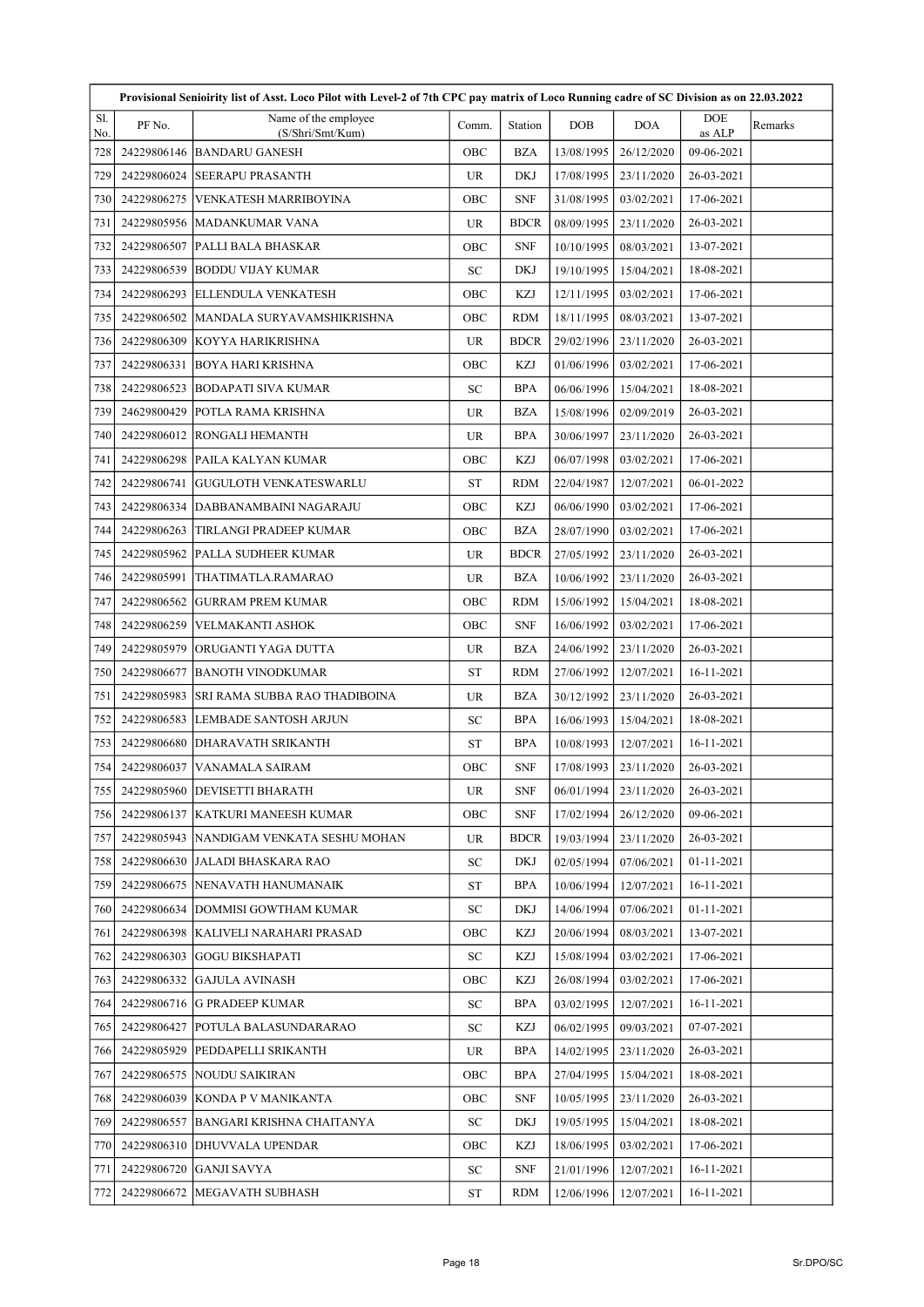|            | Provisional Senioirity list of Asst. Loco Pilot with Level-2 of 7th CPC pay matrix of Loco Running cadre of SC Division as on 22.03.2022 |                                          |            |             |            |            |               |         |  |  |
|------------|------------------------------------------------------------------------------------------------------------------------------------------|------------------------------------------|------------|-------------|------------|------------|---------------|---------|--|--|
| Sl.<br>No. | PF No.                                                                                                                                   | Name of the employee<br>(S/Shri/Smt/Kum) | Comm.      | Station     | DOB        | <b>DOA</b> | DOE<br>as ALP | Remarks |  |  |
| 773        | 24229806022                                                                                                                              | NAKKA MOHAN SAI                          | <b>UR</b>  | <b>DKJ</b>  | 04/07/1996 | 23/11/2020 | 26-03-2021    |         |  |  |
| 774        | 24229806735                                                                                                                              | PALAPARTHI PAVAN KUMAR                   | <b>ST</b>  | <b>DKJ</b>  | 07/08/1996 | 12/07/2021 | 16-11-2021    |         |  |  |
| 775        | 24229805920                                                                                                                              | PAKANATI.SIVA NAGARAJU                   | <b>UR</b>  | <b>BDCR</b> | 24/08/1996 | 23/11/2020 | 26-03-2021    |         |  |  |
| 776        | 24229806410                                                                                                                              | MUPPALA VATHSALYA                        | OBC        | KZJ         | 25/08/1996 | 08/03/2021 | 13-07-2021    |         |  |  |
| 777        | 24229806505                                                                                                                              | REVALLA SIVA KUMAR                       | OBC        | KZJ         | 21/05/1997 | 08/03/2021 | 13-07-2021    |         |  |  |
| 778        | 24229806581                                                                                                                              | RAKOTI HEMA KUMAR                        | SC         | <b>DKJ</b>  | 20/05/1998 | 15/04/2021 | 18-08-2021    |         |  |  |
| 779        | 24229806707                                                                                                                              | GUGGULOTH SUSEELA                        | <b>ST</b>  | <b>BDCR</b> | 06/04/1980 | 12/07/2021 | 06-01-2022    |         |  |  |
| 780        | 24229806006                                                                                                                              | <b>PRUDHVI RAJ METTI</b>                 | <b>UR</b>  | <b>BDCR</b> | 21/07/1988 | 23/11/2020 | 26-03-2021    |         |  |  |
| 781        | 24229806160                                                                                                                              | <b>VISWANATH KOTA</b>                    | OBC        | <b>SNF</b>  | 07/05/1989 | 26/12/2020 | 09-06-2021    |         |  |  |
| 782        | 24229806004                                                                                                                              | ULAVAKAYALA V ESWARUDU                   | <b>UR</b>  | <b>BDCR</b> | 12/03/1990 | 23/11/2020 | 26-03-2021    |         |  |  |
| 783        | 24229806384                                                                                                                              | CHINTHANIPPULA RAJESH                    | OBC        | KZJ         | 12/08/1990 | 08/03/2021 | 13-07-2021    |         |  |  |
| 784        | 24229806028                                                                                                                              | <b>SURVI SHIVA</b>                       | OBC        | <b>SNF</b>  | 06/02/1991 | 23/11/2020 | 26-03-2021    |         |  |  |
| 785        | 24229806016                                                                                                                              | <b>POLA VINOD</b>                        | <b>UR</b>  | <b>BZA</b>  | 08/06/1991 | 23/11/2020 | 26-03-2021    |         |  |  |
| 786        | 24429804474                                                                                                                              | MUDDADA HARI BABU                        | <b>UR</b>  | <b>BDCR</b> | 24/07/1991 | 12/09/2019 | 26-03-2021    |         |  |  |
| 787        | 24229806558                                                                                                                              | RAYALA RAJ KUMAR                         | ${\rm SC}$ | <b>DKJ</b>  | 31/08/1991 | 07/06/2021 | 01-11-2021    |         |  |  |
| 788        | 24229806054                                                                                                                              | RANJITH MADA                             | OBC        | <b>BPA</b>  | 19/02/1992 | 23/11/2020 | 26-03-2021    |         |  |  |
| 789        | 24229806551                                                                                                                              | VELPULA RAVI RAJU                        | OBC        | <b>DKJ</b>  | 10/03/1992 | 15/04/2021 | 18-08-2021    |         |  |  |
| 790        | 24229806165                                                                                                                              | <b>K SAICHAND</b>                        | OBC        | BZA         | 11/03/1992 | 26/12/2020 | 09-06-2021    |         |  |  |
| 791        | 24229806053                                                                                                                              | BATHULA SIVA SANKAR                      | OBC        | <b>DKJ</b>  | 10/06/1992 | 23/11/2020 | 26-03-2021    |         |  |  |
| 792        | 24229806388                                                                                                                              | <b>VELPULA PRASAD</b>                    | OBC        | KZJ         | 05/07/1992 | 08/03/2021 | 13-07-2021    |         |  |  |
| 793        | 24229806640                                                                                                                              | SALAVATH SURENDER                        | <b>ST</b>  | <b>SNF</b>  | 11/11/1992 | 15/04/2021 | 18-08-2021    |         |  |  |
| 794        | 24229806400                                                                                                                              | <b>ANKAM RAHUL</b>                       | OBC        | <b>SNF</b>  | 23/01/1993 | 08/03/2021 | 13-07-2021    |         |  |  |
| 795        | 24229806521                                                                                                                              | <b>DOPPALA SYAM PRASAD</b>               | SC         | <b>DKJ</b>  | 16/05/1993 | 15/04/2021 | 18-08-2021    |         |  |  |
| 796        | 24229806017                                                                                                                              | <b>BODASINGI VENKATA LAKSHMI</b>         | <b>UR</b>  | KZJ         | 16/06/1993 | 23/11/2020 | 26-03-2021    |         |  |  |
| 797        | 24229805945                                                                                                                              | PALLE.NARENDAR                           | <b>UR</b>  | <b>KZJ</b>  | 25/06/1993 | 23/11/2020 | 26-03-2021    |         |  |  |
| 798        | 24229806307                                                                                                                              | ALLU SAI SANTOSH                         | OBC        | <b>KZJ</b>  | 01/07/1993 | 03/02/2021 | 17-06-2021    |         |  |  |
| 799        | 24329801728                                                                                                                              | K.NAGESH                                 | <b>ST</b>  | <b>BIDR</b> | 06/07/1993 | 14/09/2019 | 16-11-2021    |         |  |  |
| 800        | 24229806744                                                                                                                              | <b>BATTU SURESH</b>                      | ST         | RDM         | 07/08/1993 | 12/07/2021 | 17-12-2021    |         |  |  |
| 801        | 24229806490                                                                                                                              | KATTEBOINA DURGA SRIKANTH                | OBC        | <b>SNF</b>  | 06/06/1994 | 08/03/2021 | 13-07-2021    |         |  |  |
| 802        | 24229806738                                                                                                                              | KETHAVATH RAMUNAIK                       | <b>ST</b>  | <b>BIDR</b> | 07/08/1994 | 12/07/2021 | 06-01-2022    |         |  |  |
| 803        | 24229805961                                                                                                                              | VANARASI SAMBASIVA RAO                   | <b>UR</b>  | <b>BDCR</b> | 10/10/1994 | 23/11/2020 | 26-03-2021    |         |  |  |
| 804        | 24229806171                                                                                                                              | SANJEEV KUMAR SUMAN                      | OBC        | <b>SNF</b>  | 02/03/1995 | 26/12/2020 | 09-06-2021    |         |  |  |
| 805        | 24229806001                                                                                                                              | POTNURU.AVINASH KUMAR                    | UR         | BZA         | 11/05/1995 | 23/11/2020 | 26-03-2021    |         |  |  |
| 806        | 24229806051                                                                                                                              | CHANDAKA SATYAM                          | OBC        | BZA         | 01/06/1995 | 23/11/2020 | 26-03-2021    |         |  |  |
| 807        | 24229806626                                                                                                                              | ATHOTA VINAY KUMAR                       | SC         | DKJ         | 03/06/1995 | 07/06/2021 | 01-11-2021    |         |  |  |
| 808        | 24229805973                                                                                                                              | SALANA MOHANA RAO                        | <b>UR</b>  | <b>BZA</b>  | 08/08/1995 | 23/11/2020 | 26-03-2021    |         |  |  |
| 809        | 24229806585                                                                                                                              | SOMKUWAR PARAG RAJENDRA                  | SC         | <b>BPA</b>  | 21/09/1995 | 15/04/2021 | 18-08-2021    |         |  |  |
| 810        | 24229806052                                                                                                                              | <b>MADETI MADHURI</b>                    | OBC        | KZJ         | 22/09/1995 | 23/11/2020 | 26-03-2021    |         |  |  |
| 811        | 24229805958                                                                                                                              | YENUGA JAYARAM SAI                       | UR.        | BZA         | 08/05/1996 | 23/11/2020 | 26-03-2021    |         |  |  |
| 812        | 24229805908                                                                                                                              | KOMARA VAMSI KRISHNA                     | UR.        | <b>SNF</b>  | 05/06/1996 | 23/11/2020 | 26-03-2021    |         |  |  |
| 813        | 24229805923                                                                                                                              | <b>GUMIDYALA DILEEP</b>                  | <b>UR</b>  | <b>BPA</b>  | 21/10/1996 | 23/11/2020 | 26-03-2021    |         |  |  |
| 814        | 24229806129                                                                                                                              | KAMALA KUMARI CHILUVURU                  | SC         | BZA         | 15/06/1987 | 26/12/2020 | 09-06-2021    |         |  |  |
| 815        | 24229806134                                                                                                                              | VENKATESWARA RAO KORADA                  | OBC        | BZA         | 10/04/1988 | 26/12/2020 | 09-06-2021    |         |  |  |
| 816        | 24229806470                                                                                                                              | MANIBABU VEGGALAM                        | OBC        | DKJ         | 15/07/1989 | 08/03/2021 | 13-07-2021    |         |  |  |
| 817        | 24229806713                                                                                                                              | GUGULOTH NAGENDHAR                       | ST         | DKJ         | 13/08/1990 | 12/07/2021 | 16-11-2021    |         |  |  |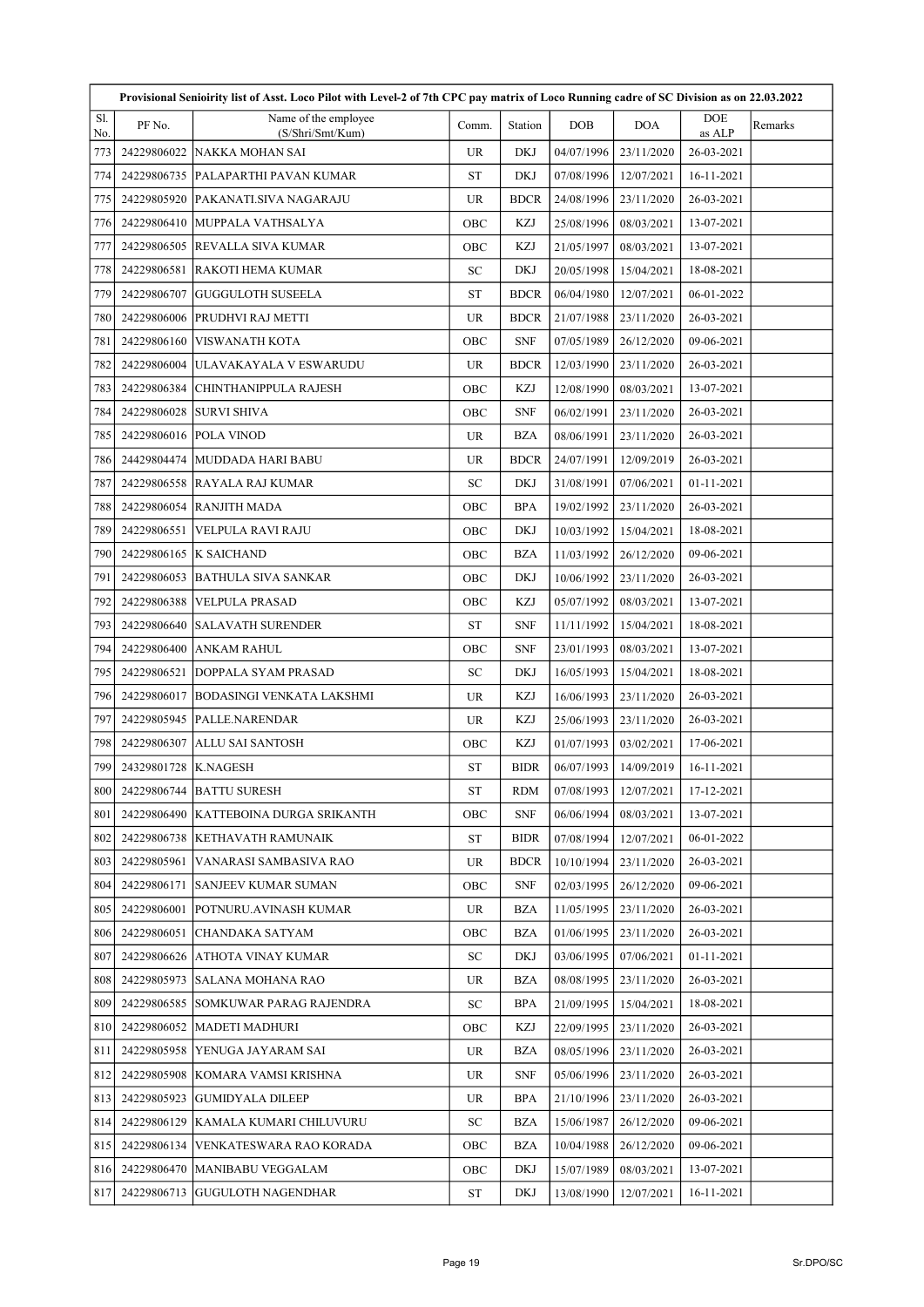|            | Provisional Senioirity list of Asst. Loco Pilot with Level-2 of 7th CPC pay matrix of Loco Running cadre of SC Division as on 22.03.2022 |                                          |           |             |            |            |               |         |  |  |
|------------|------------------------------------------------------------------------------------------------------------------------------------------|------------------------------------------|-----------|-------------|------------|------------|---------------|---------|--|--|
| Sl.<br>No. | PF No.                                                                                                                                   | Name of the employee<br>(S/Shri/Smt/Kum) | Comm.     | Station     | DOB        | <b>DOA</b> | DOE<br>as ALP | Remarks |  |  |
| 818        | 24229806151                                                                                                                              | <b>BABA ABHISHEK SATALINGAPPA</b>        | OBC       | <b>SNF</b>  | 31/08/1990 | 26/12/2020 | 09-06-2021    |         |  |  |
| 819        | 24229806696                                                                                                                              | BANOTH VIJAY CHANDER                     | <b>ST</b> | <b>BIDR</b> | 02/11/1990 | 12/07/2021 | 06-01-2022    |         |  |  |
| 820        | 24229806598                                                                                                                              | GOTTEMUKKULA BHANU PRASHANTH             | SC        | <b>BPA</b>  | 02/03/1991 | 15/04/2021 | 18-08-2021    |         |  |  |
| 821        | 24229806420                                                                                                                              | <b>TANUKU SAIRAM</b>                     | OBC       | <b>BPA</b>  | 05/02/1992 | 08/03/2021 | 13-07-2021    |         |  |  |
| 822        | 24229806172                                                                                                                              | GAINI RAVI KUMAR                         | SC        | RDM         | 02/03/1992 | 26/12/2020 | 09-06-2021    |         |  |  |
| 823        | 24229806295                                                                                                                              | PALLE DHANANJANEYULU                     | OBC       | <b>SNF</b>  | 15/06/1992 | 03/02/2021 | 17-06-2021    |         |  |  |
| 824        | 24229806147                                                                                                                              | AJMERA SHIVA KUMAR                       | <b>ST</b> | <b>RDM</b>  | 16/06/1992 | 26/12/2020 | 09-06-2021    |         |  |  |
| 825        | 24229806049                                                                                                                              | JONNADA SRIKANTH                         | OBC       | <b>DKJ</b>  | 01/07/1992 | 23/11/2020 | 26-03-2021    |         |  |  |
| 826        | 24229806698                                                                                                                              | KRISHN DEV PANDEY                        | <b>UR</b> | <b>BIDR</b> | 10/07/1992 | 12/07/2021 | 06-01-2022    |         |  |  |
| 827        | 24229805951                                                                                                                              | THANNIRU VENKATA PRASAD                  | <b>UR</b> | <b>BZA</b>  | 25/07/1992 | 23/11/2020 | 26-03-2021    |         |  |  |
| 828        | 24229806417                                                                                                                              | <b>ANISHETTI SRAVAN</b>                  | OBC       | <b>RDM</b>  | 07/04/1993 | 08/03/2021 | 13-07-2021    |         |  |  |
| 829        | 24229805941                                                                                                                              | TIPIRISHETTI NAVEEN                      | <b>UR</b> | <b>BDCR</b> | 28/06/1993 | 23/11/2020 | 26-03-2021    |         |  |  |
| 830        | 24229806019                                                                                                                              | CHAPA V V V PRASAD                       | <b>UR</b> | <b>BZA</b>  | 08/07/1993 | 23/11/2020 | 26-03-2021    |         |  |  |
| 831        | 24229806008                                                                                                                              | JANGA SRIKANTH                           | <b>UR</b> | RDM         | 05/08/1993 | 23/11/2020 | 26-03-2021    |         |  |  |
| 832        | 24229806031                                                                                                                              | YOGESH                                   | OBC       | <b>SNF</b>  | 22/09/1993 | 23/11/2020 | 26-03-2021    |         |  |  |
| 833        | 24229806411                                                                                                                              | <b>VYTLA SAI KUMAR</b>                   | OBC       | KZJ         | 24/11/1993 | 08/03/2021 | 13-07-2021    |         |  |  |
| 834        | 24229805975                                                                                                                              | REDDY VENKATA RAMANA                     | UR        | <b>BZA</b>  | 28/12/1993 | 23/11/2020 | 26-03-2021    |         |  |  |
| 835        | 24229806254                                                                                                                              | SHATRUGHAN KUMAR MEHTA                   | OBC       | <b>SNF</b>  | 01/01/1994 | 03/02/2021 | 17-06-2021    |         |  |  |
| 836        | 24229806740                                                                                                                              | ADAVATH SURESH                           | <b>ST</b> | <b>BIDR</b> | 25/01/1994 | 12/07/2021 | 06-01-2022    |         |  |  |
| 837        | 24229805954                                                                                                                              | YADLAPALLI VIJAY KANTH                   | <b>UR</b> | <b>SNF</b>  | 29/01/1994 | 23/11/2020 | 26-03-2021    |         |  |  |
| 838        | 24229806014                                                                                                                              | CHAKALI RAJINIKANTH                      | <b>UR</b> | <b>BPA</b>  | 03/02/1994 | 23/11/2020 | 26-03-2021    |         |  |  |
| 839        | 24229805976                                                                                                                              | SANKENLU SIVA KUMAR                      | <b>UR</b> | KZJ         | 22/05/1994 | 23/11/2020 | 26-03-2021    |         |  |  |
| 840        | 24229806712                                                                                                                              | <b>GUGULOTHU ARJUN</b>                   | <b>ST</b> | <b>DKJ</b>  | 05/06/1994 | 12/07/2021 | 16-11-2021    |         |  |  |
| 841        | 24229806582                                                                                                                              | KOTESWARA RAO TELLA                      | SC        | <b>DKJ</b>  | 20/06/1994 | 15/04/2021 | 18-08-2021    |         |  |  |
| 842        | 24229806294                                                                                                                              | <b>SEERAAPU KALYAN KUMAR</b>             | OBC       | <b>SNF</b>  | 07/08/1994 | 03/02/2021 | 17-06-2021    |         |  |  |
| 843        | 24229806485                                                                                                                              | NUCHCHU MAHESH KUMAR                     | OBC       | <b>RDM</b>  | 11/08/1994 | 09/03/2021 | 07-07-2021    |         |  |  |
| 844        | 24229806256                                                                                                                              | <b>KAPSE TEJVEER SINGH</b>               | OBC       | RDM         | 15/08/1994 | 07/06/2021 | 09-08-2021    |         |  |  |
| 845        | 24229806162                                                                                                                              | GONDU LAXMANA RAO                        | OBC       | DKJ         | 19/03/1995 | 26/12/2020 | 09-06-2021    |         |  |  |
| 846        | 24229806383                                                                                                                              | KILLARI ANIL KUMAR                       | OBC       | KZJ         | 08/06/1995 | 08/03/2021 | 13-07-2021    |         |  |  |
| 847        | 24229806023                                                                                                                              | GUNNA PRUDHVIRAJU                        | <b>UR</b> | DKJ         | 01/07/1995 | 23/11/2020 | 26-03-2021    |         |  |  |
| 848        | 24229806629                                                                                                                              | <b>BORA DILIP</b>                        | SC        | DKJ         | 11/07/1995 | 07/06/2021 | 01-11-2021    |         |  |  |
| 849        | 24229806155                                                                                                                              | <b>VEGI SATISH</b>                       | OBC       | BZA         | 15/07/1995 | 26/12/2020 | 09-06-2021    |         |  |  |
| 850        | 24229805985                                                                                                                              | NASPURI ARUN RAJU                        | UR        | <b>RDM</b>  | 26/08/1995 | 23/11/2020 | 26-03-2021    |         |  |  |
| 851        | 24229806382                                                                                                                              | KASINA DEVA NAGA DURGA PRASAD            | OBC       | KZJ         | 29/12/1995 | 08/03/2021 | 13-07-2021    |         |  |  |
| 852        | 24229805946                                                                                                                              | PAPPALA DILEEP KUMAR                     | <b>UR</b> | BZA         | 15/07/1996 | 23/11/2020 | 26-03-2021    |         |  |  |
| 853        | 24229806535                                                                                                                              | GORIKAPUDI AJITH KUMAR                   | SC        | <b>BPA</b>  | 18/07/1996 | 15/04/2021 | 18-08-2021    |         |  |  |
| 854        | 24229806044                                                                                                                              | <b>GEDALA ASHOK KUMAR</b>                | OBC       | <b>SNF</b>  | 03/06/1997 | 23/11/2020 | 26-03-2021    |         |  |  |
| 855        | 24229806255                                                                                                                              | THATIPELLI RAMESH                        | OBC       | KZJ         | 10/06/1997 | 03/02/2021 | 17-06-2021    |         |  |  |
| 856        | 24229806252                                                                                                                              | <b>VELDUTI SURESH</b>                    | OBC       | <b>SNF</b>  | 10/06/1997 | 03/02/2021 | 17-06-2021    |         |  |  |
| 857        | 24229806114                                                                                                                              | PULIGA VENKATA MANIKANTA                 | OBC       | BZA         | 16/06/1997 | 26/12/2020 | 09-06-2021    |         |  |  |
| 858        | 24229806045                                                                                                                              | <b>SHAIK MOHAMMED SALIM</b>              | <b>UR</b> | <b>SNF</b>  | 16/08/1998 | 23/11/2020 | 26-03-2021    |         |  |  |
| 859        | 24229806289                                                                                                                              | YELLAPU SAISHANKAR                       | OBC       | KZJ         | 07/04/1999 | 03/02/2021 | 17-06-2021    |         |  |  |
| 860        | 24229806552                                                                                                                              | <b>ANKAM SAI PRASAD</b>                  | OBC       | DKJ         | 19/04/1989 | 15/04/2021 | 18-08-2021    |         |  |  |
| 861        | 24229806465                                                                                                                              | DURGABHAVANI DEYYALA                     | OBC       | KZJ         | 20/03/1990 | 08/03/2021 | 13-07-2021    |         |  |  |
| 862        | 24229805993                                                                                                                              | ASHA KIRAN BONDA                         | UR        | BZA         | 20/08/1990 | 23/11/2020 | 26-03-2021    |         |  |  |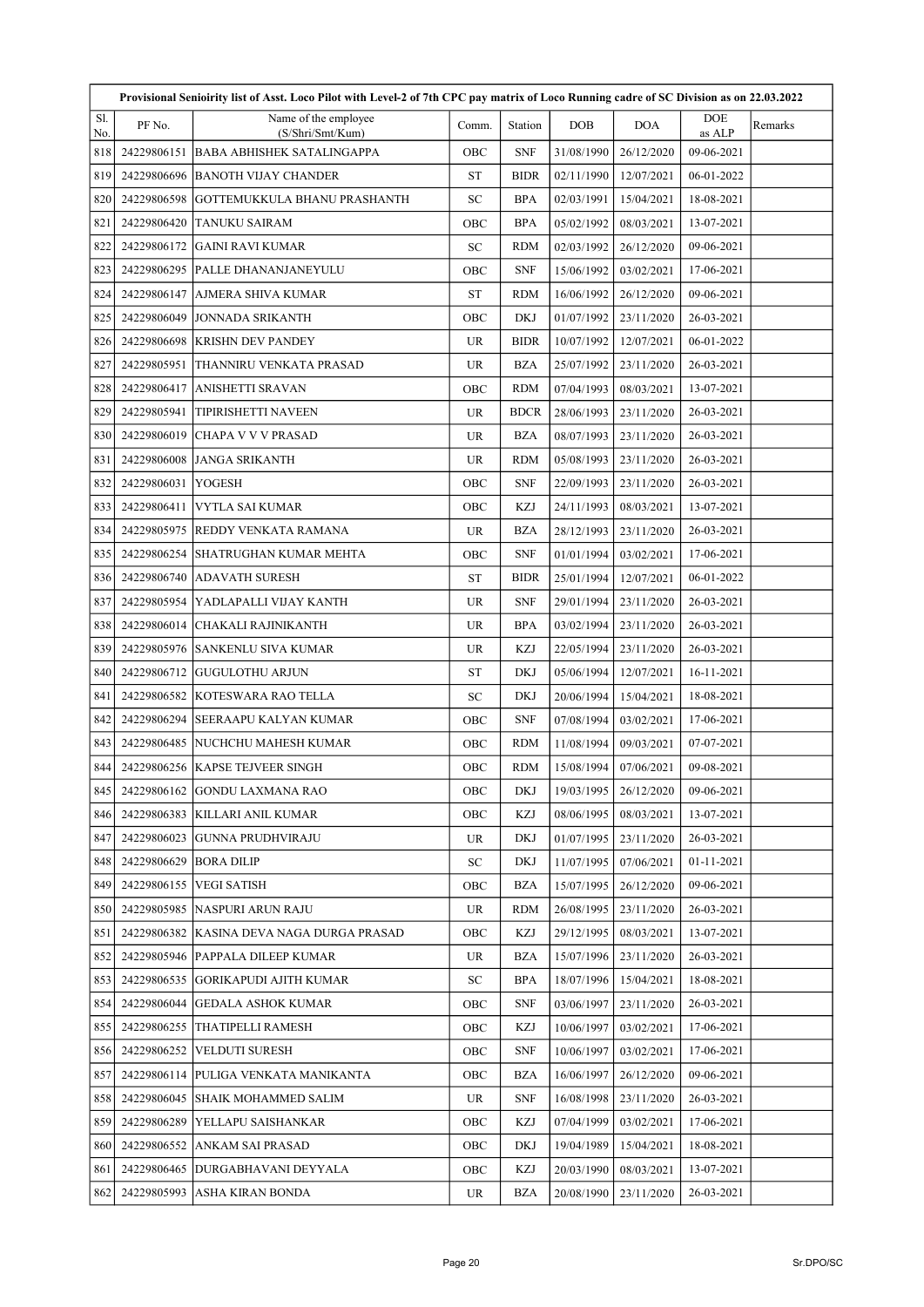|            | Provisional Senioirity list of Asst. Loco Pilot with Level-2 of 7th CPC pay matrix of Loco Running cadre of SC Division as on 22.03.2022 |                                          |           |             |            |            |                      |         |  |  |
|------------|------------------------------------------------------------------------------------------------------------------------------------------|------------------------------------------|-----------|-------------|------------|------------|----------------------|---------|--|--|
| Sl.<br>No. | PF No.                                                                                                                                   | Name of the employee<br>(S/Shri/Smt/Kum) | Comm.     | Station     | <b>DOB</b> | <b>DOA</b> | <b>DOE</b><br>as ALP | Remarks |  |  |
| 863        | 24229805930                                                                                                                              | NADELLA KALPANA                          | <b>UR</b> | <b>SNF</b>  | 24/05/1991 | 23/11/2020 | 26-03-2021           |         |  |  |
| 864        | 24229806262                                                                                                                              | <b>PISINI RAMESH</b>                     | OBC       | <b>SNF</b>  | 16/06/1991 | 03/02/2021 | 17-06-2021           |         |  |  |
| 865        | 24229806020                                                                                                                              | SAMBANGI DURGA PRASAD                    | <b>UR</b> | <b>BZA</b>  | 15/07/1991 | 23/11/2020 | 26-03-2021           |         |  |  |
| 866        | 24229806593                                                                                                                              | CH V NAGA VEERA HARI KRISHNA             | OBC       | <b>DKJ</b>  | 30/08/1991 | 15/04/2021 | 18-08-2021           |         |  |  |
| 867        | 24229806667                                                                                                                              | MURAVATH RAJU                            | <b>ST</b> | DKJ         | 06/03/1992 | 12/07/2021 | 16-11-2021           |         |  |  |
| 868        | 24229806666                                                                                                                              | MUDA PRAVEEN NAYAK                       | <b>ST</b> | <b>RDM</b>  | 18/10/1992 | 12/07/2021 | 16-11-2021           |         |  |  |
| 869        | 24229806449                                                                                                                              | DEVARAKONDA GOPALA KRISHNA               | ST        | <b>SNF</b>  | 26/01/1993 | 09/03/2021 | 07-07-2021           |         |  |  |
| 870        | 24229805970                                                                                                                              | KONA JAYADHAR                            | <b>UR</b> | <b>SNF</b>  | 08/02/1993 | 23/11/2020 | 26-03-2021           |         |  |  |
| 871        | 24229806475                                                                                                                              | KANNAM SAI KIRAN                         | OBC       | <b>BPA</b>  | 26/02/1993 | 08/03/2021 | 13-07-2021           |         |  |  |
| 872        | 24229806543                                                                                                                              | YERASI PAVAN KUMAR                       | OBC       | <b>DKJ</b>  | 10/05/1993 | 15/04/2021 | 18-08-2021           |         |  |  |
| 873        | 24229806021                                                                                                                              | VARA VARAPRASAD                          | UR        | <b>SNF</b>  | 14/06/1993 | 23/11/2020 | 26-03-2021           |         |  |  |
| 874        | 24229806705                                                                                                                              | AWADHESH KUMAR PRAJAPATI                 | OBC       | PRLI        | 14/01/1994 | 12/07/2021 | 06-01-2022           |         |  |  |
| 875        | 24229806467                                                                                                                              | <b>BANDI JHANSY RANI</b>                 | OBC       | KZJ         | 07/05/1994 | 08/03/2021 | 13-07-2021           |         |  |  |
| 876        | 24229806455                                                                                                                              | YARAMADHA HEMANTH                        | OBC       | <b>KZJ</b>  | 13/06/1994 | 08/03/2021 | 13-07-2021           |         |  |  |
| 877        | 24229806458                                                                                                                              | MADHASTHU KRANTHI KUMAR                  | OBC       | KZJ         | 07/08/1994 | 08/03/2021 | 13-07-2021           |         |  |  |
| 878        | 24229806473                                                                                                                              | MANINDRA NARALA                          | OBC       | <b>KZJ</b>  | 11/10/1994 | 08/03/2021 | 13-07-2021           |         |  |  |
| 879        | 24229805997                                                                                                                              | PAMPANA SIVA SAI KRISHNA BABU            | <b>UR</b> | <b>BDCR</b> | 23/10/1994 | 23/11/2020 | 26-03-2021           |         |  |  |
| 880        | 24229806541                                                                                                                              | VANKUNAVATH TILAK NAYAK                  | <b>ST</b> | <b>SNF</b>  | 25/01/1995 | 15/04/2021 | 18-08-2021           |         |  |  |
| 881        | 24229806015                                                                                                                              | MUTTA ANIL KUMAR                         | <b>UR</b> | <b>DKJ</b>  | 18/03/1995 | 23/11/2020 | 26-03-2021           |         |  |  |
| 882        | 24229806270                                                                                                                              | ORUGANTI RAJASHEKAR                      | OBC       | <b>SNF</b>  | 21/03/1995 | 03/02/2021 | 17-06-2021           |         |  |  |
| 883        | 24229806035                                                                                                                              | GANJI NARENDRA KUMAR                     | OBC       | <b>DKJ</b>  | 20/05/1995 | 23/11/2020 | 26-03-2021           |         |  |  |
| 884        | 24229806292                                                                                                                              | BORRA NAGESWARA RAO                      | OBC       | <b>BZA</b>  | 01/06/1995 | 03/02/2021 | 17-06-2021           |         |  |  |
| 885        | 24229805988                                                                                                                              | VURIVITI GOVIND                          | UR        | <b>BDCR</b> | 14/06/1995 | 23/11/2020 | 26-03-2021           |         |  |  |
| 886        | 24229806387                                                                                                                              | <b>BOTTA ESWARA RAO</b>                  | OBC       | KZJ         | 13/07/1995 | 08/03/2021 | 13-07-2021           |         |  |  |
| 887        | 24229806043                                                                                                                              | <b>RAVI KUMAR</b>                        | OBC       | <b>SNF</b>  | 20/08/1995 | 23/11/2020 | 26-03-2021           |         |  |  |
| 888        | 24229806150                                                                                                                              | <b>URADI AJAY</b>                        | OBC       | <b>RDM</b>  | 16/12/1995 | 26/12/2020 | 09-06-2021           |         |  |  |
| 889        | 24229806415                                                                                                                              | POTHU VINOD KUMAR                        | OBC       | KZJ         | 22/05/1996 | 08/03/2021 | 13-07-2021           |         |  |  |
| 8901       | 24229806443                                                                                                                              | DUNNA HEMASUNDARA RAO                    | OBC       | KZJ         | 17/10/1996 | 09/03/2021 | 07-07-2021           |         |  |  |
| 891        | 24229806695                                                                                                                              | BHUKYA CHITTIBABU                        | ST        | <b>BIDR</b> | 01/08/1988 | 12/07/2021 | 06-01-2022           |         |  |  |
| 892        | 24229806009                                                                                                                              | KOLLA KRISHNA RAO                        | <b>UR</b> | DKJ         | 18/06/1992 | 23/11/2020 | 26-03-2021           |         |  |  |
| 893        | 24229806577                                                                                                                              | TALARI SATHEESH                          | SC        | DKJ         | 02/07/1992 | 15/04/2021 | 18-08-2021           |         |  |  |
| 894        | 24229806691                                                                                                                              | CHINTA VENKATESH                         | ST        | DKJ         | 19/07/1992 | 12/07/2021 | 16-11-2021           |         |  |  |
| 895        | 24229806154                                                                                                                              | GUTTHU PRASANNA KUMAR                    | OBC       | <b>BPA</b>  | 16/08/1992 | 26/12/2020 | 09-06-2021           |         |  |  |
| 896        | 24229806010                                                                                                                              | HARI KRISHNA DADIGALA                    | UR        | <b>BPA</b>  | 24/09/1992 | 23/11/2020 | 26-03-2021           |         |  |  |
| 897        | 24229806709                                                                                                                              | CHANDANKHEDE PRATIK NARENDRA             | SC        | <b>BPA</b>  | 18/07/1993 | 12/07/2021 | 16-11-2021           |         |  |  |
| 898        | 24229806050                                                                                                                              | MD.SHAHBAZ AKHTAR                        | OBC       | <b>SNF</b>  | 24/08/1993 | 24/11/2020 | 26-03-2021           |         |  |  |
| 899        | 24229806025                                                                                                                              | <b>BALI ESWARARAO</b>                    | <b>UR</b> | DKJ         | 02/01/1994 | 23/11/2020 | 26-03-2021           |         |  |  |
| 900        | 24229806267                                                                                                                              | JYOTHI MODALIYAR                         | OBC       | <b>SNF</b>  | 09/02/1994 | 03/02/2021 | 17-06-2021           |         |  |  |
| 901        | 24229806457                                                                                                                              | <b>BODDEDA BHASKAR</b>                   | OBC       | KZJ         | 08/11/1994 | 08/03/2021 | 13-07-2021           |         |  |  |
| 902        | 24229806536                                                                                                                              | GUGULOTH PRAVEEN KUMAR                   | ST        | <b>BPA</b>  | 10/05/1995 | 15/04/2021 | 18-08-2021           |         |  |  |
| 903        | 24229806714                                                                                                                              | VUBA NAVEEN BABU                         | SC        | DKJ         | 12/06/1995 | 12/07/2021 | 16-11-2021           |         |  |  |
| 904        | 24229805989                                                                                                                              | MANCHALA SRIKANTH                        | UR.       | BZA         | 21/06/1995 | 23/11/2020 | 26-03-2021           |         |  |  |
| 905        | 24229806311                                                                                                                              | SASANAPURI NIRANJAN                      | OBC       | KZJ         | 01/07/1995 | 03/02/2021 | 17-06-2021           |         |  |  |
| 906        | 24229806144                                                                                                                              | LEKKALA RAMA PRASAD                      | OBC       | DKJ         | 06/07/1995 | 26/12/2020 | 09-06-2021           |         |  |  |
| 907        | 24229806026                                                                                                                              | NELLI TRIVIKRAMARAO                      | UR        | <b>BDCR</b> | 21/08/1995 | 23/11/2020 | 26-03-2021           |         |  |  |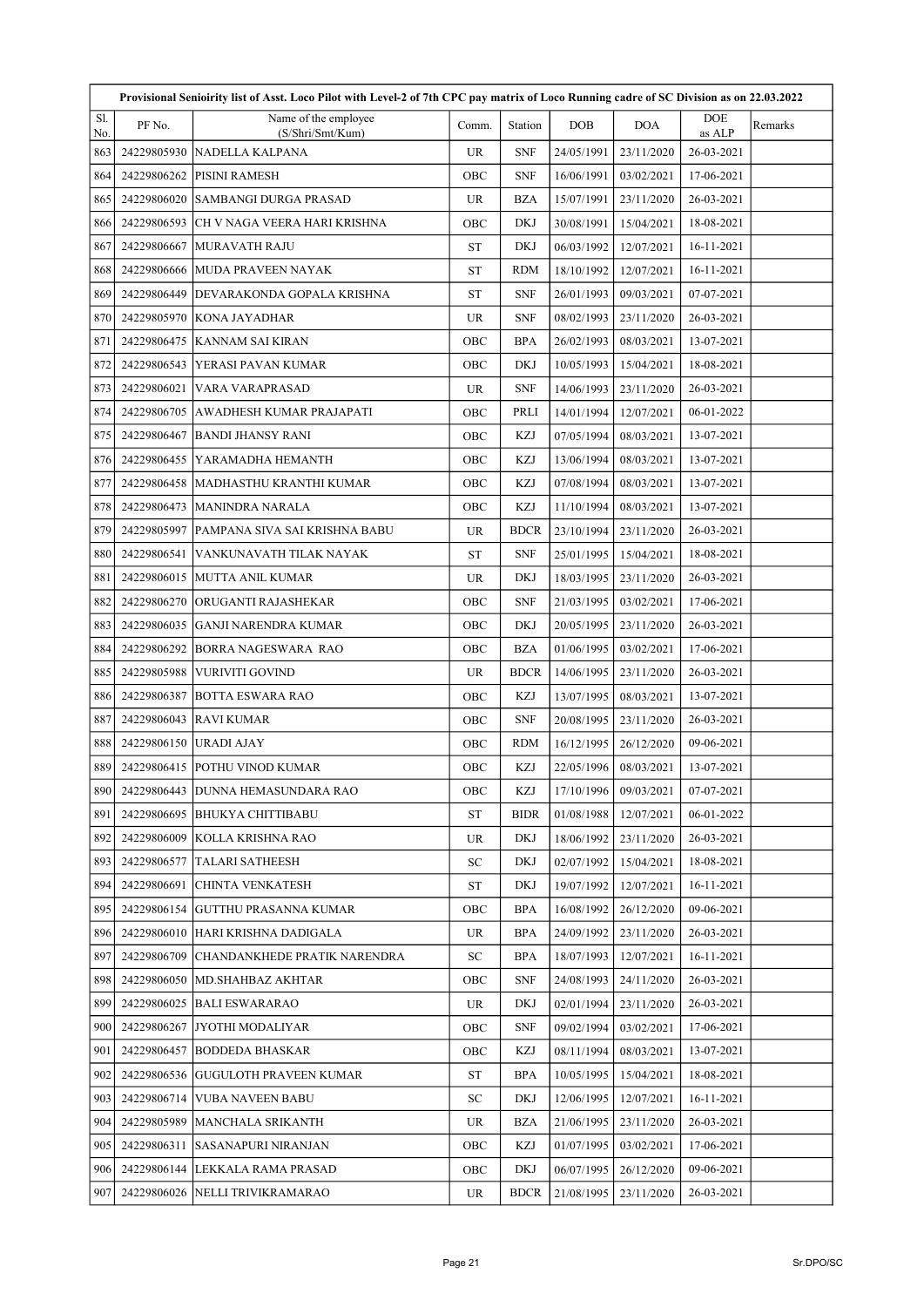|            | Provisional Senioirity list of Asst. Loco Pilot with Level-2 of 7th CPC pay matrix of Loco Running cadre of SC Division as on 22.03.2022 |                                          |                     |             |            |            |               |         |  |  |
|------------|------------------------------------------------------------------------------------------------------------------------------------------|------------------------------------------|---------------------|-------------|------------|------------|---------------|---------|--|--|
| Sl.<br>No. | PF No.                                                                                                                                   | Name of the employee<br>(S/Shri/Smt/Kum) | Comm.               | Station     | DOB        | <b>DOA</b> | DOE<br>as ALP | Remarks |  |  |
| 908        | 24229806390                                                                                                                              | KOPPULA SAI RAM                          | SC                  | <b>KZJ</b>  | 28/08/1995 | 08/03/2021 | 13-07-2021    |         |  |  |
| 909        | 24229806673                                                                                                                              | LAVUDYA SRIKANTH                         | <b>ST</b>           | <b>BPA</b>  | 13/08/1996 | 12/07/2021 | 16-11-2021    |         |  |  |
| 910        | 24229806682                                                                                                                              | <b>BHUKYA MADHU</b>                      | <b>ST</b>           | DKJ         | 23/08/1996 | 12/07/2021 | 16-11-2021    |         |  |  |
| 911        | 24229806405                                                                                                                              | POTNURU GURUNADHAM                       | OBC                 | <b>BPA</b>  | 10/09/1989 | 08/03/2021 | 13-07-2021    |         |  |  |
| 912        | 24229806258                                                                                                                              | BATTA VENKATA HARISH                     | OBC                 | <b>SNF</b>  | 07/05/1990 | 03/02/2021 | 17-06-2021    |         |  |  |
| 913        | 24229806534                                                                                                                              | DURGAM GANGADHAR                         | SC                  | <b>BPA</b>  | 24/07/1990 | 15/04/2021 | 18-08-2021    |         |  |  |
| 914        | 24229806034                                                                                                                              | RUDRARAPU RAJASHEKAR                     | OBC                 | <b>SNF</b>  | 31/07/1991 | 23/11/2020 | 26-03-2021    |         |  |  |
| 915        | 24229806301                                                                                                                              | TOTHADI RAJESH                           | OBC                 | KZJ         | 26/08/1991 | 03/02/2021 | 17-06-2021    |         |  |  |
| 916        | 24229806732                                                                                                                              | PATLAVATH YUGENDER NAIK                  | <b>ST</b>           | <b>BPA</b>  | 19/11/1991 | 12/07/2021 | 16-11-2021    |         |  |  |
| 917        | 24229806414                                                                                                                              | GONDELA HARSHAVARDHAN                    | OBC                 | KZJ         | 17/06/1992 | 08/03/2021 | 13-07-2021    |         |  |  |
| 918        | 24229805998                                                                                                                              | ROKKAM MANI CHANDRA                      | <b>UR</b>           | <b>RDM</b>  | 14/09/1993 | 23/11/2020 | 26-03-2021    |         |  |  |
| 919        | 24229806632                                                                                                                              | SURYATALE SANTHOSH                       | SC                  | <b>DKJ</b>  | 04/12/1993 | 07/06/2021 | 01-11-2021    |         |  |  |
| 920        | 24229806302                                                                                                                              | <b>D RAJESH KUMAR</b>                    | OBC                 | <b>SNF</b>  | 21/09/1994 | 03/02/2021 | 17-06-2021    |         |  |  |
| 921        | 24229806734                                                                                                                              | BANOTH KRISHNA NAYAK                     | <b>ST</b>           | <b>BIDR</b> | 07/10/1994 | 12/07/2021 | 06-01-2022    |         |  |  |
| 922        | 24229806300                                                                                                                              | DOODA SATYENDRA KUMAR                    | OBC                 | <b>KZJ</b>  | 23/12/1995 | 03/02/2021 | 17-06-2021    |         |  |  |
| 923        | 24229806312                                                                                                                              | <b>AMPOLU SRIDHAR</b>                    | OBC                 | KZJ         | 19/04/1996 | 03/02/2021 | 17-06-2021    |         |  |  |
| 924        | 24229805955                                                                                                                              | KALLAPALLI ARUNBABU                      | UR                  | <b>BDCR</b> | 14/08/1996 | 23/11/2020 | 26-03-2021    |         |  |  |
| 925        | 24229806297                                                                                                                              | VEERA VENKATARAMANA KOTA                 | OBC                 | <b>BZA</b>  | 07/10/1988 | 03/02/2021 | 17-06-2021    |         |  |  |
| 926        | 24229806304                                                                                                                              | SAMPATHIRAO VIDYASAGAR                   | OBC                 | KZJ         | 07/06/1991 | 03/02/2021 | 13-07-2021    |         |  |  |
| 927        | 24229806684                                                                                                                              | VINODKUMAR BODA                          | <b>ST</b>           | <b>DKJ</b>  | 26/10/1991 | 12/07/2021 | 16-11-2021    |         |  |  |
| 928        | 24229806522                                                                                                                              | BHUKYA HEERALAL                          | <b>ST</b>           | <b>DKJ</b>  | 09/04/1992 | 15/04/2021 | 18-08-2021    |         |  |  |
| 929        | 24229806739                                                                                                                              | MADAVATH VINOD KUMAR                     | $\operatorname{ST}$ | <b>DKJ</b>  | 20/04/1992 | 12/07/2021 | 16-11-2021    |         |  |  |
| 930        | 24229805978                                                                                                                              | JANGILI PRASANNA KUMAR                   | <b>UR</b>           | KZJ         | 28/02/1993 | 23/11/2020 | 26-03-2021    |         |  |  |
| 931        | 24229806456                                                                                                                              | PALAVALASA JAGADEESH KUMAR               | OBC                 | KZJ         | 02/02/1994 | 08/03/2021 | 13-07-2021    |         |  |  |
| 932        | 24229806491                                                                                                                              | <b>BARLA TEJA</b>                        | OBC                 | <b>SNF</b>  | 30/03/1994 | 08/03/2021 | 13-07-2021    |         |  |  |
| 933        | 24229806718                                                                                                                              | MACHUKURI MAHARSHI                       | ${\rm SC}$          | <b>BIDR</b> | 28/08/1995 | 12/07/2021 | 16-11-2021    |         |  |  |
| 934        | 24229806305                                                                                                                              | AJAY KUMAR                               | OBC                 | <b>KZJ</b>  | 10/10/1996 | 03/02/2021 | 17-06-2021    |         |  |  |
| 935        | 24229805996                                                                                                                              | MOTANI ANIL KUMAR                        | <b>UR</b>           | <b>BZA</b>  | 15/08/1997 | 23/11/2020 | 26-03-2021    |         |  |  |
| 936        | 24229806392                                                                                                                              | KALVAPALLI NARESH RAJU                   | OBC                 | DKJ         | 03/08/1990 | 08/03/2021 | 13-07-2021    |         |  |  |
| 937        | 24229806688                                                                                                                              | NENAVATH VIJAY KUMAR                     | <b>ST</b>           | <b>BIDR</b> | 05/02/1992 | 12/07/2021 | 16-11-2021    |         |  |  |
| 938        | 24229806277                                                                                                                              | <b>THOTA RANJITH</b>                     | OBC                 | KZJ         | 21/06/1992 | 03/02/2021 | 17-06-2021    |         |  |  |
| 939        | 24229806544                                                                                                                              | DAMALA SIVA KRISHNA                      | SC                  | DKJ         | 20/08/1992 | 15/04/2021 | 18-08-2021    |         |  |  |
| 940        | 24229805932                                                                                                                              | KONDIPUDI VEERA BABU                     | UR.                 | BZA         | 04/04/1994 | 23/11/2020 | 26-03-2021    |         |  |  |
| 941        | 24229806166                                                                                                                              | <b>K.RAVI KUMAR</b>                      | OBC                 | <b>SNF</b>  | 16/04/1994 | 26/12/2020 | 09-06-2021    |         |  |  |
| 942        | 24229806274                                                                                                                              | <b>TAPA NEELABABU</b>                    | OBC                 | KZJ         | 26/05/1995 | 03/02/2021 | 17-06-2021    |         |  |  |
| 943        | 24229806499                                                                                                                              | <b>KOKKULA SAGAR</b>                     | OBC                 | KZJ         | 20/08/1996 | 08/03/2021 | 13-07-2021    |         |  |  |
| 944        | 24229806555                                                                                                                              | PALAPARTHI GURUGNANESH                   | SC                  | <b>BPA</b>  | 10/03/1984 | 15/04/2021 | 18-08-2021    |         |  |  |
| 945        | 24229806708                                                                                                                              | SREEENIVASRAO DEVARAPU                   | OBC                 | BZA         | 24/07/1988 | 12/07/2021 | 18-08-2021    |         |  |  |
| 946        | 24229805931                                                                                                                              | SANKARA RAO PATURI                       | <b>UR</b>           | <b>BDCR</b> | 16/08/1989 | 23/11/2020 | 26-03-2021    |         |  |  |
| 947        | 24229806444                                                                                                                              | VEGI SIMHADRI LOVARAJU                   | OBC                 | KZJ         | 05/04/1991 | 08/03/2021 | 13-07-2021    |         |  |  |
| 948        | 24229805965                                                                                                                              | <b>JANGILI MALLESH</b>                   | <b>UR</b>           | <b>SNF</b>  | 04/08/1992 | 23/11/2020 | 26-03-2021    |         |  |  |
| 949        | 24229806424                                                                                                                              | CHANDALURI NAGA SURESH                   | OBC                 | KZJ         | 15/06/1994 | 09/03/2021 | 07-07-2021    |         |  |  |
| 950        | 24229806005                                                                                                                              | UDAY KUMAR ANDHUGULA                     | <b>UR</b>           | <b>SNF</b>  | 11/10/1990 | 23/11/2020 | 26-03-2021    |         |  |  |
| 951        | 24229806553                                                                                                                              | GANJI ANVESH BABU                        | SC                  | DKJ         | 15/06/1991 | 15/04/2021 | 18-08-2021    |         |  |  |
| 952        | 24229806584                                                                                                                              | <b>GEDDAM SRIKANTH</b>                   | SC                  | DKJ         | 13/12/1991 | 15/04/2021 | 18-08-2021    |         |  |  |